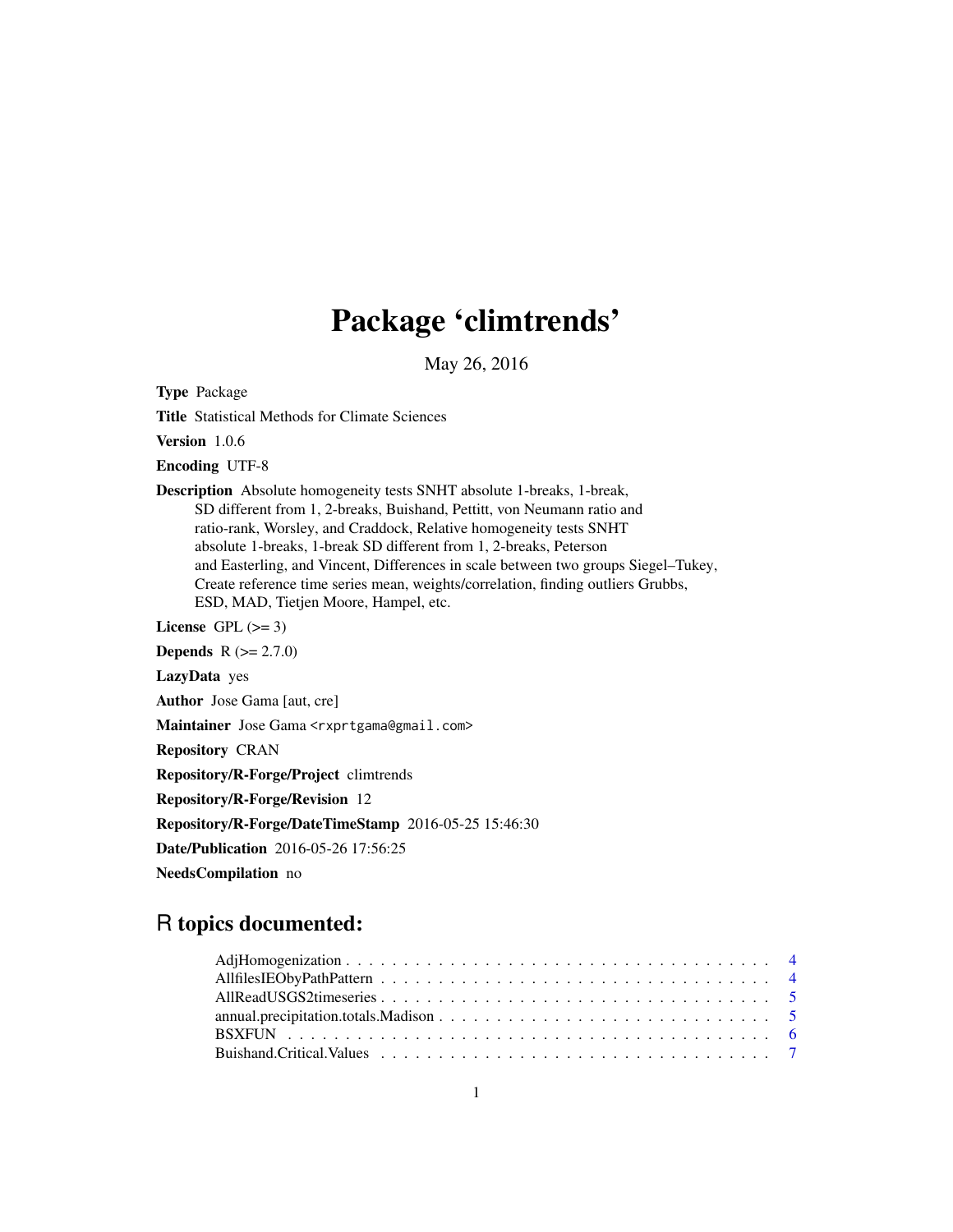|           | 8  |
|-----------|----|
|           | 9  |
|           | 10 |
|           | 11 |
|           | 12 |
|           | 13 |
|           | 14 |
|           | 15 |
|           | 16 |
|           | 17 |
|           | 18 |
|           | 19 |
|           | 20 |
|           | 20 |
|           | 21 |
|           | 22 |
|           | 23 |
|           | 24 |
|           | 25 |
|           | 26 |
|           | 27 |
|           | 28 |
|           | 28 |
|           | 29 |
|           | 30 |
|           | 30 |
|           | 31 |
|           | 32 |
|           | 32 |
|           | 33 |
|           | 34 |
|           | 35 |
|           | 36 |
|           |    |
|           |    |
|           |    |
|           |    |
|           | 40 |
|           | 41 |
|           | 41 |
| PlotHomog | 42 |
|           | 43 |
|           | 44 |
|           | 45 |
|           | 46 |
|           | 47 |
|           | 48 |
|           | 49 |
|           |    |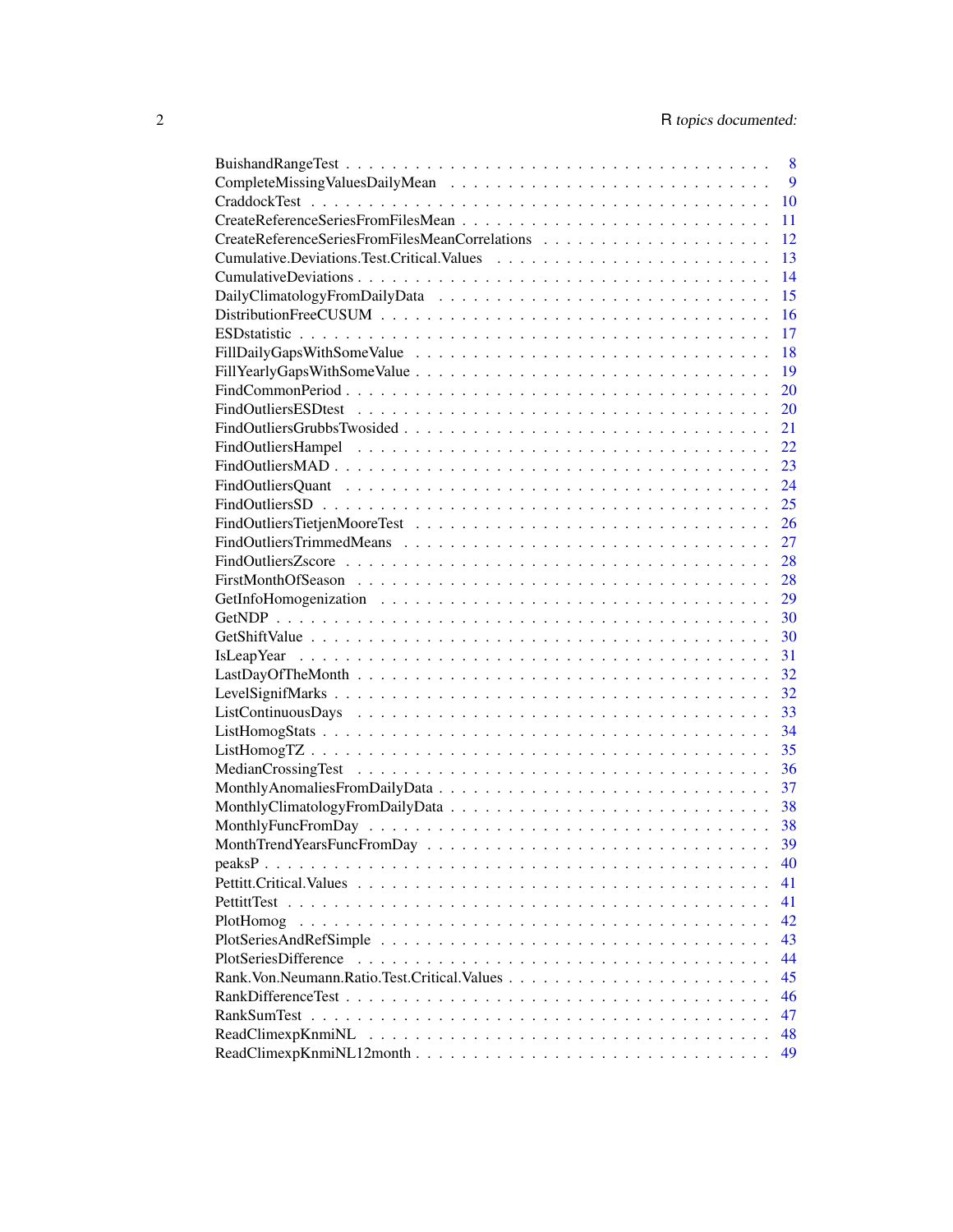| 49 |
|----|
| 50 |
| 50 |
| 51 |
| 52 |
| 52 |
| 53 |
| 53 |
| 54 |
| 54 |
| 55 |
| 55 |
| 56 |
| 58 |
| 59 |
| 60 |
| 61 |
| 62 |
| 63 |
| 64 |
| 65 |
| 66 |
| 67 |
| 68 |
| 69 |
| 70 |
| 71 |
| 72 |
| 73 |
| 73 |
| 74 |
| 75 |
| 76 |
|    |
|    |
| 79 |
| 80 |
| 80 |
| 81 |
| 82 |
| 83 |
| 84 |
|    |

**Index [85](#page-84-0) and 2008 and 2008 and 2008 and 2008 and 2008 and 2008 and 2008 and 2008 and 2008 and 2008 and 2008 an**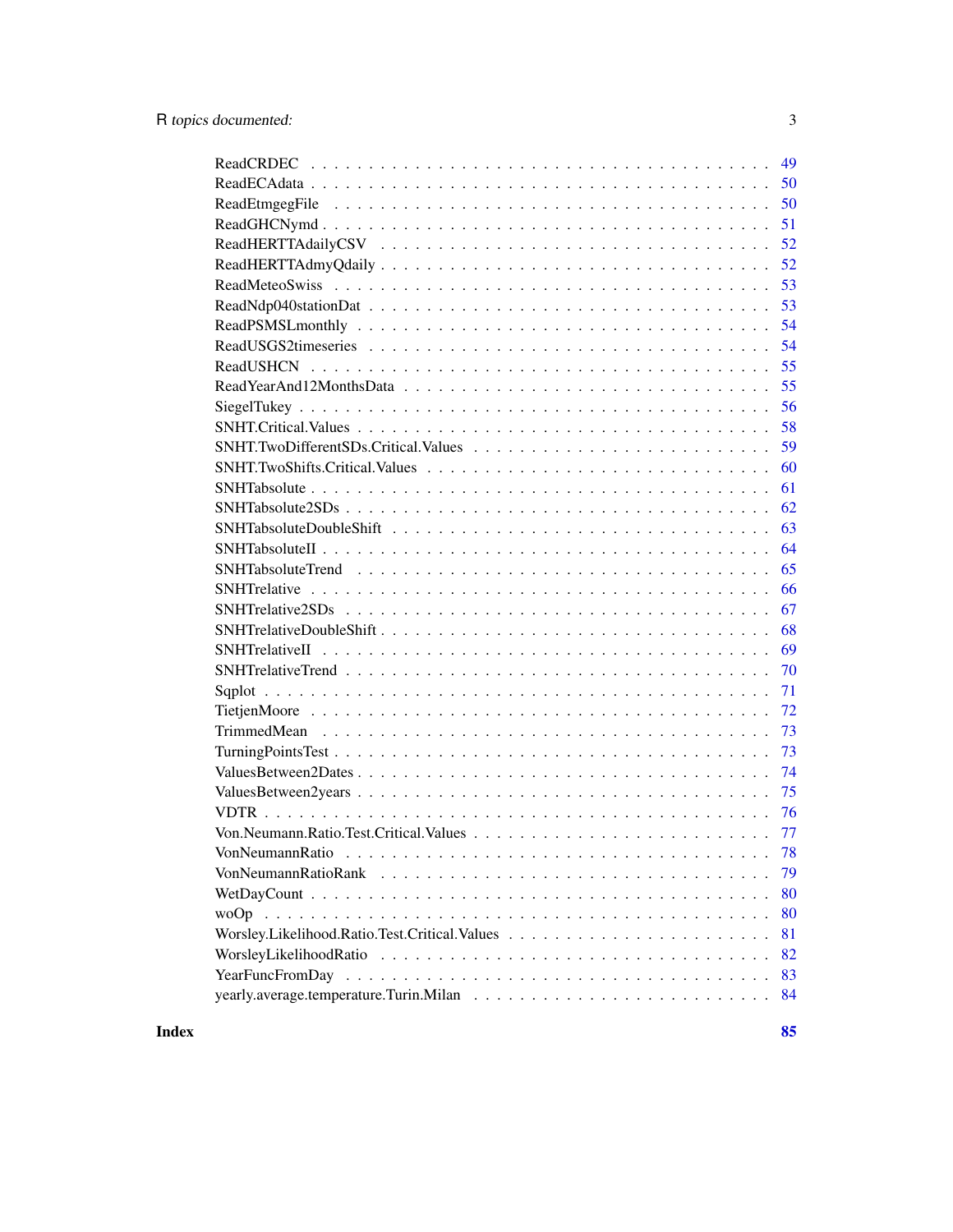<span id="page-3-0"></span>

# Description

AdjHomogenization returns the value for homogenization adjustment within a certain window.

# Usage

```
AdjHomogenization(dataYearSeries=NA,yearShift=NA,nYears=20, diffFlag=TRUE)
```
# Arguments

|           | dataYearSeries dataframe with climate data |
|-----------|--------------------------------------------|
| yearShift | year when the shift occured                |
| nYears    | window of years to adjust                  |
| diffFlag  | logical TRUE=difference, FALSE=ratio       |

# Value

homgenized data.

### Author(s)

Jose Gama

AllfilesIEObyPathPattern

*Read multiple IEO files*

# Description

AllfilesIEObyPathPattern reads multiple daily values file from IEO (Instituto Español de Oceanografia, Spain).

# Usage

AllfilesIEObyPathPattern(mypath, mypattern)

### Arguments

| mypath    | Path to search for files         |
|-----------|----------------------------------|
| mypattern | Pattern to search for file names |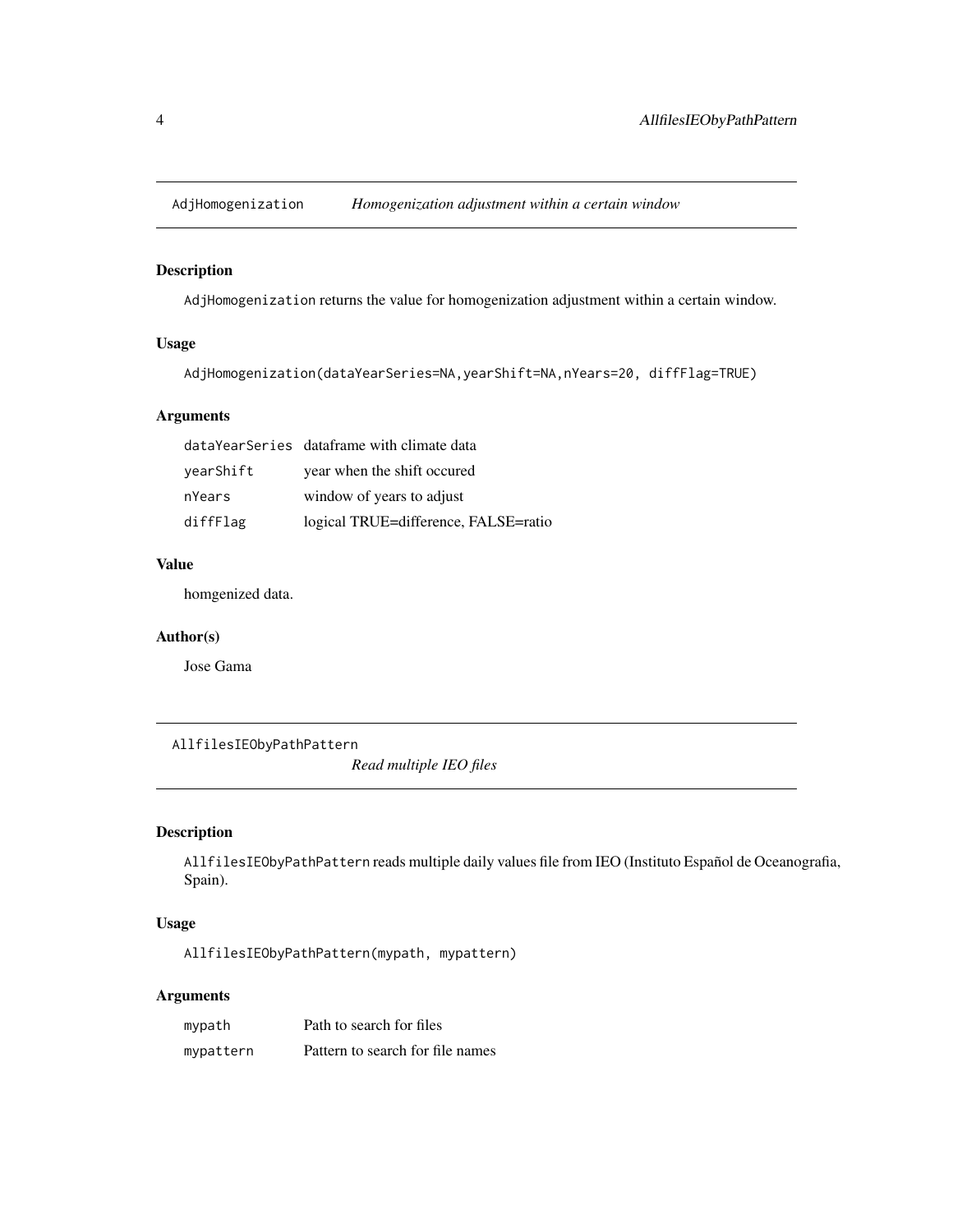### <span id="page-4-0"></span>AllReadUSGS2timeseries 5

# Value

A list with the read data.

#### Author(s)

Jose Gama

AllReadUSGS2timeseries

*Read multiple USGS files*

# Description

AllReadUSGS2timeseries reads multiple USGS discharge files.

#### Usage

AllReadUSGS2timeseries()

#### Arguments

none

#### Value

A list with the read data.

#### Author(s)

Jose Gama

annual.precipitation.totals.Madison *Annual precipitation totals in inches Madison (Wisconsin)*

### Description

annual.precipitation.totals.Madison contains the annual precipitation totals in inches from Madison (Wisconsin) - courtesy of Madison Climate Page/State Climatology Homepage.

### Usage

annual.precipitation.totals.Madison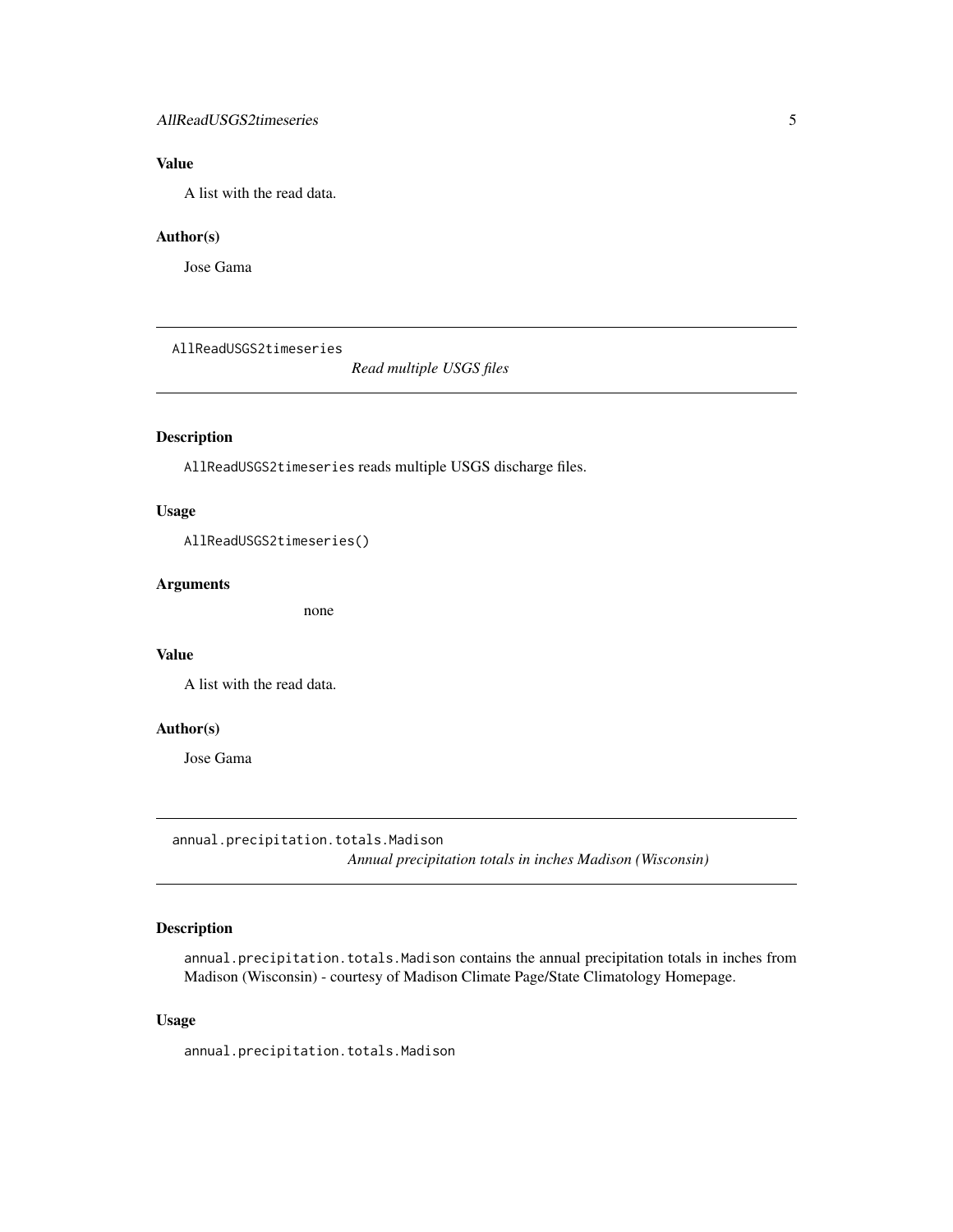### <span id="page-5-0"></span>Format

This data frame contains 2 columns (year and precipitationInches) and 135 rows of data.

#### Author(s)

Jose Gama

### Source

Madison Climate Page/State Climatology Homepage Annual precipitation totals in inches [http:](http://www.aos.wisc.edu/~sco/clim-history/stations/msn/msn-pcpn.html) [//www.aos.wisc.edu/~sco/clim-history/stations/msn/msn-pcpn.html](http://www.aos.wisc.edu/~sco/clim-history/stations/msn/msn-pcpn.html)

### References

Madison Climate Page/State Climatology Homepage Annual precipitation totals in inches [http:](http://www.aos.wisc.edu/~sco/clim-history/stations/msn/msn-pcpn.html) [//www.aos.wisc.edu/~sco/clim-history/stations/msn/msn-pcpn.html](http://www.aos.wisc.edu/~sco/clim-history/stations/msn/msn-pcpn.html)

### Examples

data(annual.precipitation.totals.Madison) str(annual.precipitation.totals.Madison)

| <b>BSXFUN</b> | Apply a function to each element of 2 arrays with singleton expansion |
|---------------|-----------------------------------------------------------------------|
|               | enabled                                                               |

### Description

BSXFUN applies a function to each element of 2 arrays with singleton expansion enabled, clone of MATLAB's BSXFUN

#### Usage

BSXFUN(op, x, y)

#### Arguments

| op | binary function to apply to arrays x and y |
|----|--------------------------------------------|
| X  | array of numeric or boolean values         |
|    | array of numeric or boolean values         |

### Value

array of numeric or boolean values with the result of function op applied to x and y

#### Author(s)

Jose Gama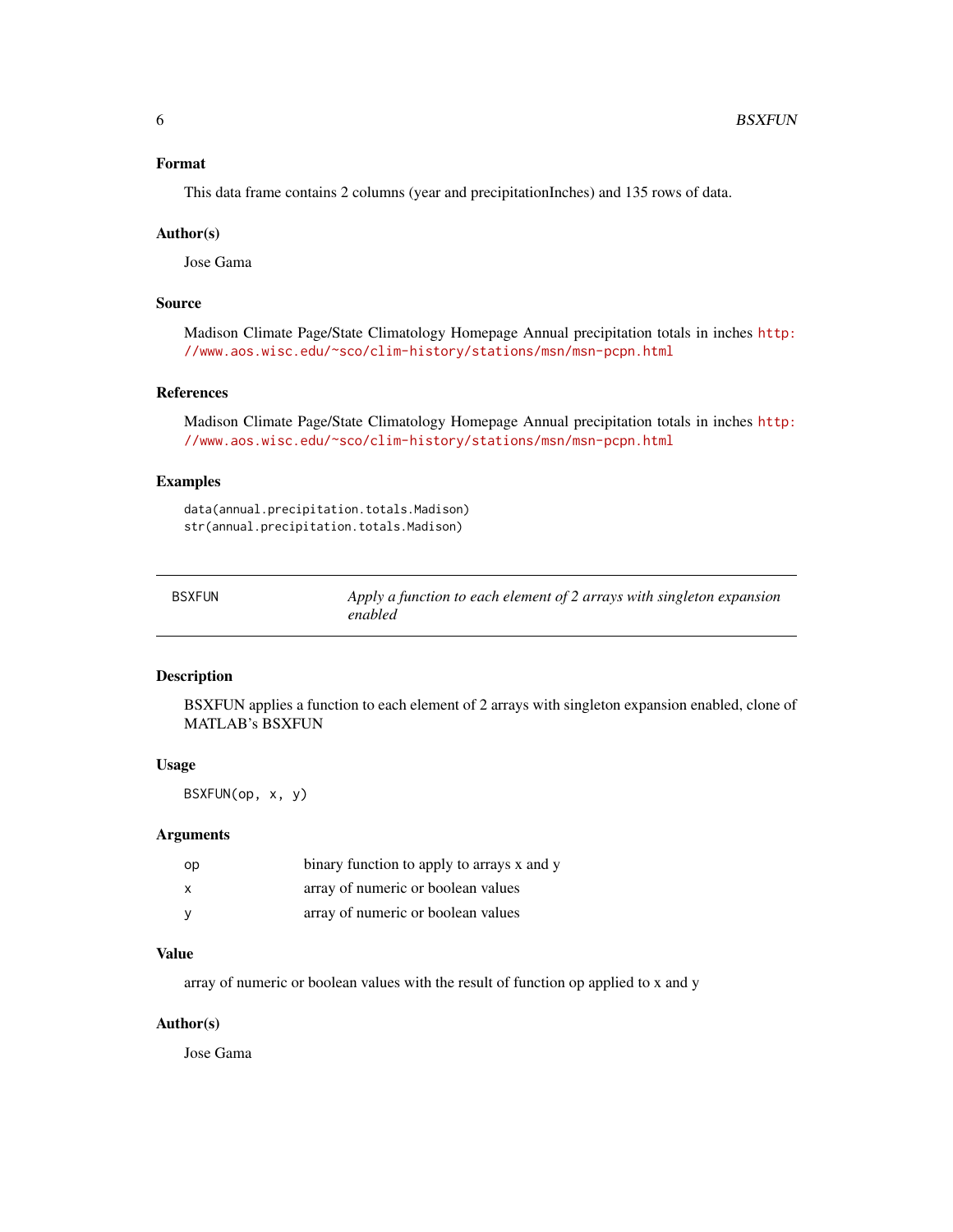### <span id="page-6-0"></span>Buishand.Critical.Values 7

### Source

Douglas M. Schwarz, 2006 Generalized Array Operations [http://www.mathworks.com/matlabcen](http://www.mathworks.com/matlabcentral/fileexchange/10333-generalized-array-operations/content/genop.m)tral/ [fileexchange/10333-generalized-array-operations/content/genop.m](http://www.mathworks.com/matlabcentral/fileexchange/10333-generalized-array-operations/content/genop.m)

#### References

Douglas M. Schwarz, 2006 Generalized Array Operations [http://www.mathworks.com/matlabcen](http://www.mathworks.com/matlabcentral/fileexchange/10333-generalized-array-operations/content/genop.m)tral/ [fileexchange/10333-generalized-array-operations/content/genop.m](http://www.mathworks.com/matlabcentral/fileexchange/10333-generalized-array-operations/content/genop.m)

### Examples

```
#example 1
x<-matrix(c(17,24,1,8,15,23,5,7,14,16,4,6,13,20,22,10,12,19,21,3,11,18,25,2,9),
5,5,byrow=TRUE)
y<-matrix(13,1,5)
op<-'+'
BSXFUN(op,x,y)
#example 2
d1 < -c(4,3,1,2)x = array(runif(pred(d1)), d1)d2 < -c(4, 1, 5, 2)y = array(runif(pred(d2)), d2)op<-'*'
BSXFUN(op,x,y)
#example 3
d1<-c(1,2,5,6,3)
x<-array(1:prod(d1),d1)
d2<-c(1,2,5,1,3,4)
y<-array(1:prod(d2),d2)
op < - ' + 'BSXFUN(op,x,y)
```
Buishand.Critical.Values

*Critical values for the Buishand test*

### Description

Buishand.Critical.Values contains the critical values for the Buishand test.

### Usage

Buishand.Critical.Values

#### Format

This data frame contains 6 columns (Q90 and 7 rows (n=10, 20, 30, 40, 50, 100 and Inf) of data.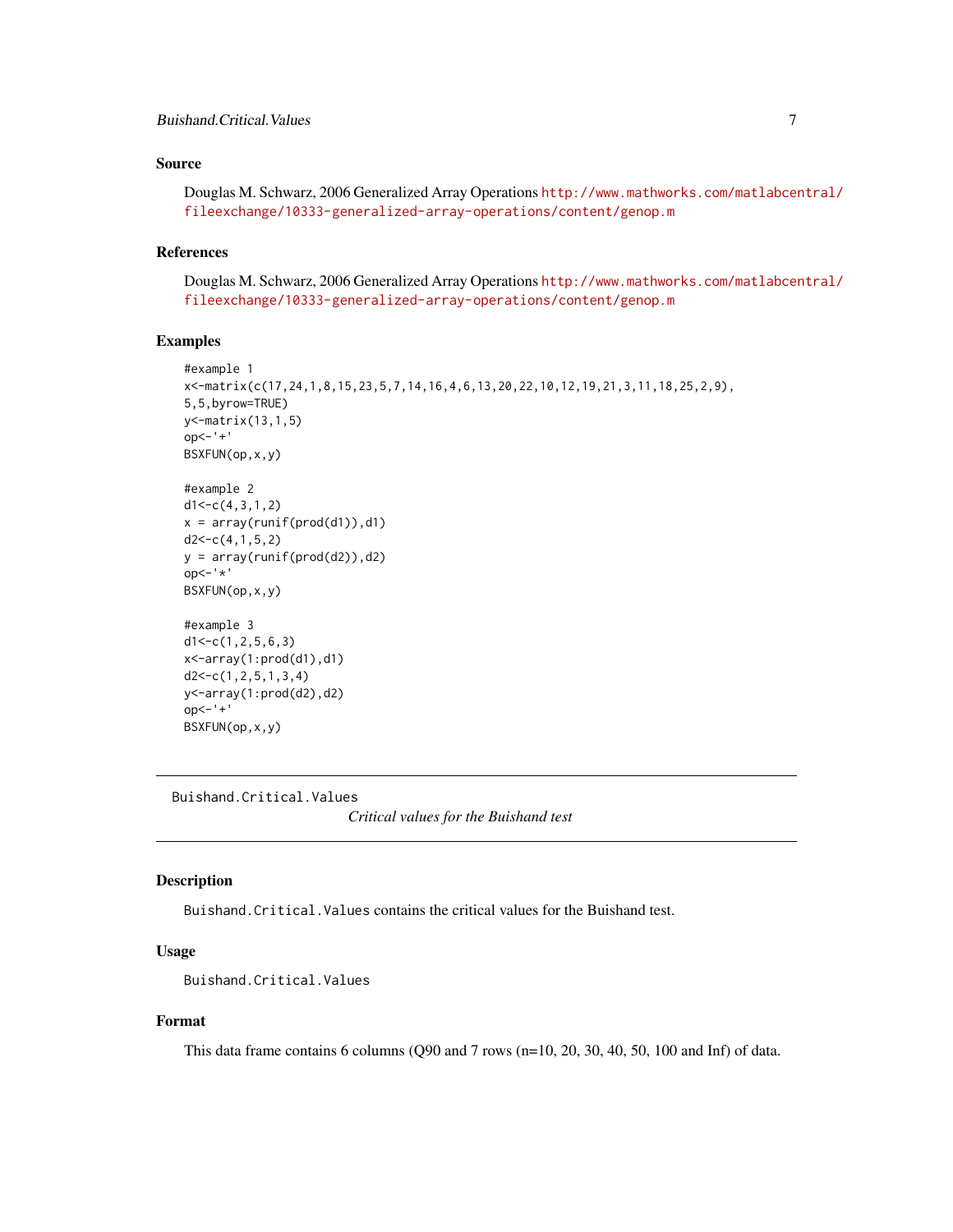#### <span id="page-7-0"></span>Author(s)

Jose Gama

#### Source

Buishand TA., 1981 The analysis of homogeneity of long-term rainfall records in the Netherlands. KNMI Scientific Report WR 81-7, De Bilt, The Netherlands.

#### References

Buishand TA., 1981 The analysis of homogeneity of long-term rainfall records in the Netherlands. KNMI Scientific Report WR 81-7, De Bilt, The Netherlands.

### Examples

```
data(Buishand.Critical.Values)
Buishand.Critical.Values
```
BuishandRangeTest *Buishand range absolute homogeneity test*

#### Description

BuishandRangeTest returns the result of the Buishand range test applied to a time series.

#### Usage

```
BuishandRangeTest(dataSeries)
```
#### Arguments

dataSeries time series of climate data

#### Value

The result of the Buishand range test.

#### Author(s)

Jose Gama

### Source

Wijngaard, J. B., Klein Tank, A. M. G. and Können, G. P. (2003), Homogeneity of 20th century European daily temperature and precipitation series. Int. J. Climatol., 23: 679–692. doi: 10.1002/joc.906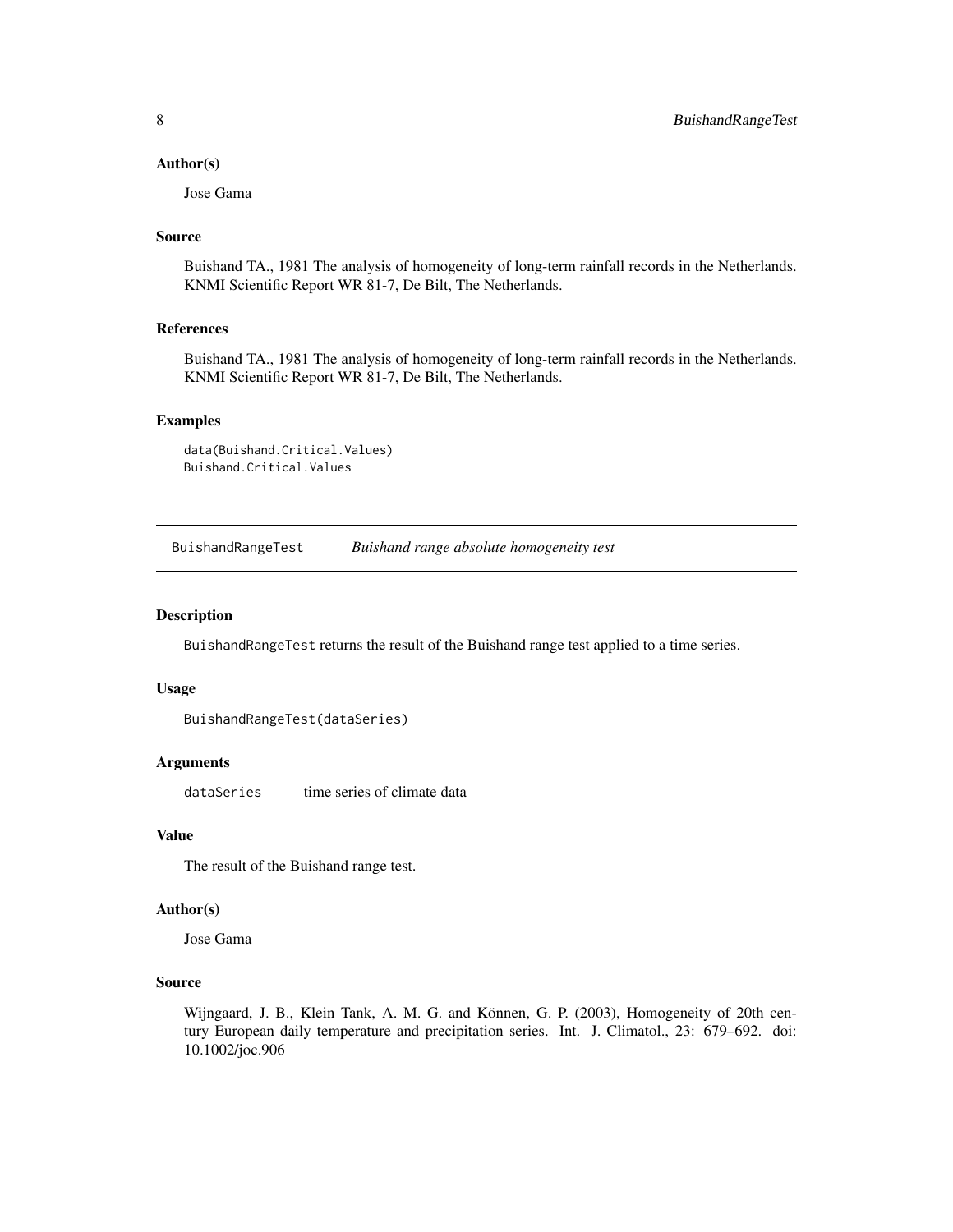### <span id="page-8-0"></span>References

Wijngaard, J. B., Klein Tank, A. M. G. and Können, G. P. (2003), Homogeneity of 20th century European daily temperature and precipitation series. Int. J. Climatol., 23: 679–692. doi: 10.1002/joc.906

#### Examples

```
# Buishand range test for Turin 1961-2003
BuishandTurin<- BuishandRangeTest(yearly.average.temperature.Turin.Milan[,2])
```

```
# Buishand range test for Milan 1961-2003
BuishandMilan<- BuishandRangeTest(yearly.average.temperature.Turin.Milan[,3])
```

```
plot(1961:2003,BuishandTurin,type='l',col='cyan',ylim=c(-2.5,0.5),
main='Buishand range test 1961-2003',xlab='Years',ylab='Buishand value')
par(new=TRUE)
plot(1961:2003,BuishandMilan,type='l',col='magenta',ylim=c(-2.5,0.5),xlab='',ylab='')
legend("top",c('Turin','Milan'),text.col=c('cyan','magenta'))
```
CompleteMissingValuesDailyMean

*complete missing values on a time series of daily values (mean)*

#### Description

CompleteMissingValuesDailyMean complete missing values on a time series of daily values by using the average of 1 or more days before or after.

#### Usage

```
CompleteMissingValuesDailyMean(dataSeries, windowBefore=1,windowAfter=1,
missingValue=-9999)
```
#### Arguments

| dataSeries   | dataframe with climate data                     |
|--------------|-------------------------------------------------|
| windowBefore | number of days before the day with missing data |
| windowAfter  | number of days after the day with missing data  |
| missingValue | value representing missing data                 |

#### Value

Time series.

#### Author(s)

Jose Gama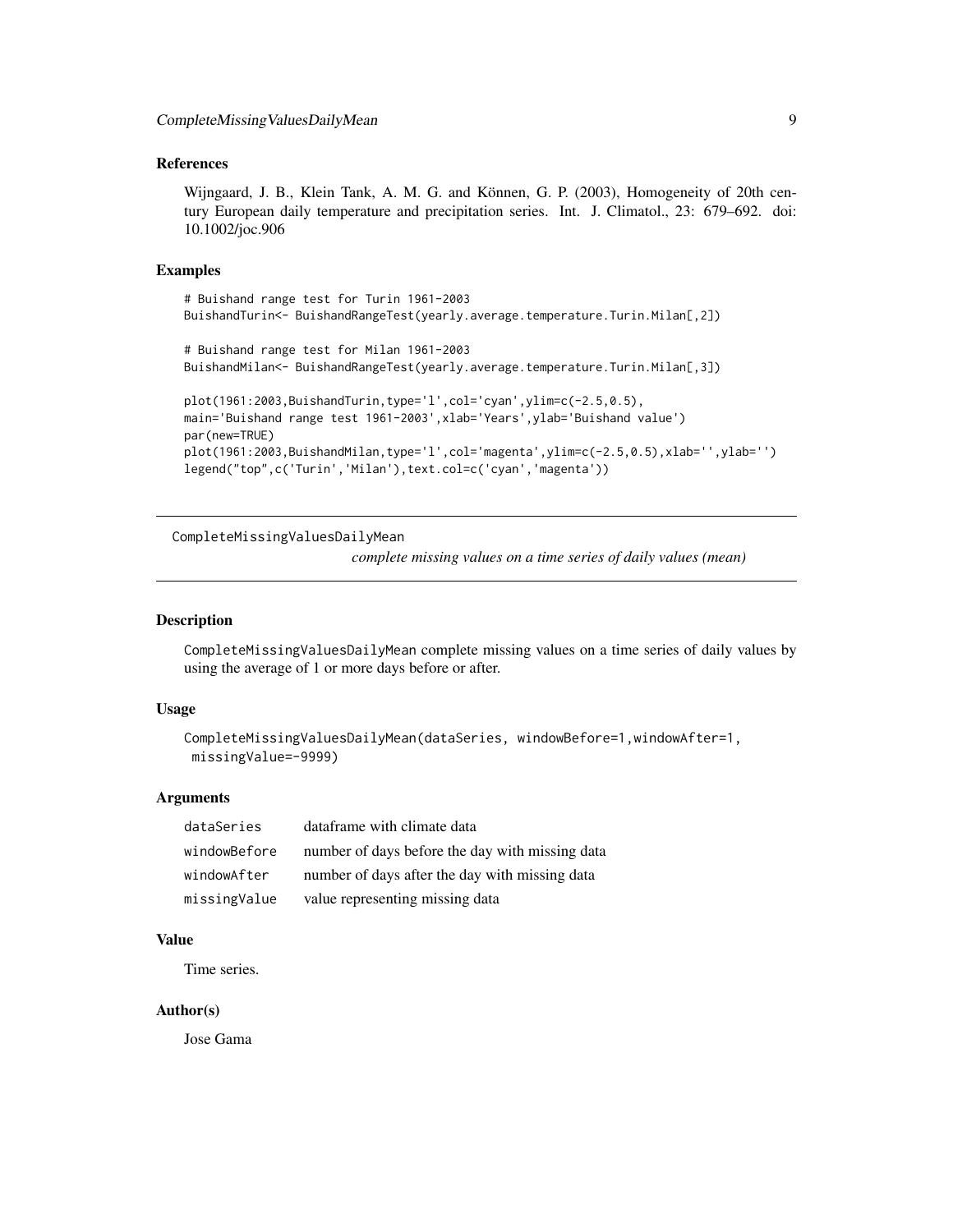<span id="page-9-0"></span>CraddockTest *Craddock test*

### Description

CraddockTest returns the result of the Craddock test applied to a time series.

#### Usage

```
CraddockTest(yearDF, valcol1, valcol2)
```
# Arguments

| vearDF  | dataframe with climate data |
|---------|-----------------------------|
| valcol1 | column with values          |
| valcol2 | column with values          |

#### Value

The result of the Craddock test.

### Author(s)

Jose Gama

### Source

Wijngaard, J. B., Klein Tank, A. M. G. and Können, G. P. (2003), Homogeneity of 20th century European daily temperature and precipitation series. Int. J. Climatol., 23: 679–692. doi: 10.1002/joc.906

# References

Wijngaard, J. B., Klein Tank, A. M. G. and Können, G. P. (2003), Homogeneity of 20th century European daily temperature and precipitation series. Int. J. Climatol., 23: 679–692. doi: 10.1002/joc.906

#### Examples

demo(demoCraddockTest)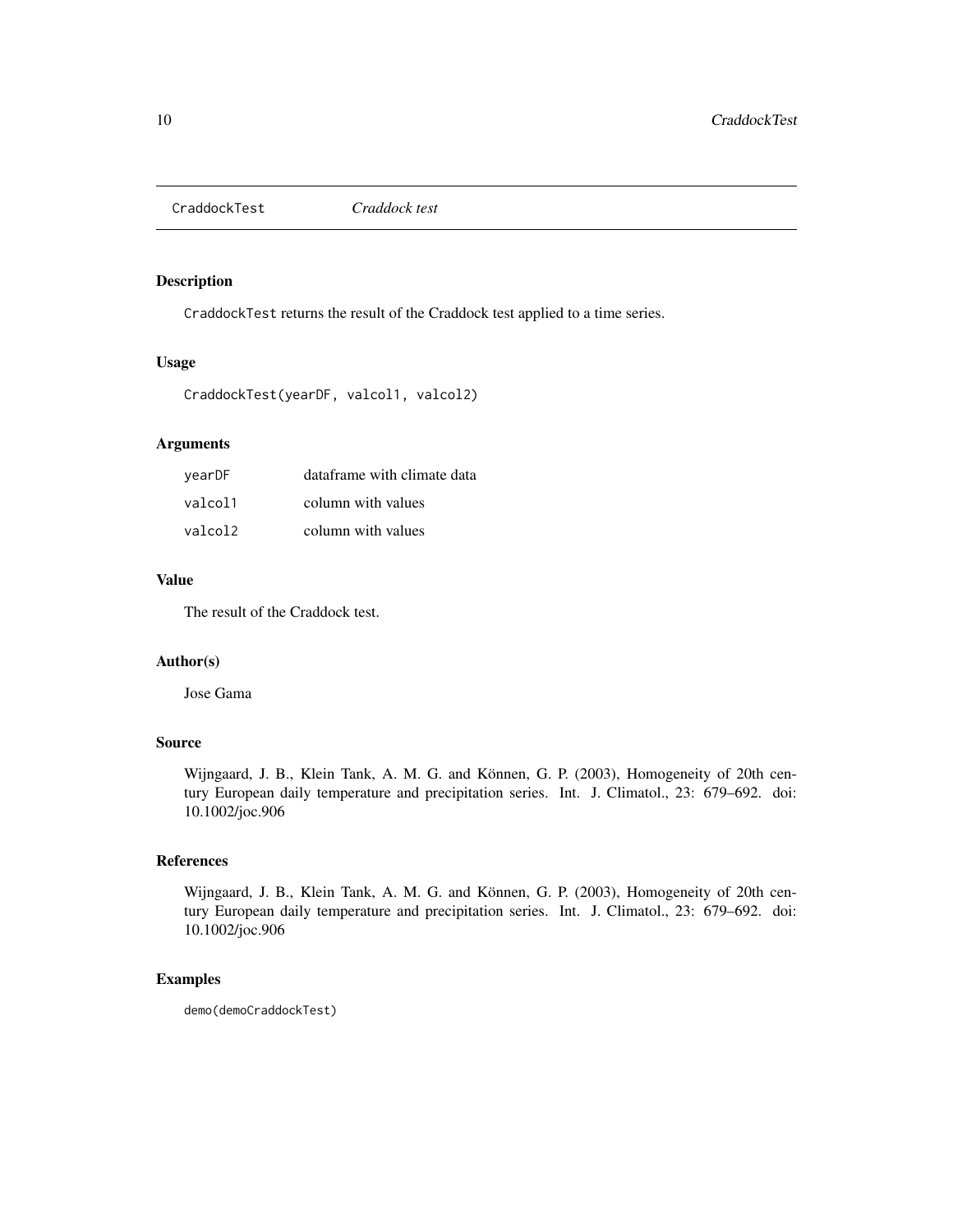<span id="page-10-0"></span>CreateReferenceSeriesFromFilesMean *Create a reference series (averaging)*

### Description

CreateReferenceSeriesFromFilesMean creates a reference series from two or more series, using averages.

#### Usage

```
CreateReferenceSeriesFromFilesMean(vFiles,commonPeriod=NA,refSeriesFile=NA,
wholePeriod=FALSE,deviationsFlag=FALSE)
```
#### **Arguments**

| vFiles       | vector with the file names of the time series                                                                |
|--------------|--------------------------------------------------------------------------------------------------------------|
| commonPeriod | user defined common period for the resulting reference series, by default the<br>common period to all series |
|              | refSeriesFile reference series file name                                                                     |
| wholePeriod  | logical, common period=TRUE                                                                                  |
|              | deviationsFlag logical, raw data=TRUE, deviations=FALSE                                                      |

### Value

reference series or none (if the user chose a reference series file name).

# Author(s)

Jose Gama

### Source

Stepanek, P. 2008 AnClim - software for time series analysis Dept. of Geography, Fac. of Natural Sciences <http://www.climahom.eu/AnClim.html>

### References

Stepanek, P. 2008 AnClim - software for time series analysis Dept. of Geography, Fac. of Natural Sciences <http://www.climahom.eu/AnClim.html>

```
# c_As00_o.txt, c_Hori2.txt and c_Kada2.txt are from AnClim freeware distribution
setwd(system.file('extdata/', package='climtrends'))
vFiles=c('c_As00_o.txt','c_Hori2.txt','c_Kada2.txt')
refSeries=CreateReferenceSeriesFromFilesMean(vFiles)
```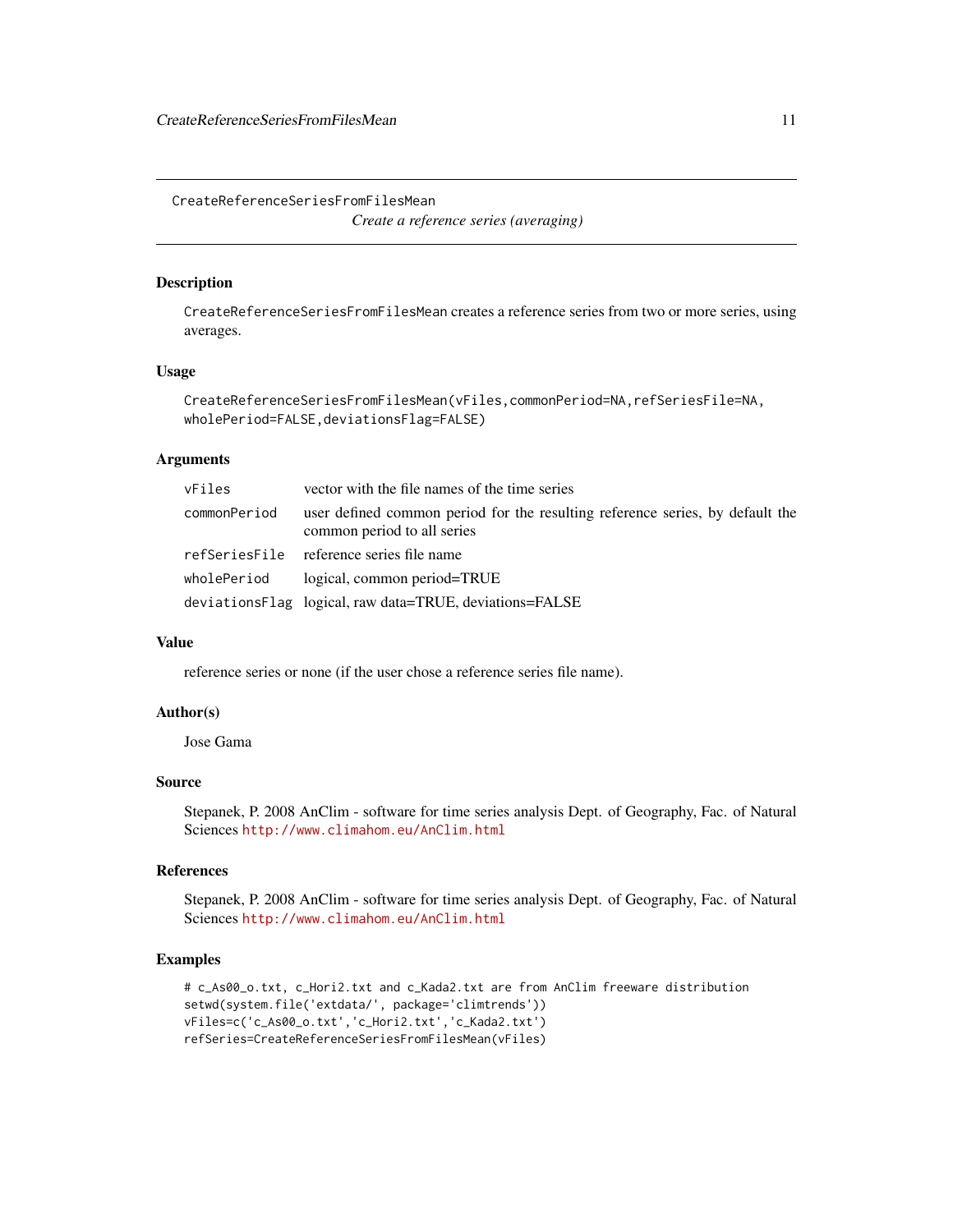<span id="page-11-0"></span>CreateReferenceSeriesFromFilesMeanCorrelations *Create a reference series (averaging weights/correlations)*

### Description

CreateReferenceSeriesFromFilesMeanCorrelations creates a reference series from two or more series, using weighted averages (correlations). CreateReferenceSeriesFromFilesMeanCorrelationsTwoseries is for two series only, using a simpler and faster method.

#### Usage

```
CreateReferenceSeriesFromFilesMeanCorrelations(vFiles,commonPeriod=NA,
refSeriesFile=NA,wholePeriod=FALSE,useDiff=TRUE,retInfo=FALSE)
```
# Arguments

| vFiles        | vector with the file names of the time series                                                                |
|---------------|--------------------------------------------------------------------------------------------------------------|
| commonPeriod  | user defined common period for the resulting reference series, by default the<br>common period to all series |
| refSeriesFile | reference series file name                                                                                   |
| wholePeriod   | logical, common period=TRUE                                                                                  |
| useDiff       | logical, raw differences=TRUE, ratios=FALSE                                                                  |
| retInfo       | logical, return reference series from function=TRUE                                                          |

#### Value

reference series or none (if the user chose a reference series file name).

#### Author(s)

Jose Gama

#### Source

Stepanek, P. 2008 AnClim - software for time series analysis Dept. of Geography, Fac. of Natural Sciences <http://www.climahom.eu/AnClim.html>

### References

Stepanek, P. 2008 AnClim - software for time series analysis Dept. of Geography, Fac. of Natural Sciences <http://www.climahom.eu/AnClim.html>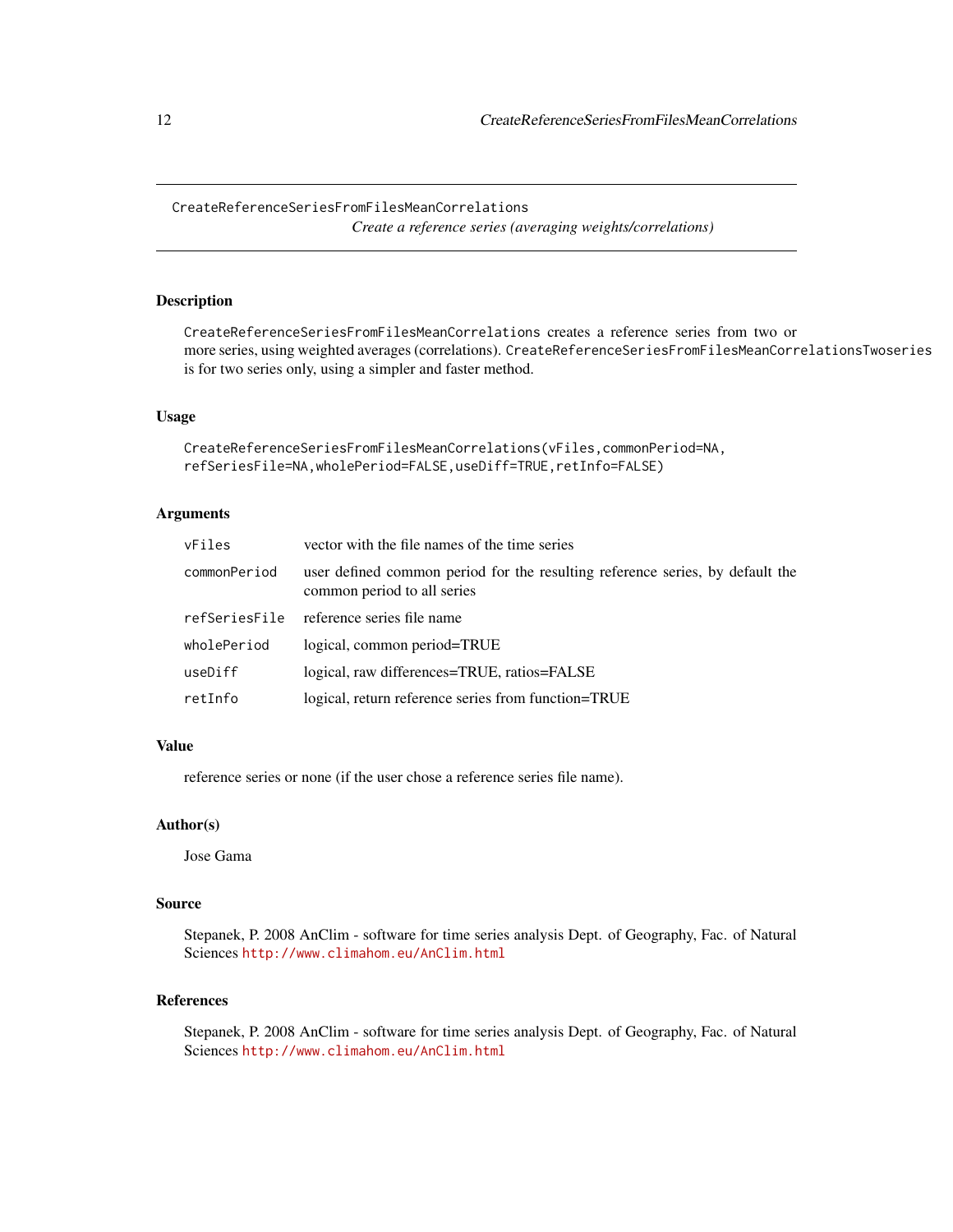<span id="page-12-0"></span>Cumulative.Deviations.Test.Critical.Values 13

#### Examples

```
# c_As00_o.txt, c_Hori2.txt and c_Kada2.txt are from AnClim freeware distribution
setwd(system.file('extdata/', package='climtrends'))
vFiles=c('c_As00_o.txt','c_Hori2.txt','c_Kada2.txt')
refSeries=CreateReferenceSeriesFromFilesMeanCorrelations(vFiles,retInfo=TRUE)
```
Cumulative.Deviations.Test.Critical.Values *Critical values for Worsley's likelihood ratio test*

### Description

Cumulative.Deviations.Test.Critical.Values contains the critical values for the Cumulative Deviations test.

#### Usage

Cumulative.Deviations.Test.Critical.Values

#### Format

This data frame contains 6 columns (Q90 and 7 rows (n=10, 20, 30, 40, 50, 100 and Inf) of data.

### Author(s)

Jose Gama

#### Source

Worsley, K.J., 1979 On the likelihood ratio test for a shift in location of normal populations. J. Am. Stat. Assoc., 74: 365–367.

#### References

Worsley, K.J., 1979 On the likelihood ratio test for a shift in location of normal populations. J. Am. Stat. Assoc., 74: 365–367.

#### Examples

data(Cumulative.Deviations.Test.Critical.Values) Cumulative.Deviations.Test.Critical.Values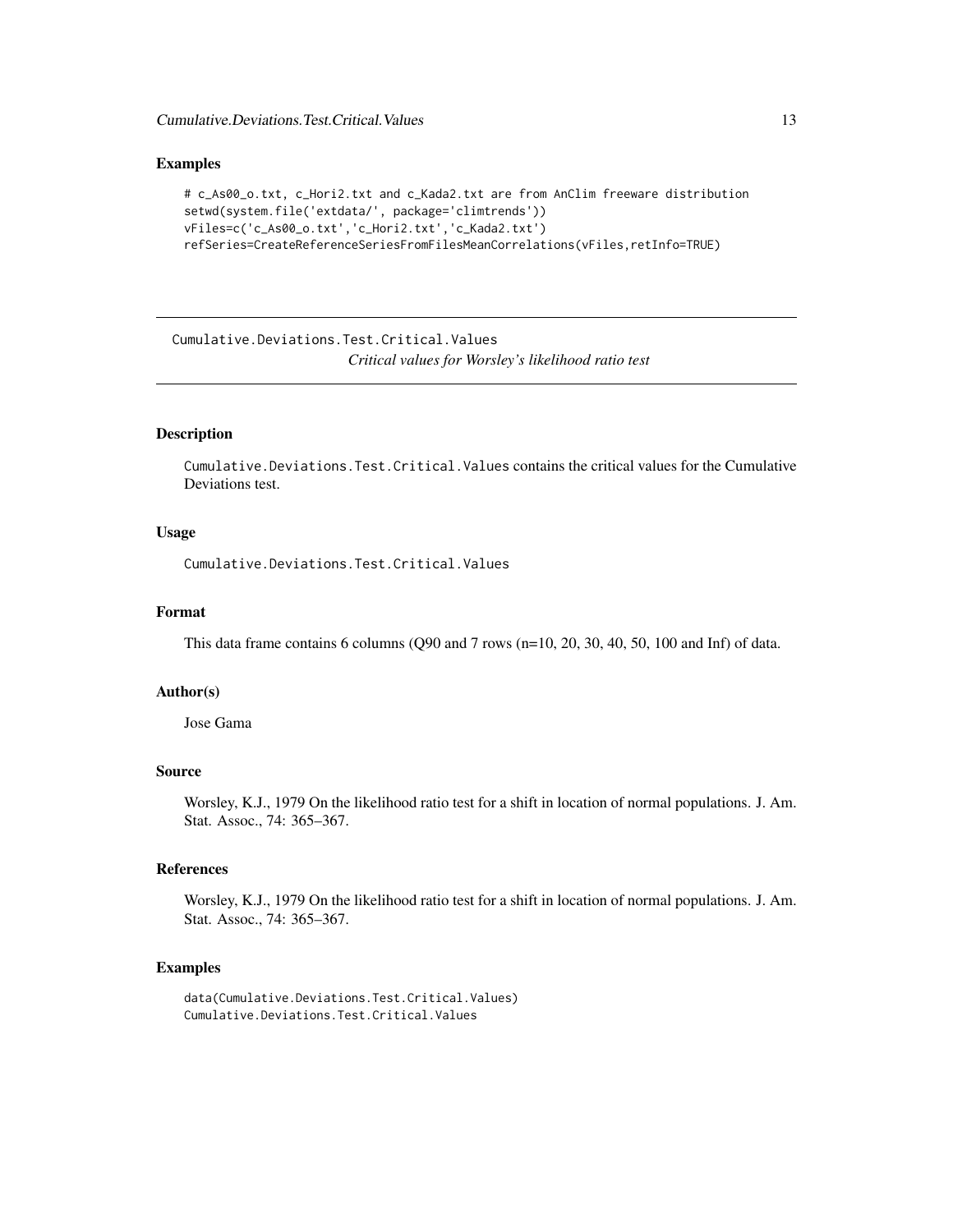<span id="page-13-0"></span>CumulativeDeviations *cumulative deviations test (parametric test for step jump in mean)*

#### Description

CumulativeDeviations returns the result  $(Q)$  of the cumulative deviations test (parametric test for step jump in mean) applied to a time series. CumulativeDeviationsQR return Q, R and abs(Q)/sqrt(N).

#### Usage

CumulativeDeviations(dataSeries)

#### Arguments

dataSeries vector with climate data

### Value

The result of the cumulative deviations test.

#### Author(s)

Jose Gama

#### Source

Chiew F. and Siriwardena L., 2005 CRC for Catchment Hydrology Trend 1.0.2 User Guide, chapter 4.2.11 Rank Difference Test, pp. 21 http://www.toolkit.net.au/Tools/TREND/documentation

Kundzewicz, Z.W. and Robson, A., 2000 Detecting Trend and Other Changes in Hydrological Data. World Climate Program - Water, WMO/UNESCO, WCDMP-45, WMO/TD 1013, Geneva, 157 pp.

Grayson, R.B., Argent, R.M., Nathan, R.J., McMahon, T.A. and Mein, R., 1996 Hydrological Recipes: Estimation Techniques in Australian Hydrology. Cooperative Research Centre for Catchment Hydrology, Australia, 125 pp.

#### References

Chiew F. and Siriwardena L., 2005 CRC for Catchment Hydrology Trend 1.0.2 User Guide, chapter 4.2.11 Rank Difference Test, pp. 21 http://www.toolkit.net.au/Tools/TREND/documentation

Kundzewicz, Z.W. and Robson, A., 2000 Detecting Trend and Other Changes in Hydrological Data. World Climate Program - Water, WMO/UNESCO, WCDMP-45, WMO/TD 1013, Geneva, 157 pp.

Grayson, R.B., Argent, R.M., Nathan, R.J., McMahon, T.A. and Mein, R., 1996 Hydrological Recipes: Estimation Techniques in Australian Hydrology. Cooperative Research Centre for Catchment Hydrology, Australia, 125 pp.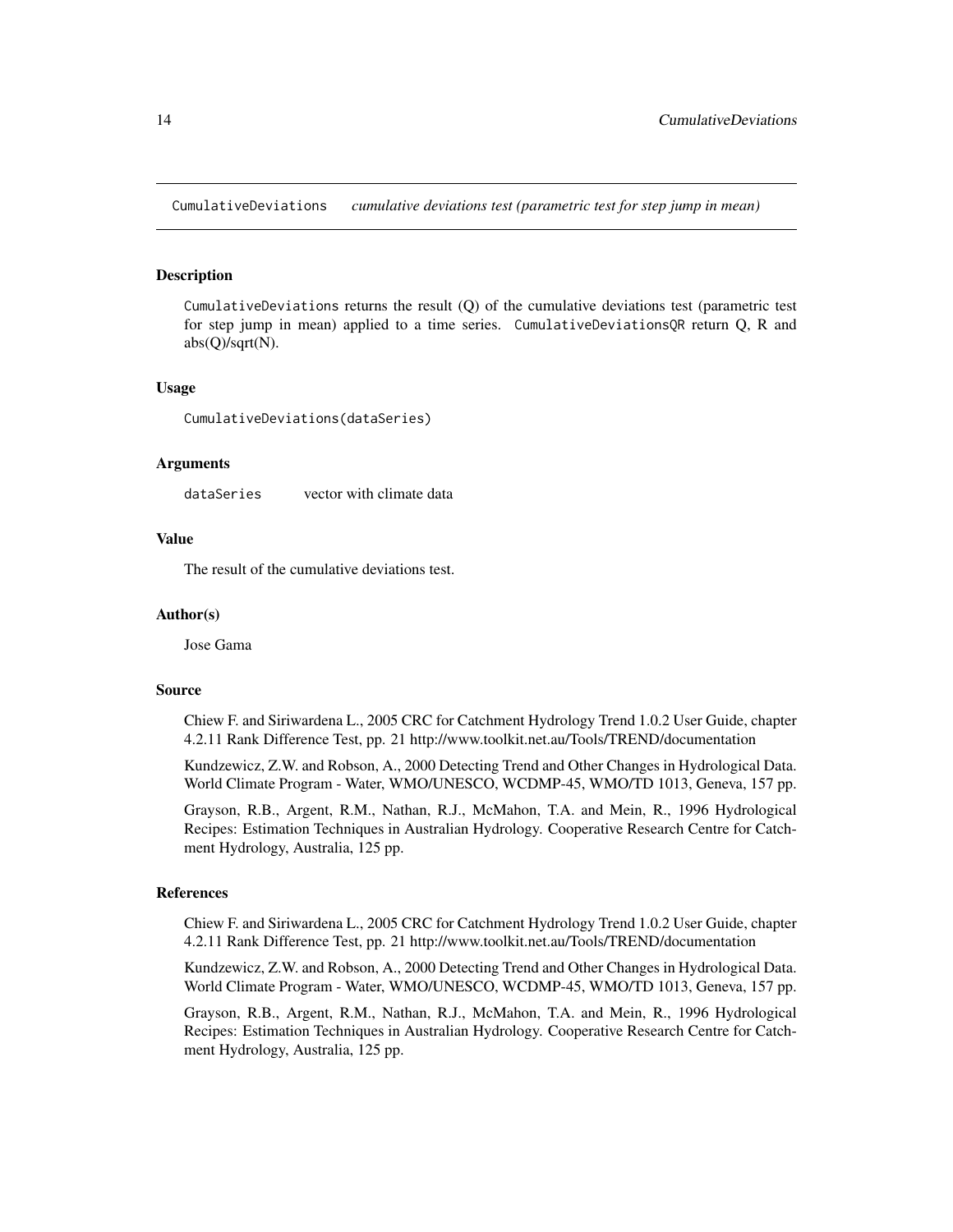#### <span id="page-14-0"></span>Examples

```
# cumulative deviations for Turin 1961-2003
cdTurin<- CumulativeDeviations(yearly.average.temperature.Turin.Milan[,2])
# cumulative deviations for Milan 1961-2003
cdMilan<- CumulativeDeviations(yearly.average.temperature.Turin.Milan[,3])
plot(1961:2003,cdTurin,type='l',col='cyan',ylim=c(0,15),
main='Cumulative deviations 1961-2003',xlab='Years',ylab='C.D.')
par(new=TRUE)
plot(1961:2003,cdMilan,type='l',col='magenta',ylim=c(0,15),xlab='',ylab='')
legend("top",c('Turin','Milan'),text.col=c('cyan','magenta'))
```
DailyClimatologyFromDailyData *Daily climatology*

#### **Description**

DailyClimatologyFromDailyData returns the daily climatology (long-term average, for each day, of a given variable).

### Usage

```
DailyClimatologyFromDailyData(dataSeries,fromYear=1961,toYear=1990)
```
#### Arguments

| dataSeries | time series of climate data    |
|------------|--------------------------------|
| fromYear   | start of the long-term average |
| toYear     | end of the long-term average   |

### Value

Daily climatology.

#### Author(s)

Jose Gama

```
# xgdcnCA008201000.dat is from ECA COLLEGEVILLE temperature
setwd(system.file('extdata/', package='climtrends'))
dailyCollegeville <- ReadGHCNymd('xgdcnCA008201000.dat')
dailyCollegevilleDailyClimatology <- DailyClimatologyFromDailyData(dailyCollegeville)
```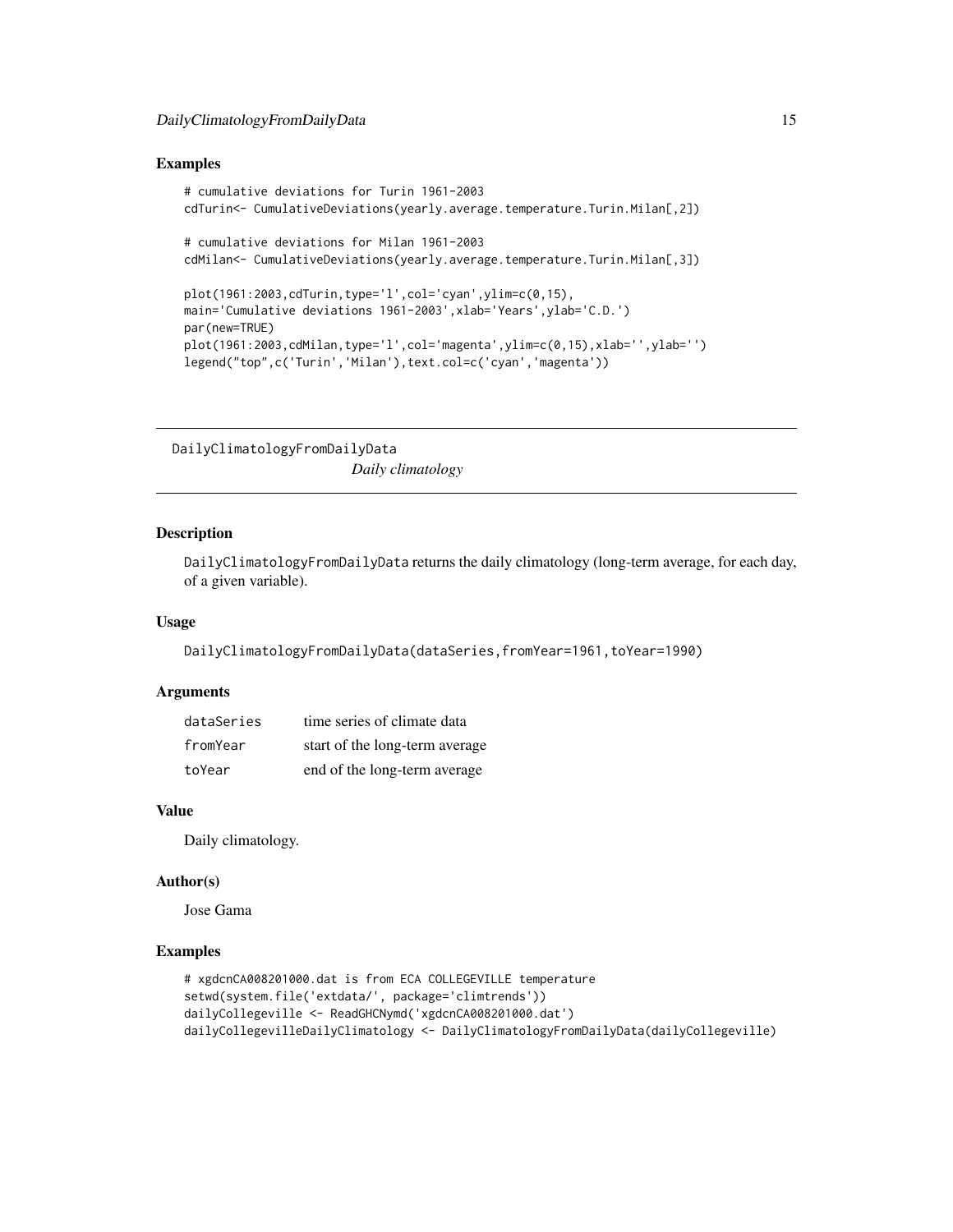<span id="page-15-0"></span>DistributionFreeCUSUM *Distribution Free CUSUM (non-parametric test for step jump in mean)*

#### **Description**

DistributionFreeCUSUM returns the result of the Distribution Free CUSUM (non-parametric test for step jump in mean) applied to a time series.

#### Usage

DistributionFreeCUSUM(dataSeries)

#### Arguments

dataSeries vector with climate data

### Value

The result of the Distribution Free CUSUM test.

#### Author(s)

Jose Gama

#### Source

Chiew F. and Siriwardena L., 2005 CRC for Catchment Hydrology Trend 1.0.2 User Guide, chapter 4.2.11 Rank Difference Test, pp. 21 http://www.toolkit.net.au/Tools/TREND/documentation

Kundzewicz, Z.W. and Robson, A., 2000 Detecting Trend and Other Changes in Hydrological Data. World Climate Program - Water, WMO/UNESCO, WCDMP-45, WMO/TD 1013, Geneva, 157 pp.

Grayson, R.B., Argent, R.M., Nathan, R.J., McMahon, T.A. and Mein, R., 1996 Hydrological Recipes: Estimation Techniques in Australian Hydrology. Cooperative Research Centre for Catchment Hydrology, Australia, 125 pp.

#### References

Chiew F. and Siriwardena L., 2005 CRC for Catchment Hydrology Trend 1.0.2 User Guide, chapter 4.2.11 Rank Difference Test, pp. 21 http://www.toolkit.net.au/Tools/TREND/documentation

Kundzewicz, Z.W. and Robson, A., 2000 Detecting Trend and Other Changes in Hydrological Data. World Climate Program - Water, WMO/UNESCO, WCDMP-45, WMO/TD 1013, Geneva, 157 pp.

Grayson, R.B., Argent, R.M., Nathan, R.J., McMahon, T.A. and Mein, R., 1996 Hydrological Recipes: Estimation Techniques in Australian Hydrology. Cooperative Research Centre for Catchment Hydrology, Australia, 125 pp.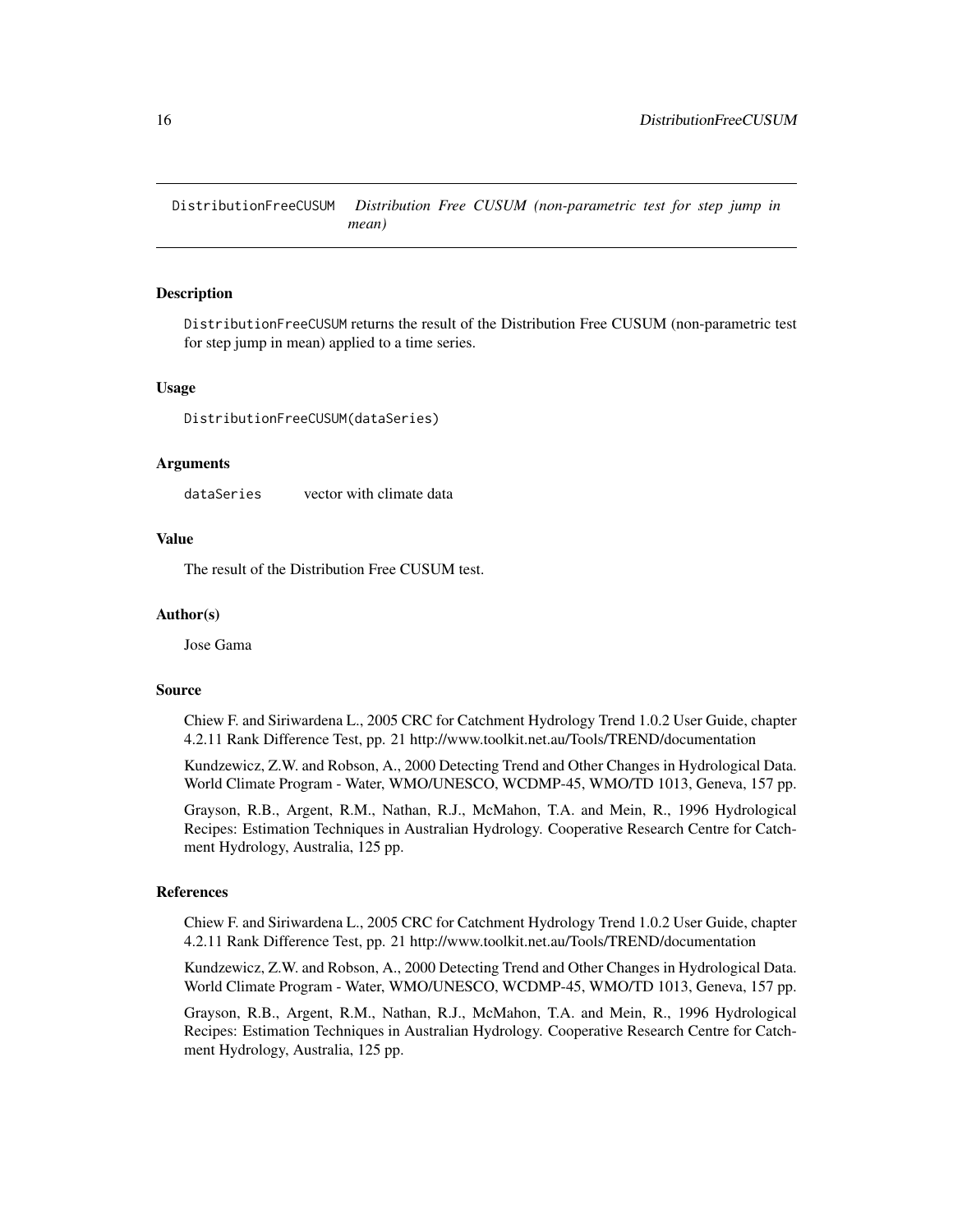#### <span id="page-16-0"></span>ESD statistic that the statistic the statistic statistic statistic statistic statistic statistic statistic statistic statistic statistic statistic statistic statistic statistic statistic statistic statistic statistic stati

### Examples

```
# Distribution Free CUSUM for Turin 1961-2003
testTurin<- DistributionFreeCUSUM(yearly.average.temperature.Turin.Milan[,2])
```

```
# Distribution Free CUSUM for Milan 1961-2003
testMilan<- DistributionFreeCUSUM(yearly.average.temperature.Turin.Milan[,3])
```
ESDstatistic *ESD statistic*

### Description

ESDstatistic returns the ESD statistic.

### Usage

ESDstatistic(dataSeries)

#### Arguments

dataSeries time series of climate data

#### Value

The ESD statistic.

#### Author(s)

Jose Gama

### Source

NIST/SEMATECH e-Handbook of Statistical Methods, 2013 [http://www.itl.nist.gov/div898/](http://www.itl.nist.gov/div898/handbook/) [handbook/](http://www.itl.nist.gov/div898/handbook/)

### References

NIST/SEMATECH e-Handbook of Statistical Methods, 2013 [http://www.itl.nist.gov/div898/](http://www.itl.nist.gov/div898/handbook/) [handbook/](http://www.itl.nist.gov/div898/handbook/)

```
# ESD statistic for Turin 1961-2003
testTurin<- ESDstatistic(yearly.average.temperature.Turin.Milan[,2])
```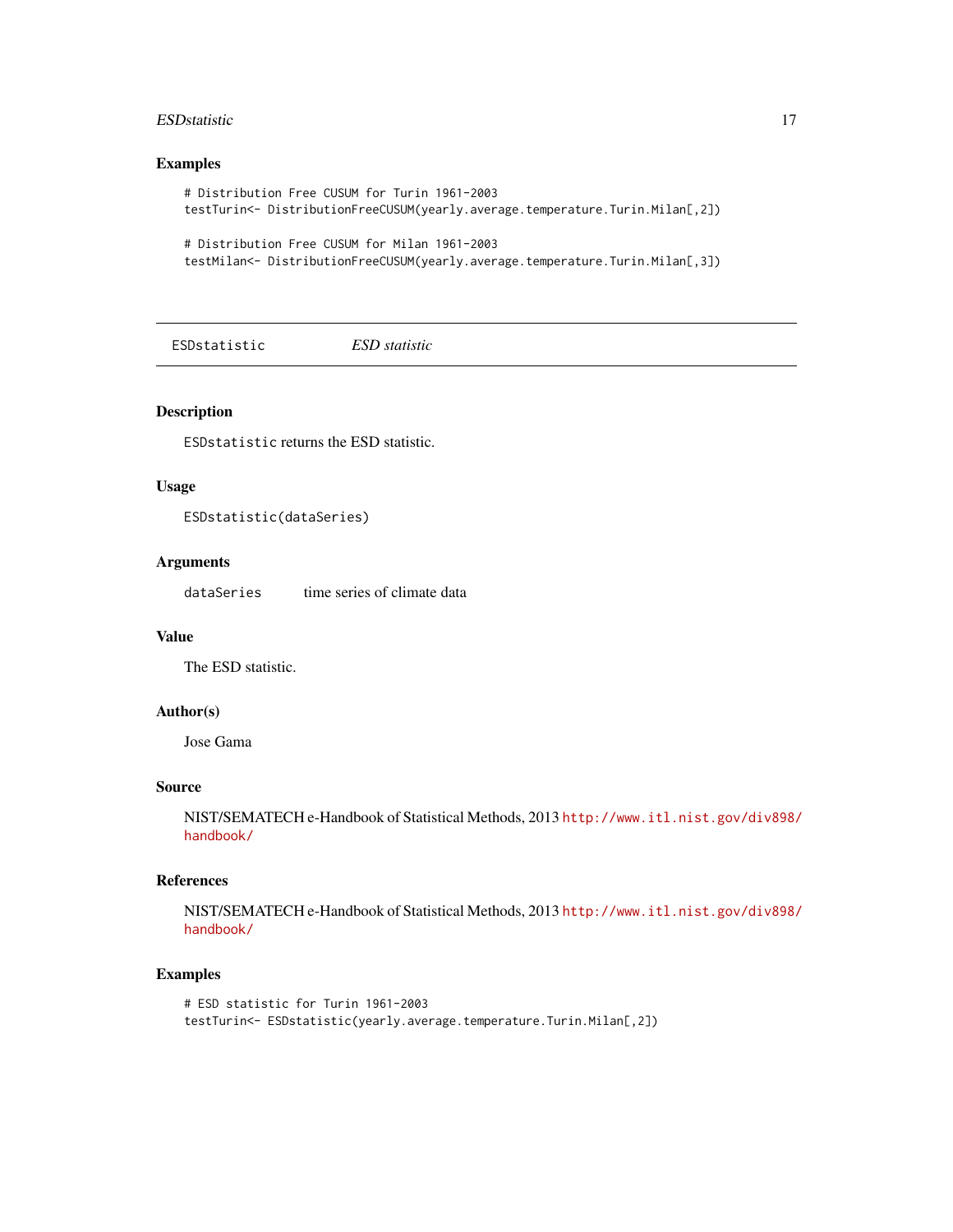#### <span id="page-17-0"></span>FillDailyGapsWithSomeValue

*fill missing days with some value*

#### Description

FillDailyGapsWithSomeValue fills (literally) missing days with date+some value.

### Usage

FillDailyGapsWithSomeValue(dataYearSeries,FromDate,ToDate, missingValue=-9999)

### Arguments

|              | dataYearSeries dataframe with climate data |
|--------------|--------------------------------------------|
| FromDate     | starting date                              |
| ToDate       | ending date                                |
| missingValue | value representing missing data            |

### Value

complete time series.

### Author(s)

Jose Gama

```
# xgdcnCA008201000.dat is from ECA COLLEGEVILLE temperature
setwd(system.file('extdata/', package='climtrends'))
dailyCollegeville <- ReadGHCNymd('xgdcnCA008201000.dat')
daylyCollegeville2<-FillDailyGapsWithSomeValue(dailyCollegeville,
'1916-06-01','2010-11-30', missingValue=NA)
str(dailyCollegeville)
str(daylyCollegeville2)
```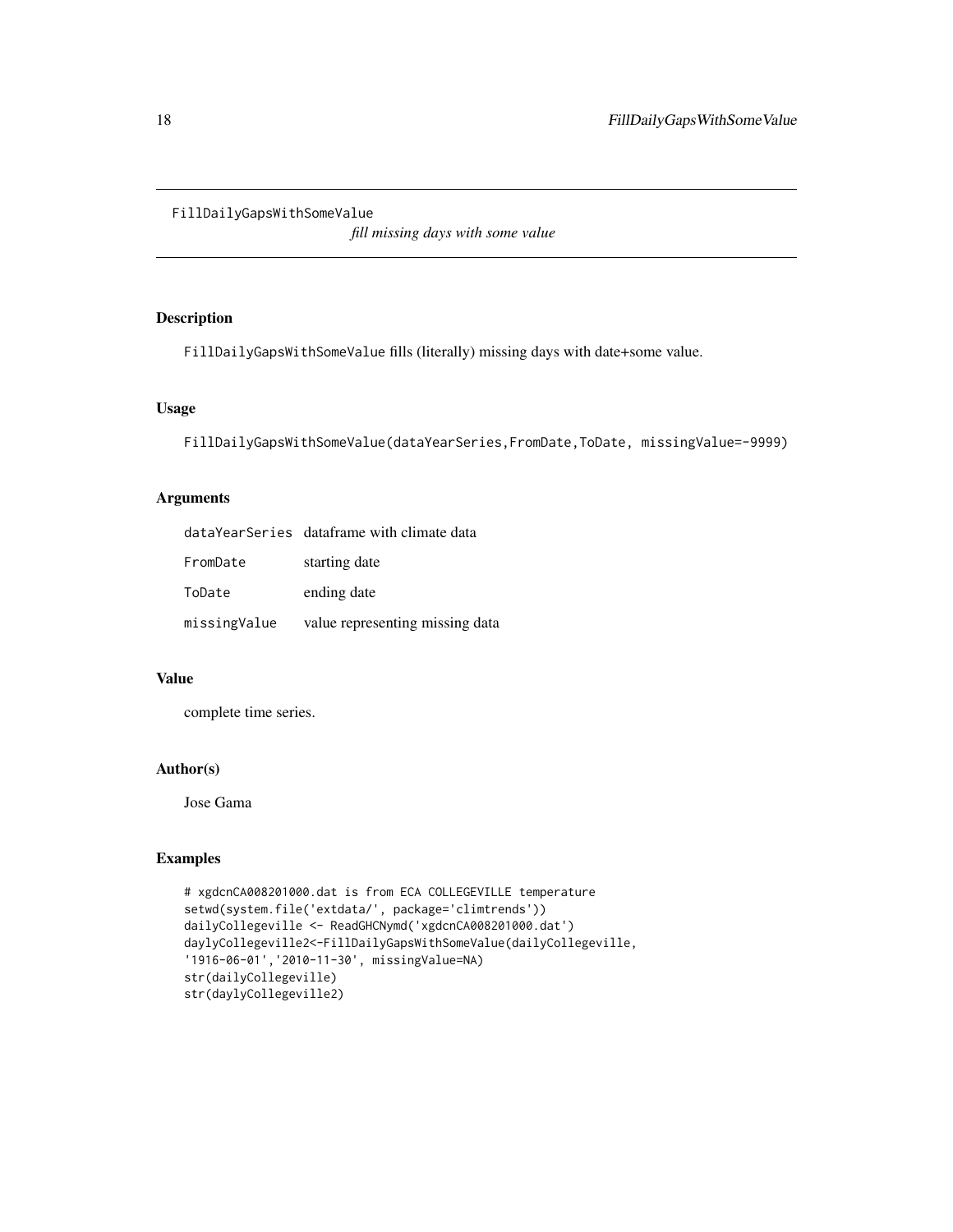<span id="page-18-0"></span>FillYearlyGapsWithSomeValue

*fill missing days with some value*

### Description

FillYearlyGapsWithSomeValue fills (literally) missing years with date+some value.

#### Usage

```
FillYearlyGapsWithSomeValue(dataYearSeries,FromYear=min(dataYearSeries[,1]),
ToYear=max(dataYearSeries[,1]), missingValue=-9999)
```
### Arguments

|              | dataYearSeries dataframe with climate data |
|--------------|--------------------------------------------|
| FromYear     | starting year                              |
| ToYear       | ending year                                |
| missingValue | value representing missing data            |

### Value

complete time series.

# Author(s)

Jose Gama

```
# xgdcnCA008201000.dat is from ECA COLLEGEVILLE temperature
setwd(system.file('extdata/', package='climtrends'))
dailyCollegeville=ReadGHCNymd('xgdcnCA008201000.dat')
yearlyCollegeville=YearFuncFromDay(dailyCollegeville)
colnames(yearlyCollegeville) <- c('year','temperature')
yearlyCollegeville<-ValuesBetween2years(yearlyCollegeville,1918,1993)
yearlyCollegeville<-FillYearlyGapsWithSomeValue(yearlyCollegeville, missingValue=NA)
plot(yearlyCollegeville,type='l')
```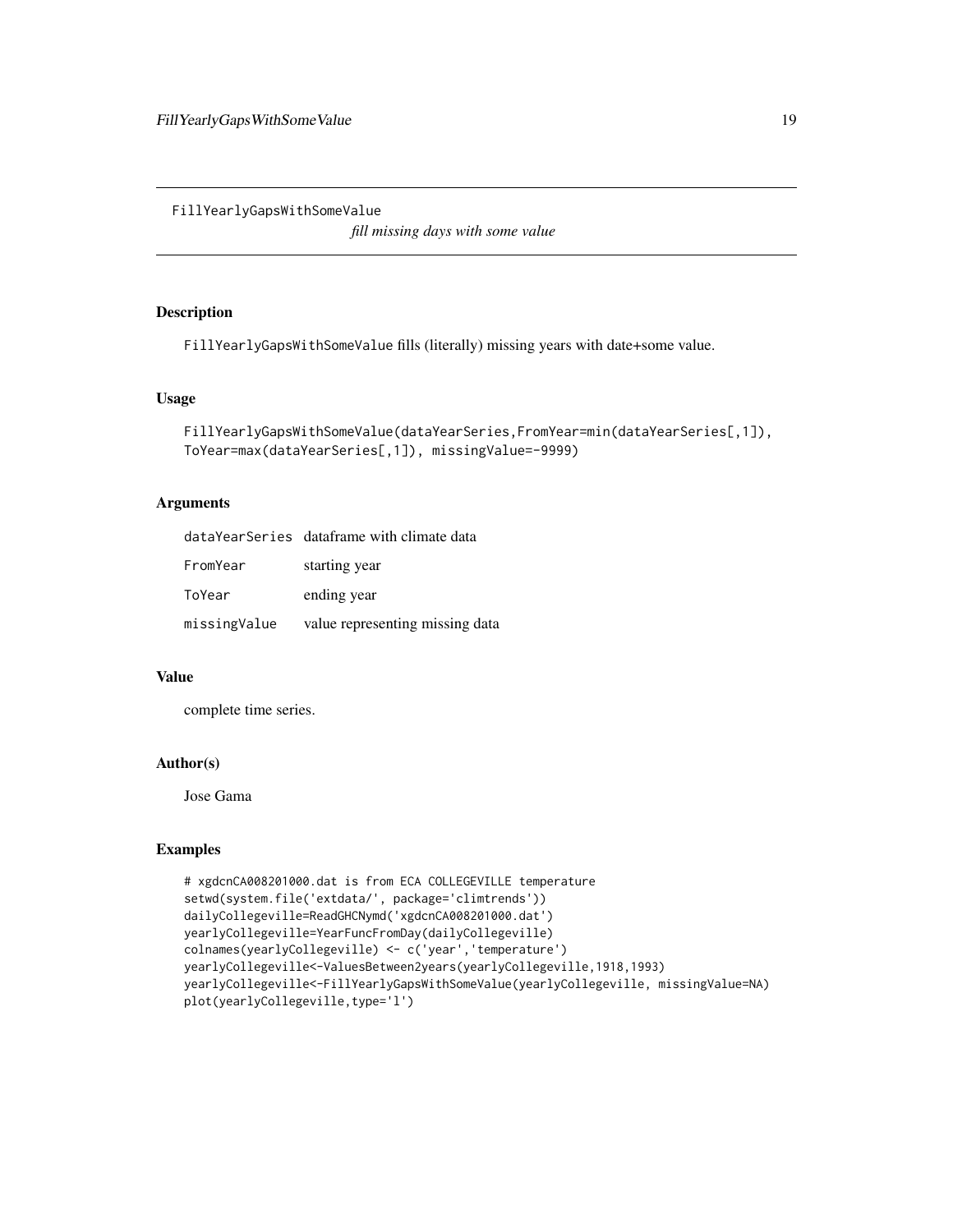<span id="page-19-0"></span>

### Description

FindCommonPeriod returns the common period between several time series.

# Usage

```
FindCommonPeriod(vFiles, returnMaxMin=FALSE)
```
# Arguments

| vFiles       | vector with file names of time series                                  |
|--------------|------------------------------------------------------------------------|
| returnMaxMin | logical, TRUE=the function returns the max and min from all the series |

### Value

none or a vector (max, min).

### Author(s)

Jose Gama

FindOutliersESDtest *Find outliers based on the ESD test*

### Description

FindOutliersESDtest returns the position of the values outside the allowed range by a criteria based on the ESD test.

# Usage

```
FindOutliersESDtest(dataSeries,k=10,alpha=0.05)
```
# Arguments

| dataSeries | time series of climate data |
|------------|-----------------------------|
| k          | number of outliers          |
| alpha      | significance level          |

# Value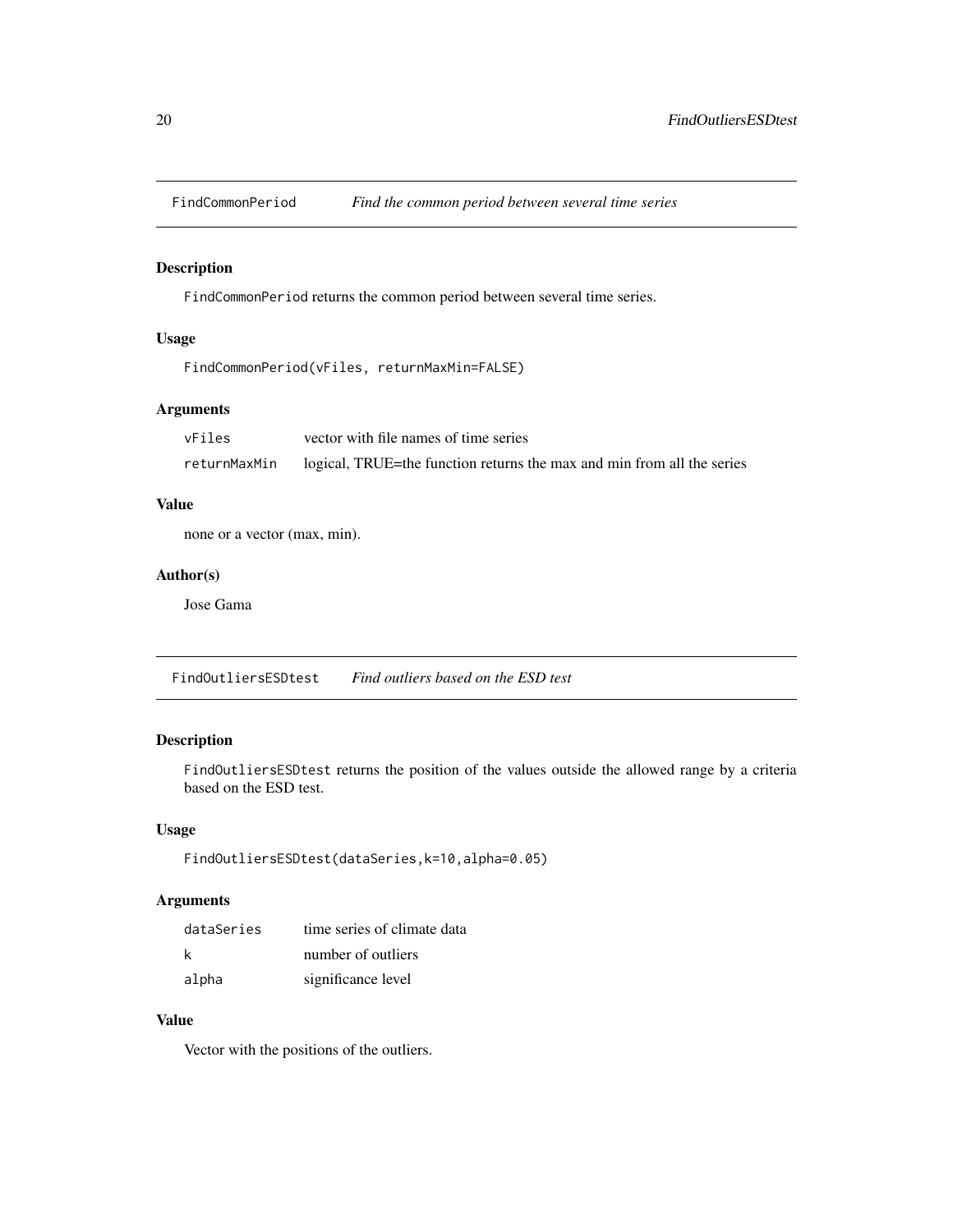#### <span id="page-20-0"></span>Author(s)

Jose Gama

#### Source

NIST/SEMATECH e-Handbook of Statistical Methods, 2013 [http://www.itl.nist.gov/div898/](http://www.itl.nist.gov/div898/handbook/) [handbook/](http://www.itl.nist.gov/div898/handbook/)

### References

NIST/SEMATECH e-Handbook of Statistical Methods, 2013 [http://www.itl.nist.gov/div898/](http://www.itl.nist.gov/div898/handbook/) [handbook/](http://www.itl.nist.gov/div898/handbook/)

#### Examples

```
y = c(-0.25, 0.68, 0.94, 1.15, 1.20, 1.26, 1.26,
      1.34, 1.38, 1.43, 1.49, 1.49, 1.55, 1.56,
      1.58, 1.65, 1.69, 1.70, 1.76, 1.77, 1.81,
      1.91, 1.94, 1.96, 1.99, 2.06, 2.09, 2.10,
      2.14, 2.15, 2.23, 2.24, 2.26, 2.35, 2.37,
      2.40, 2.47, 2.54, 2.62, 2.64, 2.90, 2.92,
      2.92, 2.93, 3.21, 3.26, 3.30, 3.59, 3.68,
      4.30, 4.64, 5.34, 5.42, 6.01)
FindOutliersESDtest(y)
```
FindOutliersGrubbsTwosided

*Find outliers based on the Grubbs test*

### Description

FindOutliersGrubbsTwosided returns the position of the values outside the allowed range by a criteria based on the Grubbs test (two-sided, one-sided max and one-sided min).

#### Usage

```
FindOutliersGrubbsTwosided(dataSeries,alpha=0.05, iterative=TRUE)
```
#### Arguments

| dataSeries | time series of climate data                     |
|------------|-------------------------------------------------|
| alpha      | significance level                              |
| iterative  | logical, TRUE=iterative, FALSE=first value only |

### Value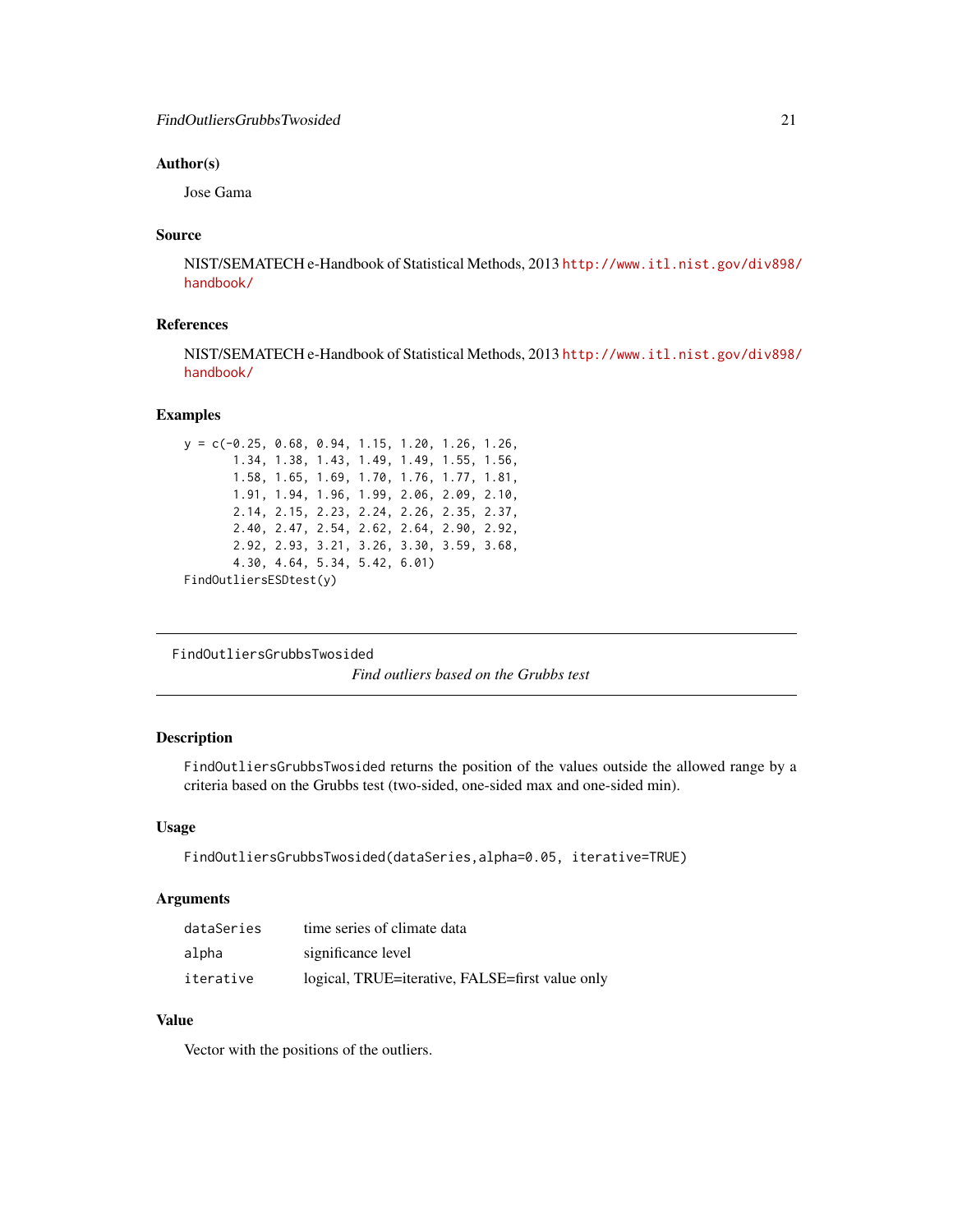### Author(s)

Jose Gama

### Source

NIST/SEMATECH e-Handbook of Statistical Methods, 2013 [http://www.itl.nist.gov/div898/](http://www.itl.nist.gov/div898/handbook/) [handbook/](http://www.itl.nist.gov/div898/handbook/)

### References

NIST/SEMATECH e-Handbook of Statistical Methods, 2013 [http://www.itl.nist.gov/div898/](http://www.itl.nist.gov/div898/handbook/) [handbook/](http://www.itl.nist.gov/div898/handbook/)

### Examples

```
# Input data from the Tietjen and Moore paper.
y = c(199.31,199.53,200.19,200.82,201.92,201.95,202.18,245.57)
FindOutliersGrubbsTwosided(y, iterative=FALSE)
FindOutliersGrubbsTwosided(y)
```
FindOutliersHampel *Find outliers based on quantiles*

### Description

FindOutliersHampel returns the position of the values outside the allowed range by the Hampel method.

### Usage

FindOutliersHampel(X, Y, DX=NA, Th=NA, hampelAdaptive=FALSE,Threshold=NA)

#### Arguments

| X         | vector with data                                                 |
|-----------|------------------------------------------------------------------|
| Y         | vector with data, Gaussian distributed                           |
| DX        | half width of the filter window                                  |
| Th        | threshold value used in the equation $ Y - Y0  > T^*S0$          |
|           | hampelAdaptive logical, TRUE=experimental adaptive Hampel filter |
| Threshold | adaptive threshold                                               |

### Value

<span id="page-21-0"></span>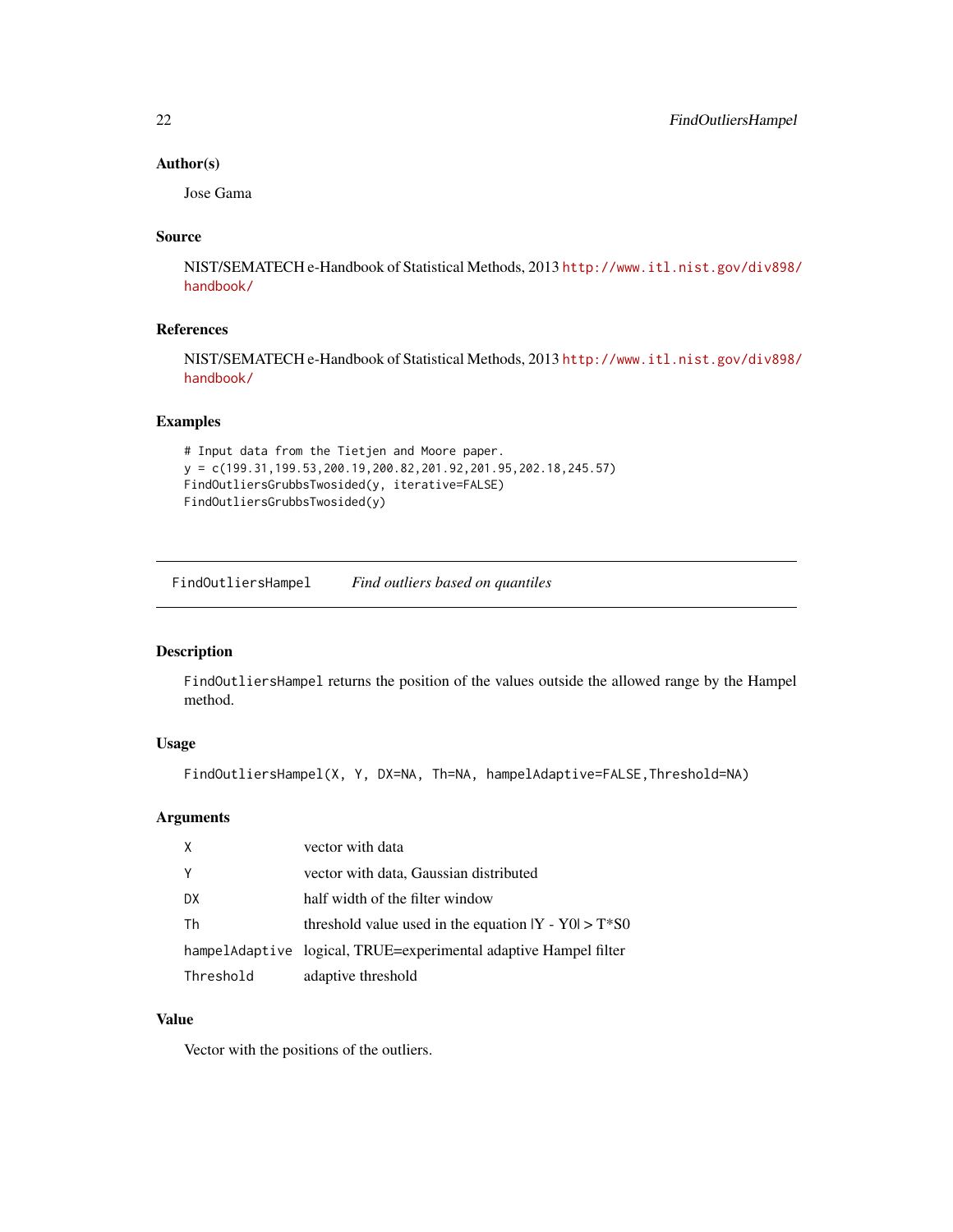### <span id="page-22-0"></span>FindOutliersMAD 23

#### Author(s)

Jose Gama

#### Source

Pearson RK, 2012 Mining Imperfect Data: Dealing with Contamination and Incomplete Records urlhttp://exploringdatablog.blogspot.com/2012/01/moving-window-filters-and-pracma.html

Michael Lindholm Nielsen, 2012 urlhttp://www.mathworks.com/matlabcentral/fileexchange/34795 outlier-detection-and-removal–hampel-

#### References

Pearson RK, 2012 Mining Imperfect Data: Dealing with Contamination and Incomplete Records urlhttp://exploringdatablog.blogspot.com/2012/01/moving-window-filters-and-pracma.html

Michael Lindholm Nielsen, 2012 urlhttp://www.mathworks.com/matlabcentral/fileexchange/34795 outlier-detection-and-removal–hampel-

### Examples

```
X <- 1:1000 # Pseudo Time
Y <- 5000 + rnorm(1000) # Pseudo Data
Outliers <- sample(1:1000, 10, replace =FALSE) # Index of Outliers
Y[Outliers] <- Y[Outliers] + sample(1:1000, 10, replace =FALSE) # Pseudo Outliers
tmp <- FindOutliersHampel(X, Y)
```
FindOutliersMAD *Find outliers based on the absolute deviation around the median*

#### Description

FindOutliersMAD returns the position of the values outside the allowed range by a criteria based on the the absolute deviation around the median (MAD), median-coef\*MAD<x<median+coef\*MAD.

#### Usage

```
FindOutliersMAD(dataSeries,coef=3)
```
#### Arguments

| dataSeries | time series of climate data                                                               |
|------------|-------------------------------------------------------------------------------------------|
| coef       | coefficient, 3=very conservative, 2.5=moderately conservative 2=poorly conser-<br>vative. |

### Value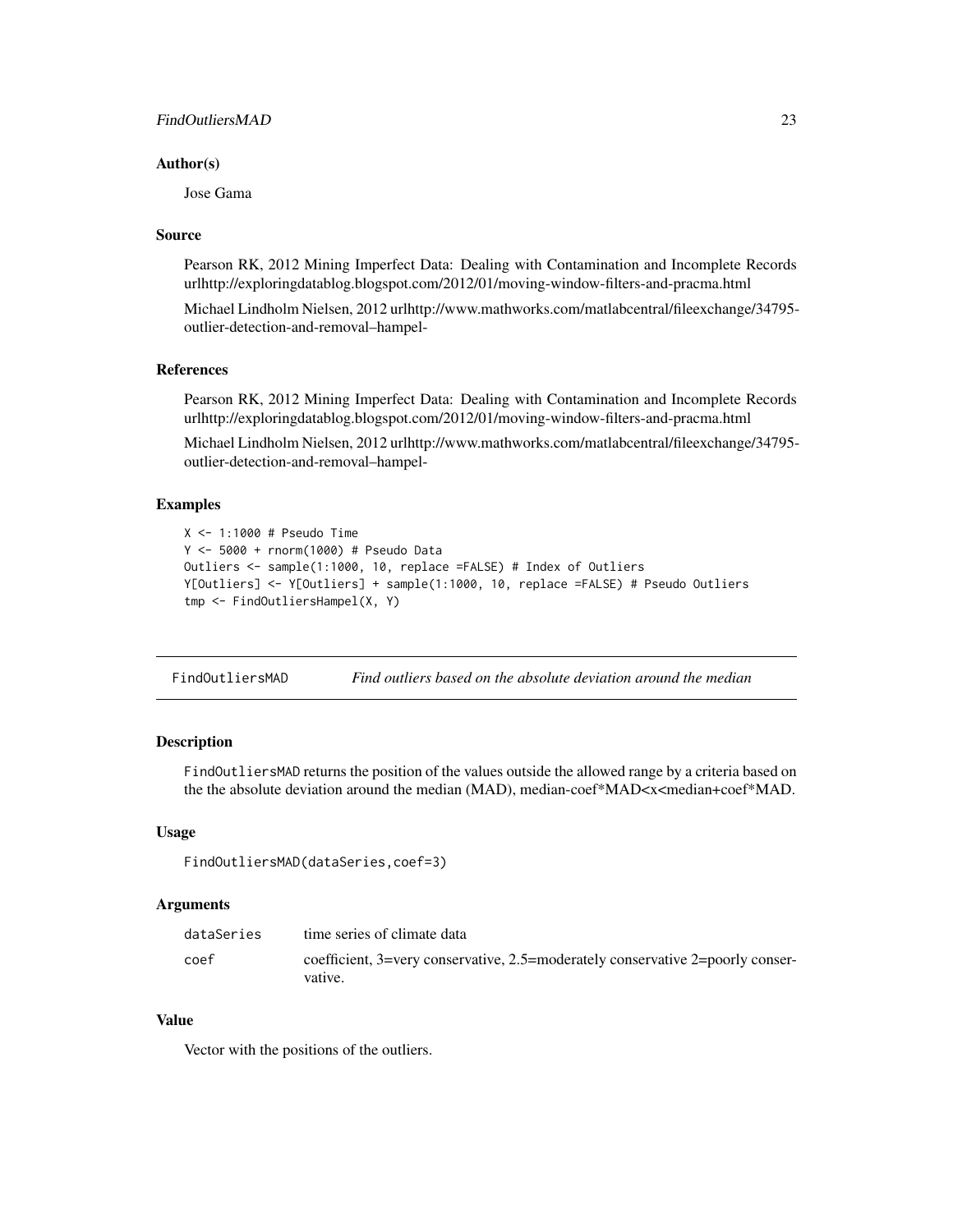#### <span id="page-23-0"></span>Author(s)

Jose Gama

### Source

Leys C, Ley C, Klein O, Bernard P, Licata L, 2013 Detecting outliers: Do not use standard deviation around the mean, use absolute deviation around the median Journal of Experimental Social Psychology volume 49, number 4 urlhttp://www.sciencedirect.com/science/article/pii/S0022103113000668

### References

Leys C, Ley C, Klein O, Bernard P, Licata L, 2013 Detecting outliers: Do not use standard deviation around the mean, use absolute deviation around the median Journal of Experimental Social Psychology volume 49, number 4 urlhttp://www.sciencedirect.com/science/article/pii/S0022103113000668

#### Examples

 $y = c(1, 3, 3, 6, 8, 10, 10, 1000)$ outlierMAD <- FindOutliersMAD(y) y[outlierMAD]

FindOutliersQuant *Find outliers based on quantiles*

### Description

FindOutliersQuant returns the position of the values outside the allowed range by a criteria based on quantiles, q25-coef\*(q75-q25)<x<q75+coef\*(q75-q25).

#### Usage

FindOutliersQuant(dataSeries,coef=1.5)

# Arguments

| dataSeries | time series of climate data          |
|------------|--------------------------------------|
| coef       | coefficient, 2=outliers, 3=extremes. |

#### Value

Vector with the positions of the outliers.

#### Author(s)

Jose Gama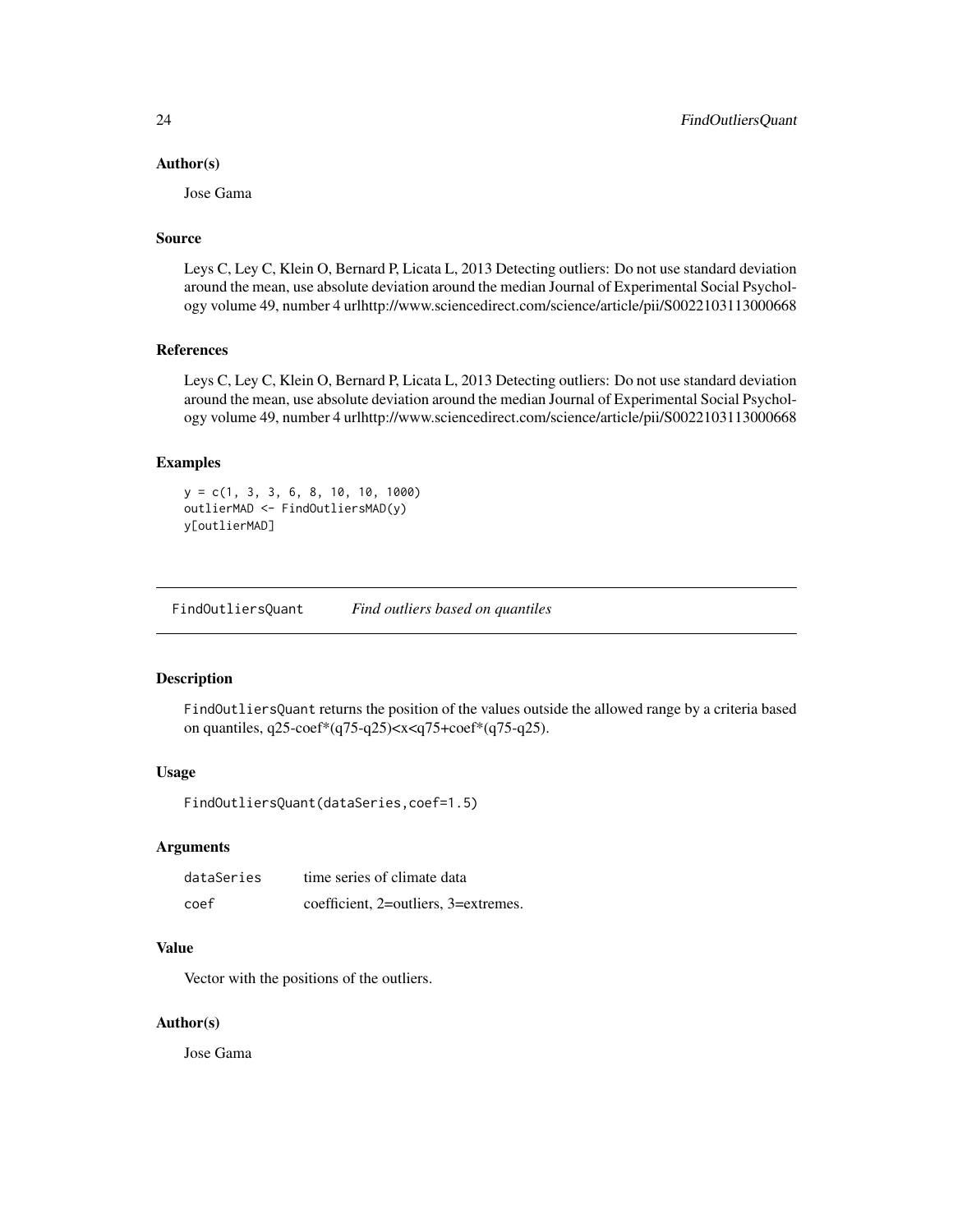### <span id="page-24-0"></span>FindOutliersSD 25

### Source

Stepanek, P. 2008 AnClim - software for time series analysis Dept. of Geography, Fac. of Natural Sciences <http://www.climahom.eu/AnClim.html>

#### References

Stepanek, P. 2008 AnClim - software for time series analysis Dept. of Geography, Fac. of Natural Sciences <http://www.climahom.eu/AnClim.html>

#### Examples

y = c(1, 3, 3, 6, 8, 10, 10, 1000) FindOutliersQuant(y)

FindOutliersSD *Find outliers based on quantiles*

#### Description

FindOutliersSD returns the position of the values outside the allowed range by a criteria based on the standard deviation, mean-coef\*sd<x<mean+coef\*sd based on the three-sigma rule.

#### Usage

```
FindOutliersSD(dataSeries,coef=3)
```
# Arguments

| dataSeries | time series of climate data |
|------------|-----------------------------|
| coef       | coefficient, $1=68$         |

#### Value

Vector with the positions of the outliers.

#### Author(s)

Jose Gama

#### Source

Leys C, Ley C, Klein O, Bernard P, Licata L, 2013 Detecting outliers: Do not use standard deviation around the mean, use absolute deviation around the median Journal of Experimental Social Psychology volume 49, number 4 urlhttp://www.sciencedirect.com/science/article/pii/S0022103113000668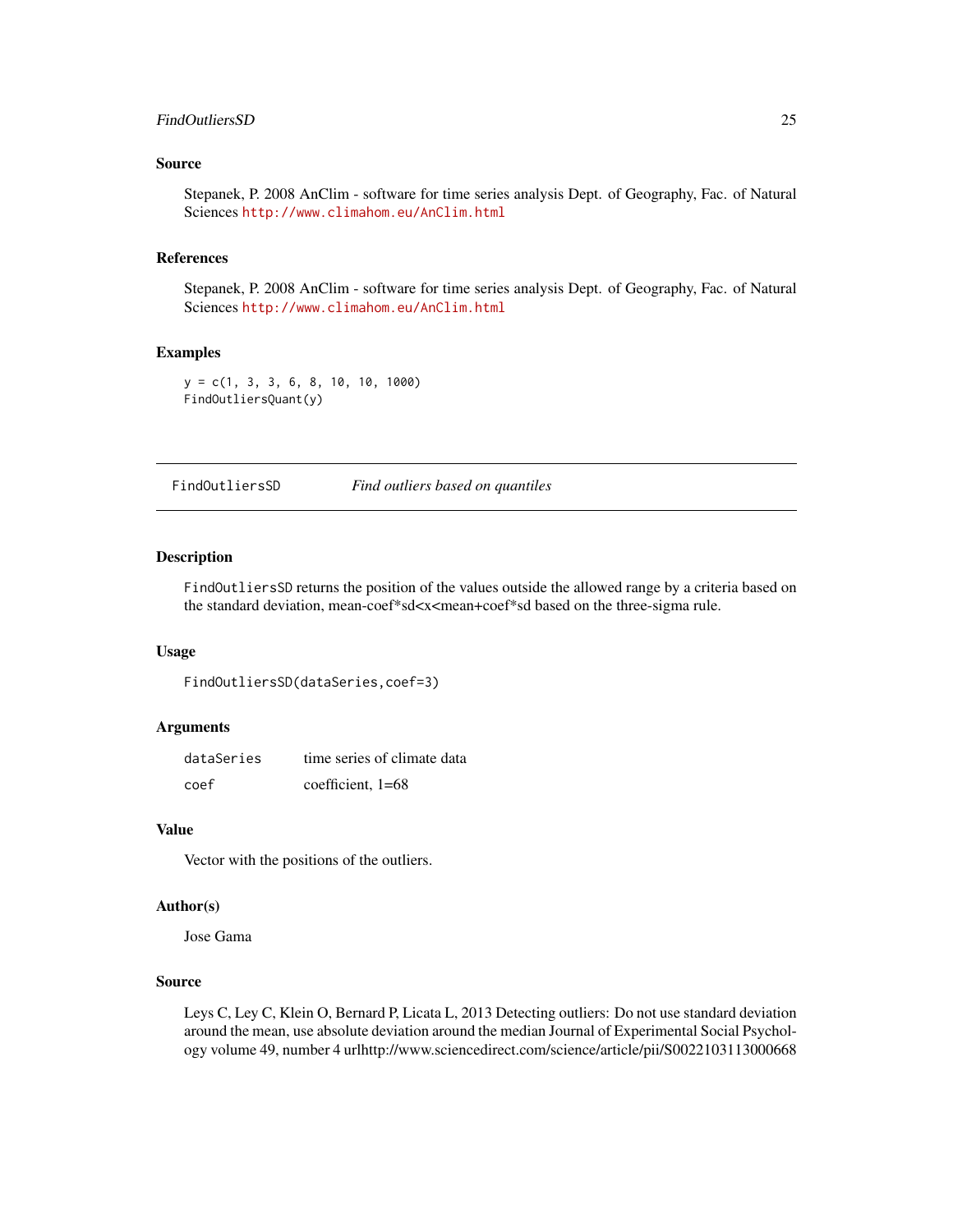### <span id="page-25-0"></span>References

Leys C, Ley C, Klein O, Bernard P, Licata L, 2013 Detecting outliers: Do not use standard deviation around the mean, use absolute deviation around the median Journal of Experimental Social Psychology volume 49, number 4 urlhttp://www.sciencedirect.com/science/article/pii/S0022103113000668

### Examples

 $y = c(1, 3, 3, 6, 8, 10, 10, 1000)$ FindOutliersSD(y,2)

FindOutliersTietjenMooreTest

*Find outliers based on the Tietjen Moore test*

#### Description

FindOutliersTietjenMooreTest returns the position of the values outside the allowed range by a criteria based on the Tietjen Moore test.

### Usage

FindOutliersTietjenMooreTest(dataSeries,k,alpha=0.05)

#### Arguments

| dataSeries | time series of climate data |
|------------|-----------------------------|
| k          | number of outliers          |
| alpha      | significance level          |

#### Value

Vector with the positions of the outliers.

#### Author(s)

Jose Gama

#### Source

NIST/SEMATECH e-Handbook of Statistical Methods, 2013 [http://www.itl.nist.gov/div898/](http://www.itl.nist.gov/div898/handbook/) [handbook/](http://www.itl.nist.gov/div898/handbook/)

#### References

NIST/SEMATECH e-Handbook of Statistical Methods, 2013 [http://www.itl.nist.gov/div898/](http://www.itl.nist.gov/div898/handbook/) [handbook/](http://www.itl.nist.gov/div898/handbook/)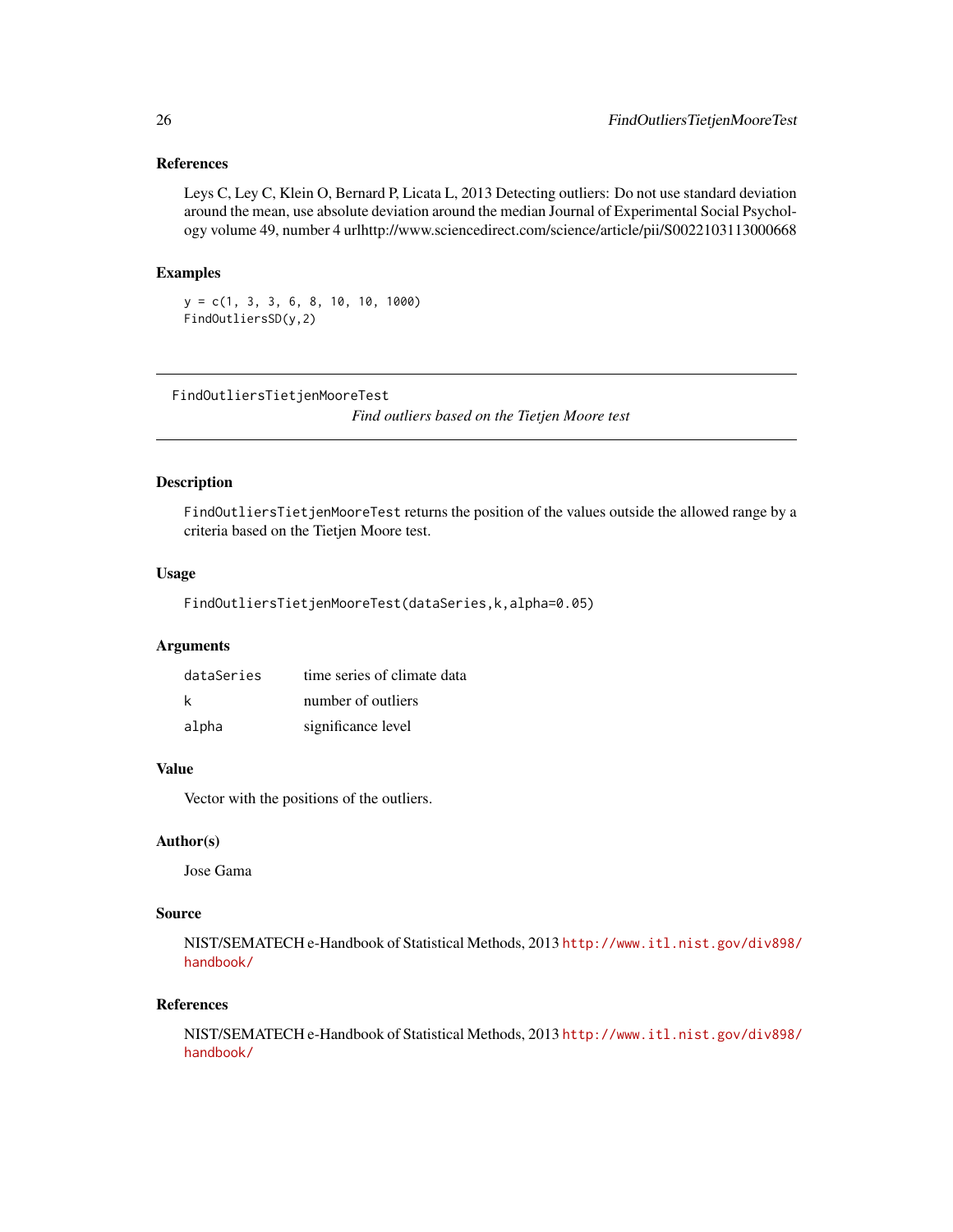### <span id="page-26-0"></span>FindOutliersTrimmedMeans 27

### Examples

```
x \leq -c(-1.40, -0.44, -0.30, -0.24, -0.22, -0.13, -0.05, 0.06, 0.10, 0.18,0.20, 0.39, 0.48, 0.63, 1.01)
FindOutliersTietjenMooreTest(x, 2)
```
FindOutliersTrimmedMeans

*Find outliers based on trimmed means*

# Description

FindOutliersTrimmedMeans returns the position of the values outside the allowed range by a criteria based on trimmed means.

### Usage

```
FindOutliersTrimmedMeans(dataSeries, percentTrim=0.1, coef=3)
```
# Arguments

| dataSeries  | time series of climate data |
|-------------|-----------------------------|
| percentTrim | percentage to trim          |
| coef        | coefficient                 |

#### Value

Vector with the positions of the outliers.

### Author(s)

Jose Gama

```
FindOutliersTrimmedMeans(c(2, 4, 6, 7, 11, 21, 81, 90, 105, 121))
```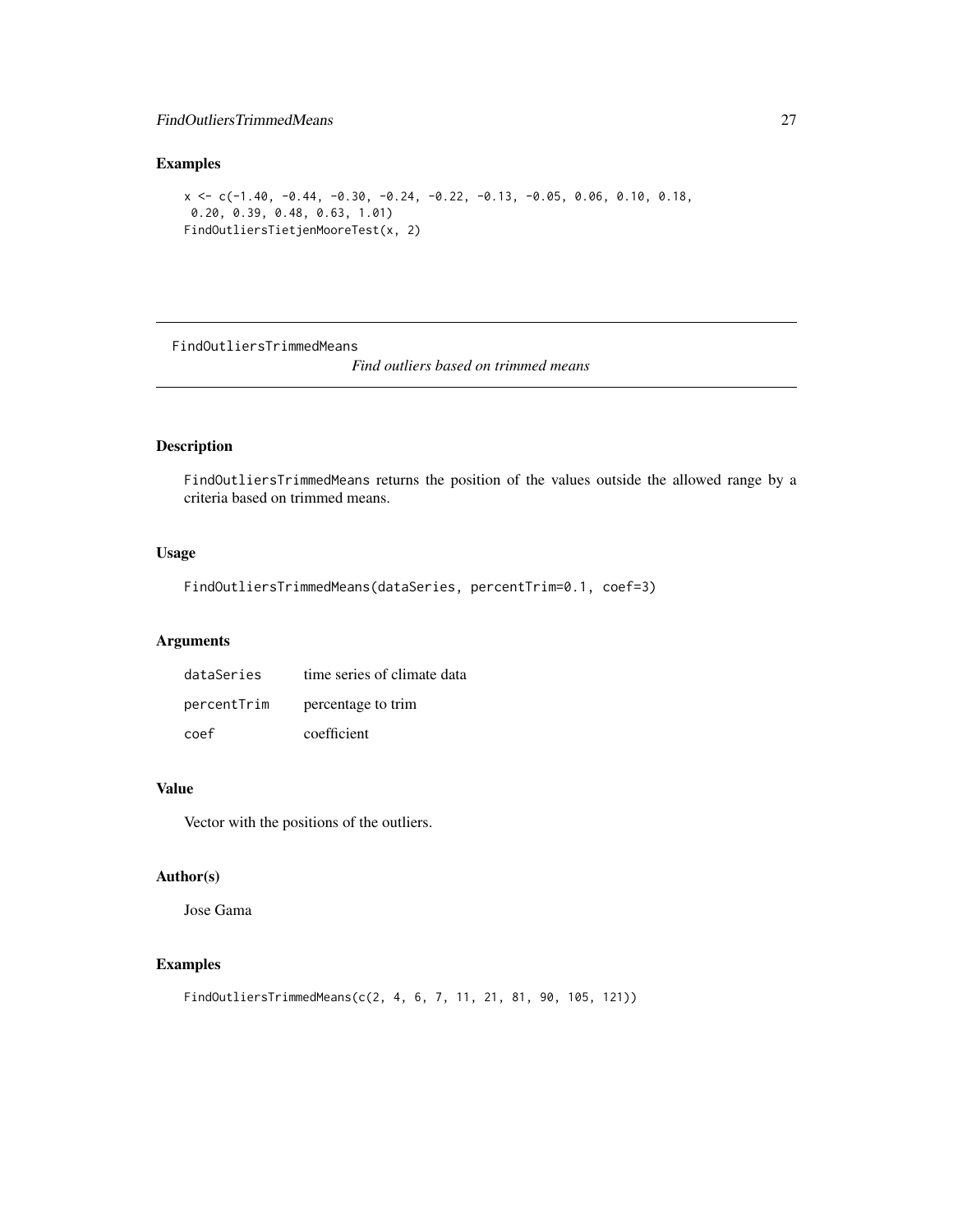<span id="page-27-0"></span>FindOutliersZscore *Find outliers based on the z-score*

#### Description

FindOutliersZscore returns the position of the values outside the allowed range by a criteria based on the z-score, abs(Z)>coef. FindOutliersModifiedZscore uses the modified z-score.

### Usage

```
FindOutliersZscore(dataSeries, coef=2.5)
```
### Arguments

| dataSeries | time series of climate data |
|------------|-----------------------------|
| coef       | coefficient                 |

### Value

Vector with the positions of the outliers.

#### Author(s)

Jose Gama

#### Examples

FindOutliersZscore(c(2, 4, 6, 7, 11, 21, 81, 90, 105, 121))

FirstMonthOfSeason *Get the first/last month of a season*

### Description

FirstMonthOfSeason returns the first month number for a given season 1 12, 2 3, 3 6, 4 9. LastMonthOfSeason returns the last month number for a given season 1 2, 2 5, 3 8, 4 11.

### Usage

FirstMonthOfSeason(intSeason)

#### Arguments

intSeason season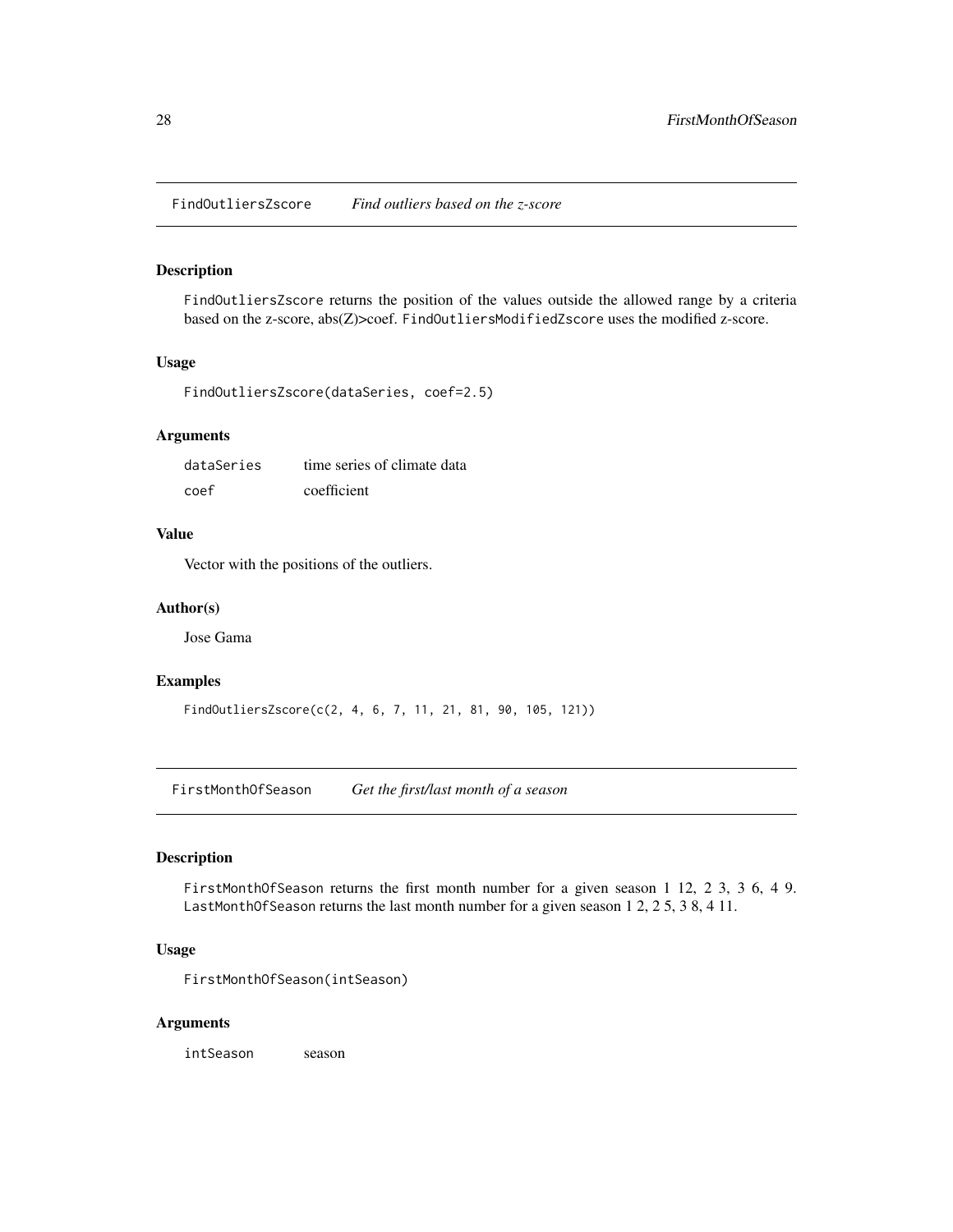# <span id="page-28-0"></span>Value

first/last month of a season.

#### Author(s)

Jose Gama

#### Examples

```
FirstMonthOfSeason(1) # Winter
FirstMonthOfSeason(2) # Spring
FirstMonthOfSeason(3) # Summer
FirstMonthOfSeason(4) # Fall
```
GetInfoHomogenization *Useful info from an homogenization test*

### Description

GetInfoHomogenization calculates the SNHT or other method of homogenization and returns useful info such as the year of change, To value, adjust value and more.

### Usage

```
GetInfoHomogenization(dataYearSeries=NA,refYearSeries=NA,nYears=20,
diffFlag=TRUE,returnData=FALSE, homogenization=SNHTabsolute,
levelSignificance=c(99,95),criticalValues=climtrends::SNHT.Critical.Values)
```
#### Arguments

|                   | dataYearSeries dataframe with climate data       |  |
|-------------------|--------------------------------------------------|--|
| refYearSeries     | dataframe with climate data (reference)          |  |
| nYears            | window of years to adjust                        |  |
| diffFlag          | logical TRUE=difference, FALSE=ratio             |  |
| returnData        | logical TRUE=return the homogenization test data |  |
|                   | homogenization homogenization test               |  |
| levelSignificance |                                                  |  |
|                   | level of significance                            |  |
|                   |                                                  |  |

criticalValues critical values for the homogenization test

#### Value

number of wet days.

#### Author(s)

Jose Gama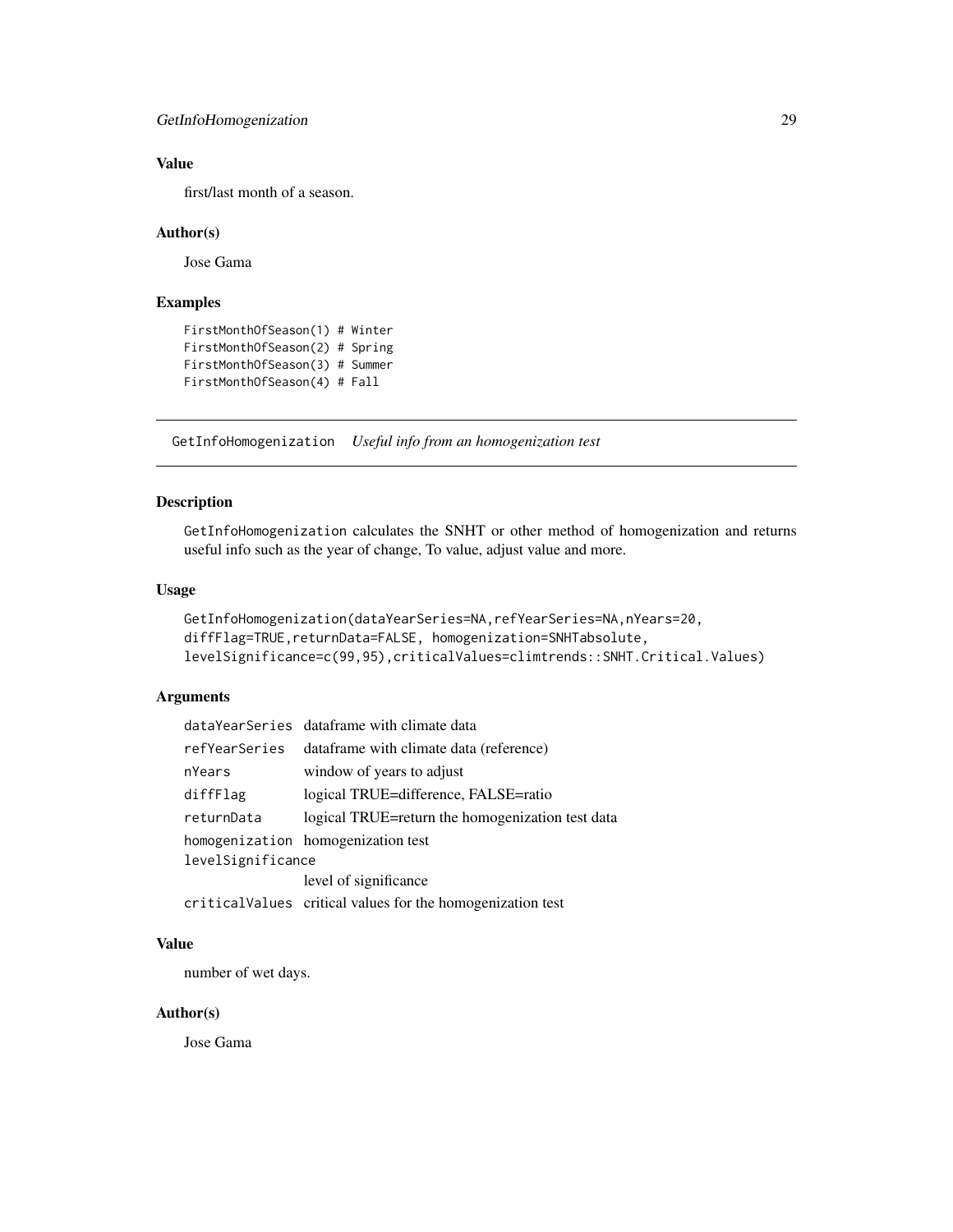<span id="page-29-0"></span>

### Description

GetNDP returns one climate variable from one NDP file read into a data.frame from NASA's Global Change Master Directory (GCMD) datasets.

### Usage

GetNDP(ndpDat, climVar)

### Arguments

| ndpDat  | File name       |
|---------|-----------------|
| climVar | Cimate variable |

### Value

A data.frame with the read data.

### Author(s)

Jose Gama

GetShiftValue *Get peak value and its sign*

#### Description

GetShiftValue returns the peak value and NegCurve returns the sign of the test values).

### Usage

```
GetShiftValue(values)
NegCurve(values)
```
#### Arguments

values test values

# Value

peak value or its sign.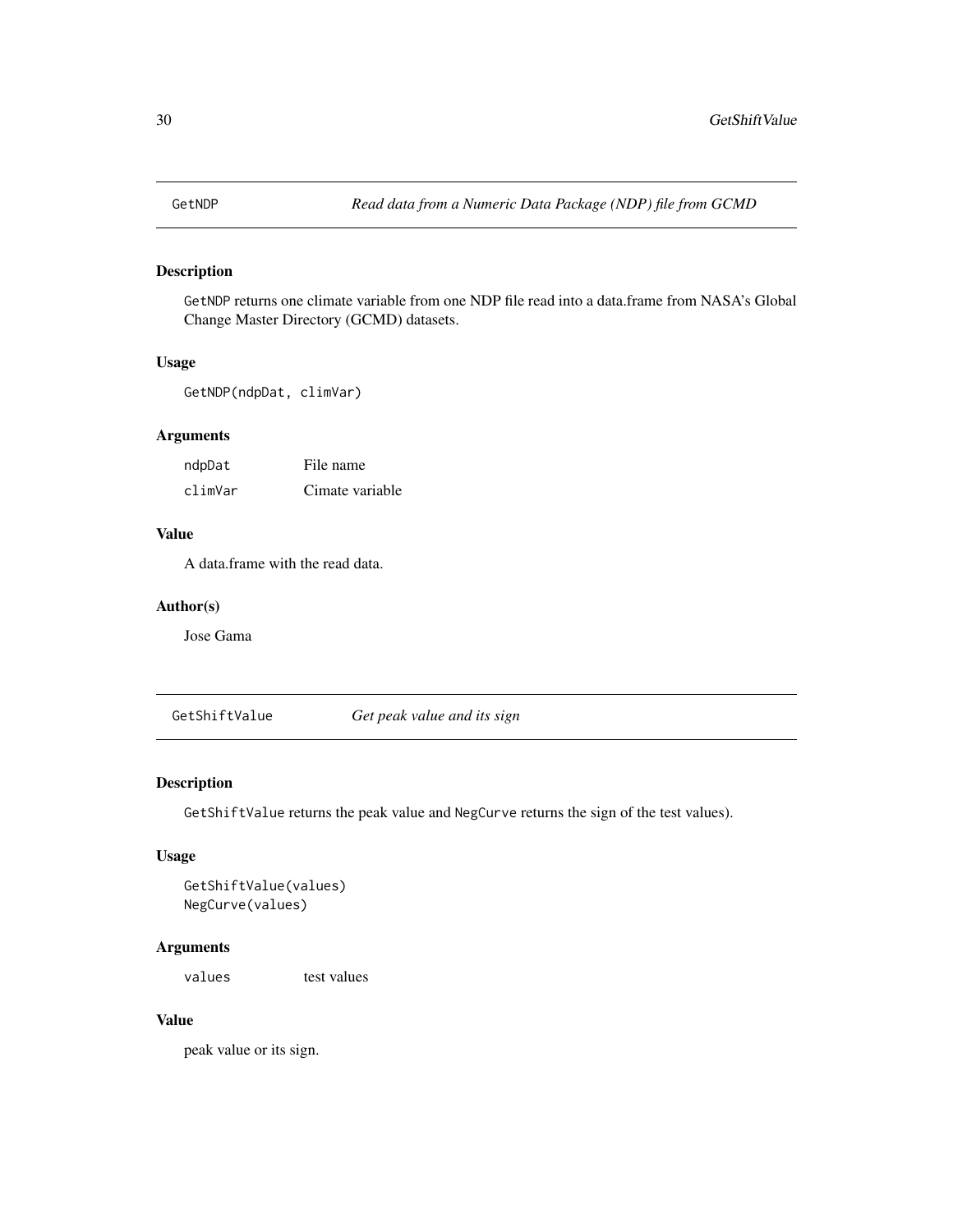# <span id="page-30-0"></span>IsLeapYear 31

# Author(s)

Jose Gama

# Examples

```
GetShiftValue(c(1,2,3,4,3,2,1))
NegCurve(c(1,2,3,4,3,2,1))
```
# IsLeapYear *Determine if a year is a leap year*

# Description

IsLeapYear returns TRUE for a leap year.

# Usage

IsLeapYear(intYear)

# Arguments

intYear year

# Value

logical, TRUE = leap year.

### Author(s)

Jose Gama

| IsLeapYear(2010) |
|------------------|
| IsLeapYear(2011) |
| IsLeapYear(2012) |
| IsLeapYear(2013) |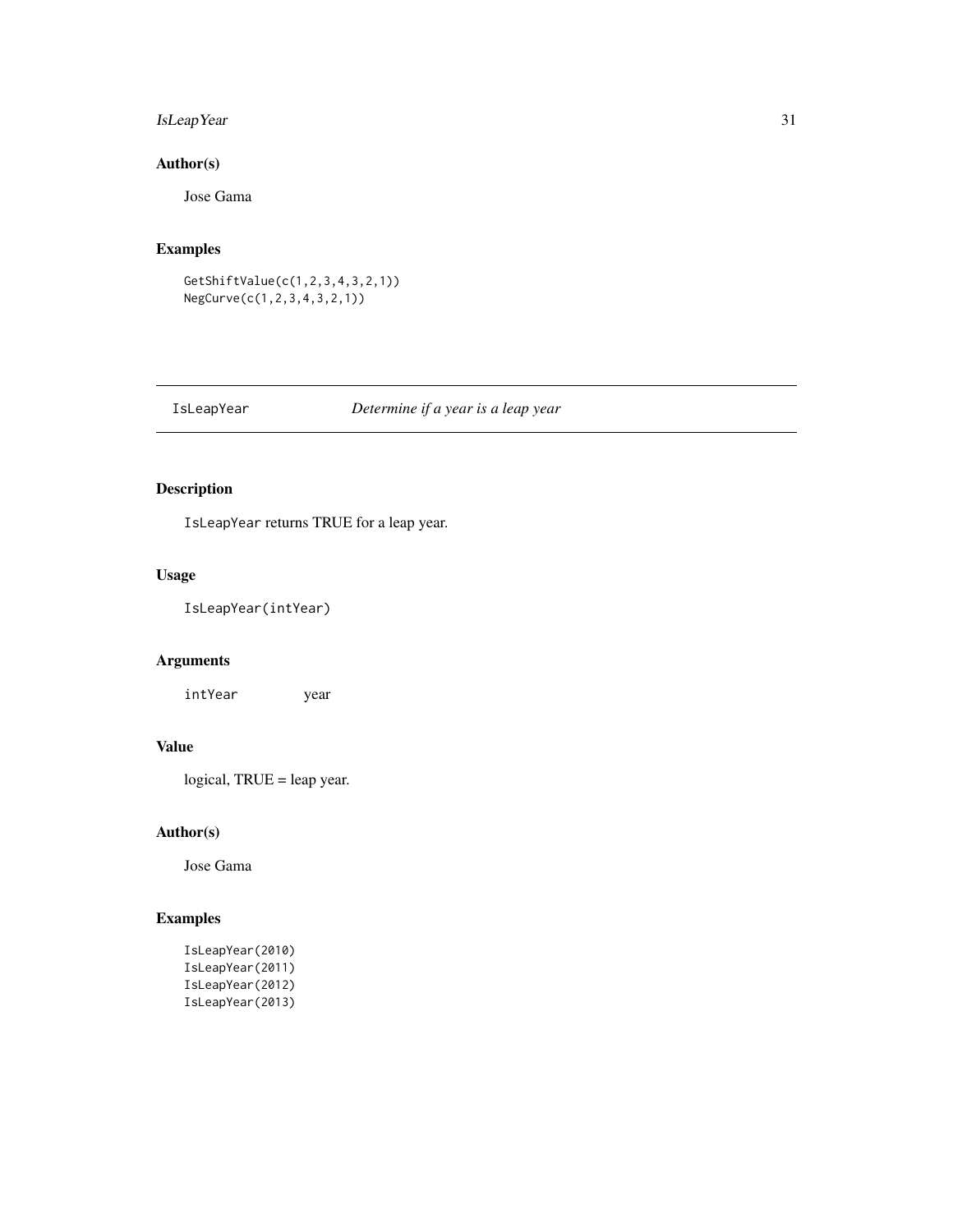<span id="page-31-0"></span>LastDayOfTheMonth *Get the last day of a month*

#### Description

LastDayOfTheMonth returns the last day of a month, considering leap years too.

#### Usage

```
LastDayOfTheMonth(intMonth,intYear)
```
#### Arguments

intMonth month 1-12 intYear year

# Value

last day of a month.

### Author(s)

Jose Gama

# Examples

```
LastDayOfTheMonth(2,2010)
LastDayOfTheMonth(2,2011)
LastDayOfTheMonth(2,2012)
LastDayOfTheMonth(2,2013)
```
LevelSignifMarks *Use symbols to represent the level of significance*

# Description

LevelSignifMarks returns a certain number of marks depending on the level of significance achieved by the value statistic.

### Usage

```
LevelSignifMarks(dataSeries=NA, levelSignificance=c(99,95), userDefSymbol='<')
```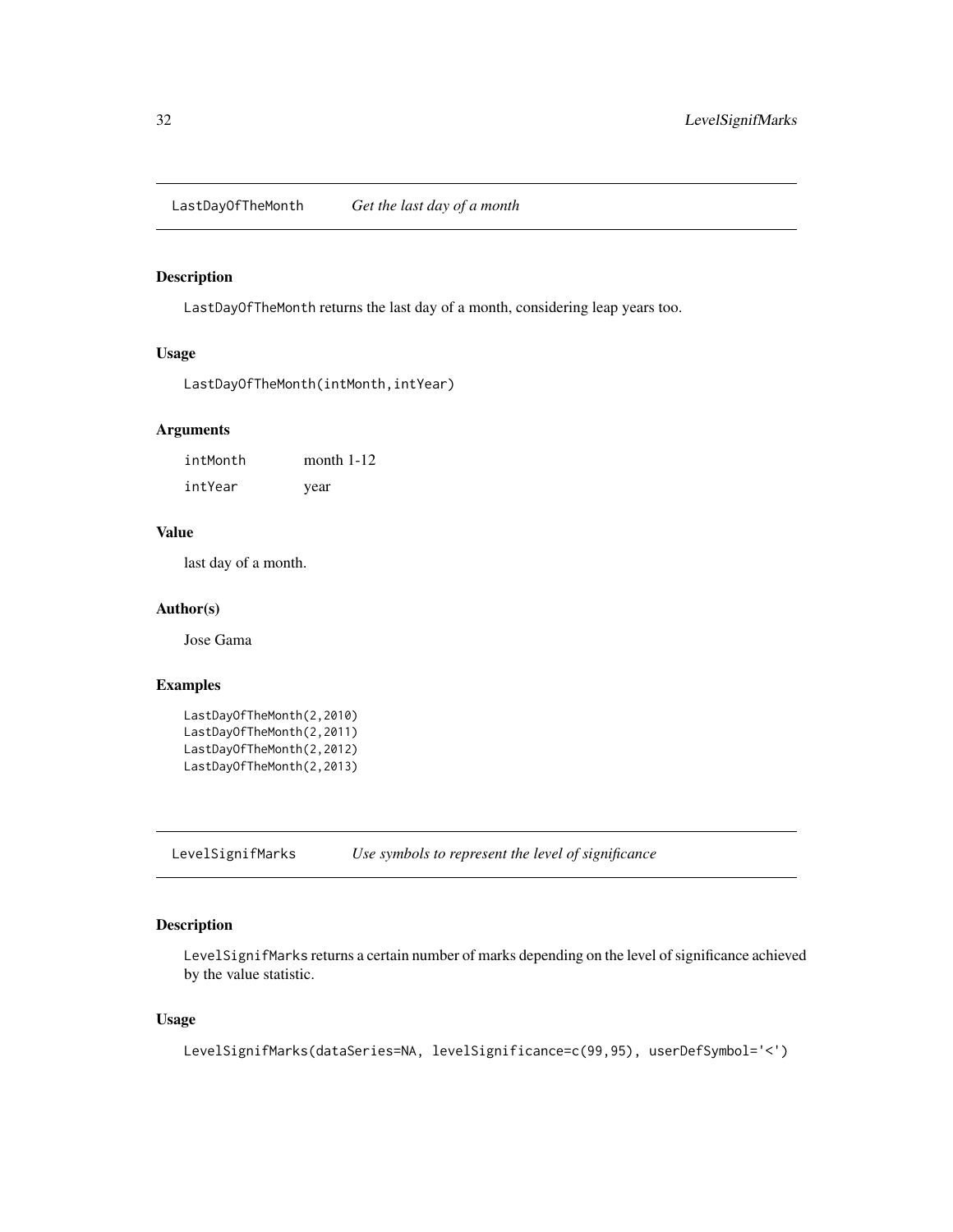### <span id="page-32-0"></span>ListContinuousDays 33

### Arguments

| dataSeries        | time series of climate data                                      |  |
|-------------------|------------------------------------------------------------------|--|
| levelSignificance |                                                                  |  |
|                   | level of significance                                            |  |
|                   | userDefSymbol symbol used to represent the level of significance |  |

#### Value

symbols representing the level of significance.

#### Author(s)

Jose Gama

ListContinuousDays *List the days with continuous data*

# Description

ListContinuousDays lists the days with continuous data from a time series with daily data.

### Usage

ListContinuousDays(dataSeries)

#### Arguments

dataSeries dataframe with climate data

#### Value

data.frame with the days with continuous data.

## Author(s)

Jose Gama

```
# xgdcnCA008201000.dat is from ECA COLLEGEVILLE temperature
setwd(system.file('extdata/', package='climtrends'))
dailyCollegeville <- ReadGHCNymd('xgdcnCA008201000.dat')
ListContinuousDays(dailyCollegeville)
```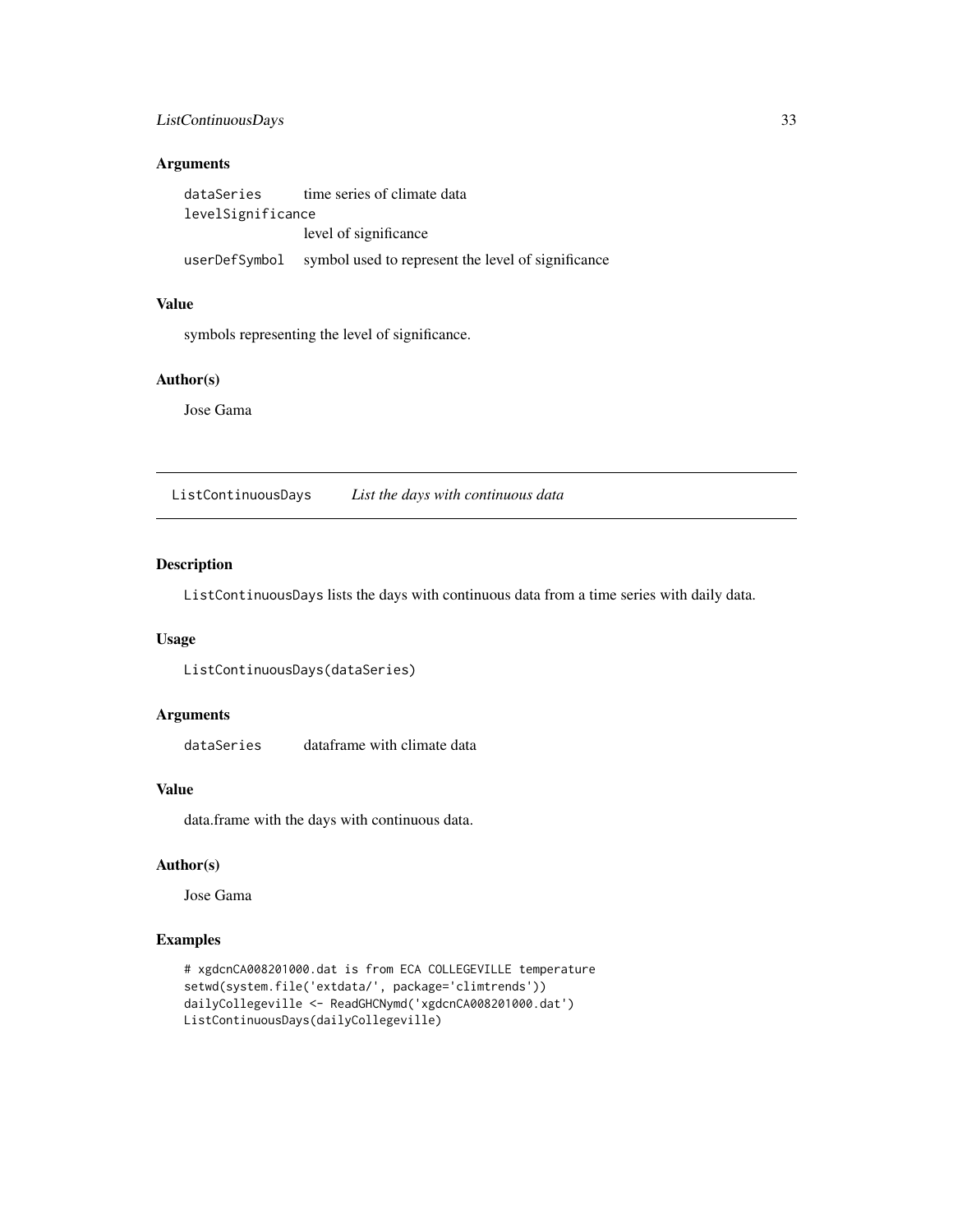### Description

ListHomogStats applies an homogenization method and returns a list with the years of a probable shift and other useful results. Equivalent to the "Homogenization Overview" in AnClim.

#### Usage

```
ListHomogStats(dataYearSeries=NA,refYearSeries=NA,diffFlag=TRUE,
homogenization=SNHTabsolute,levelSignificance=c(99,95),
criticalValues=climtrends::SNHT.Critical.Values,userDefSymbol='<',nYears=20)
```
### Arguments

|                   | dataYearSeries dataframe with climate data                  |  |
|-------------------|-------------------------------------------------------------|--|
|                   | ref Year Series data frame with climate data (reference)    |  |
| diffFlag          | logical TRUE=difference, FALSE=ratio                        |  |
|                   | homogenization homogenization test                          |  |
| levelSignificance |                                                             |  |
|                   | level of significance                                       |  |
|                   | critical Values critical values for the homogenization test |  |
| userDefSymbol     | symbol used to represent the level of significance          |  |
| nYears            | window of years to adjust                                   |  |

#### Value

none.

### Author(s)

Jose Gama

```
# xgdcnCA008201000.dat is from ECA COLLEGEVILLE temperature
setwd(system.file('extdata/', package='climtrends'))
dailyCollegeville <- ReadGHCNymd('xgdcnCA008201000.dat')
ListHomogStats(dailyCollegeville)
```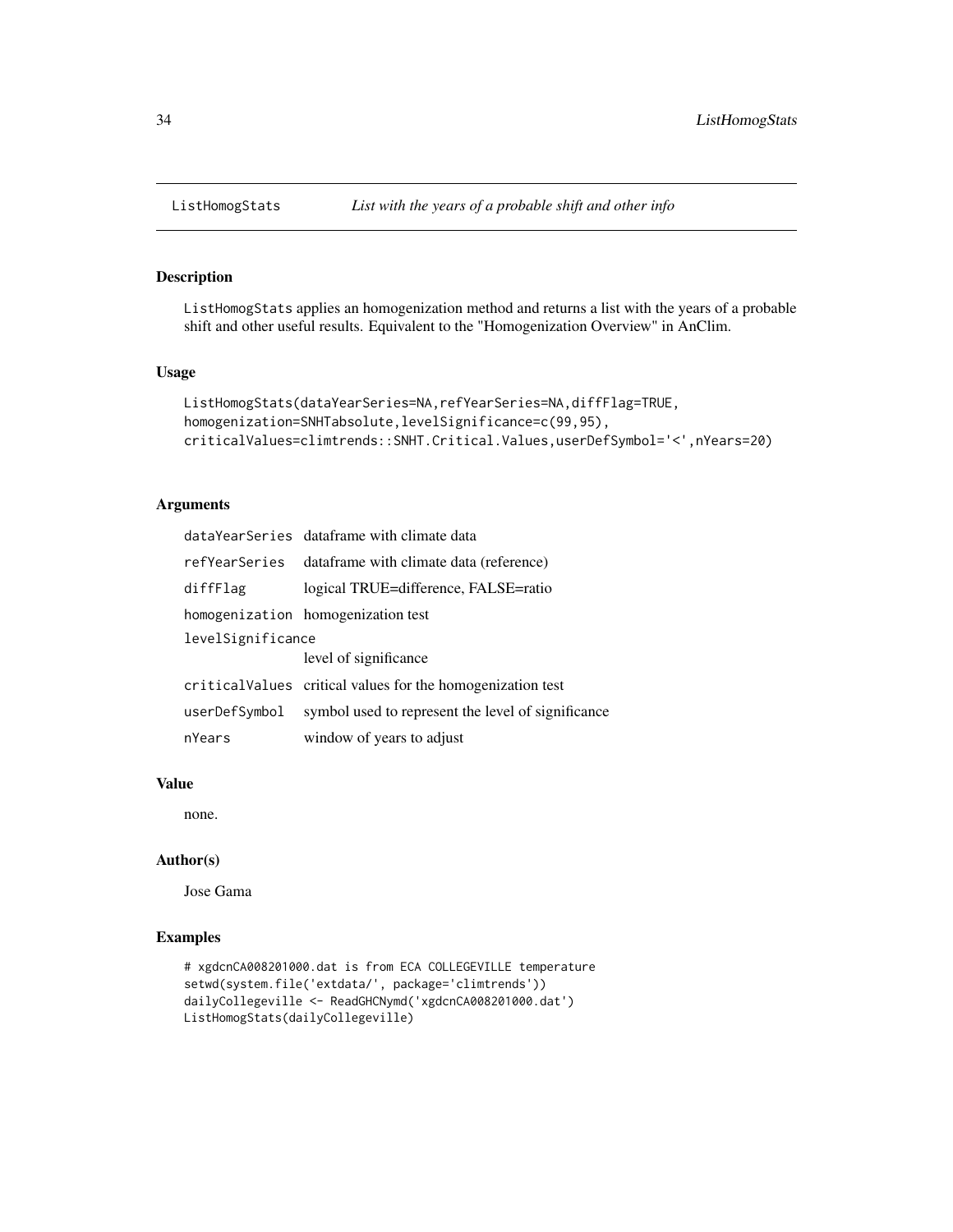<span id="page-34-0"></span>

### Description

ListHomogTZ calculates the SNHT or other method of homogenization and returns useful info on the screen, such as the year of change, To value, adjust value and more.

#### Usage

```
ListHomogTZ(dataYearSeries=NA,refYearSeries=NA,diffFlag=TRUE,
homogenization=SNHTabsolute, testName='')
```
### Arguments

|          | dataYearSeries dataframe with climate data               |
|----------|----------------------------------------------------------|
|          | ref Year Series data frame with climate data (reference) |
| diffFlag | logical TRUE=difference, FALSE=ratio                     |
|          | homogenization homogenization test                       |
| testName | optional title for the report                            |

### Value

none.

### Author(s)

Jose Gama

```
# xgdcnCA008201000.dat is from ECA COLLEGEVILLE temperature
setwd(system.file('extdata/', package='climtrends'))
dailyCollegeville <- ReadGHCNymd('xgdcnCA008201000.dat')
x <- ListHomogTZ(dailyCollegeville)
```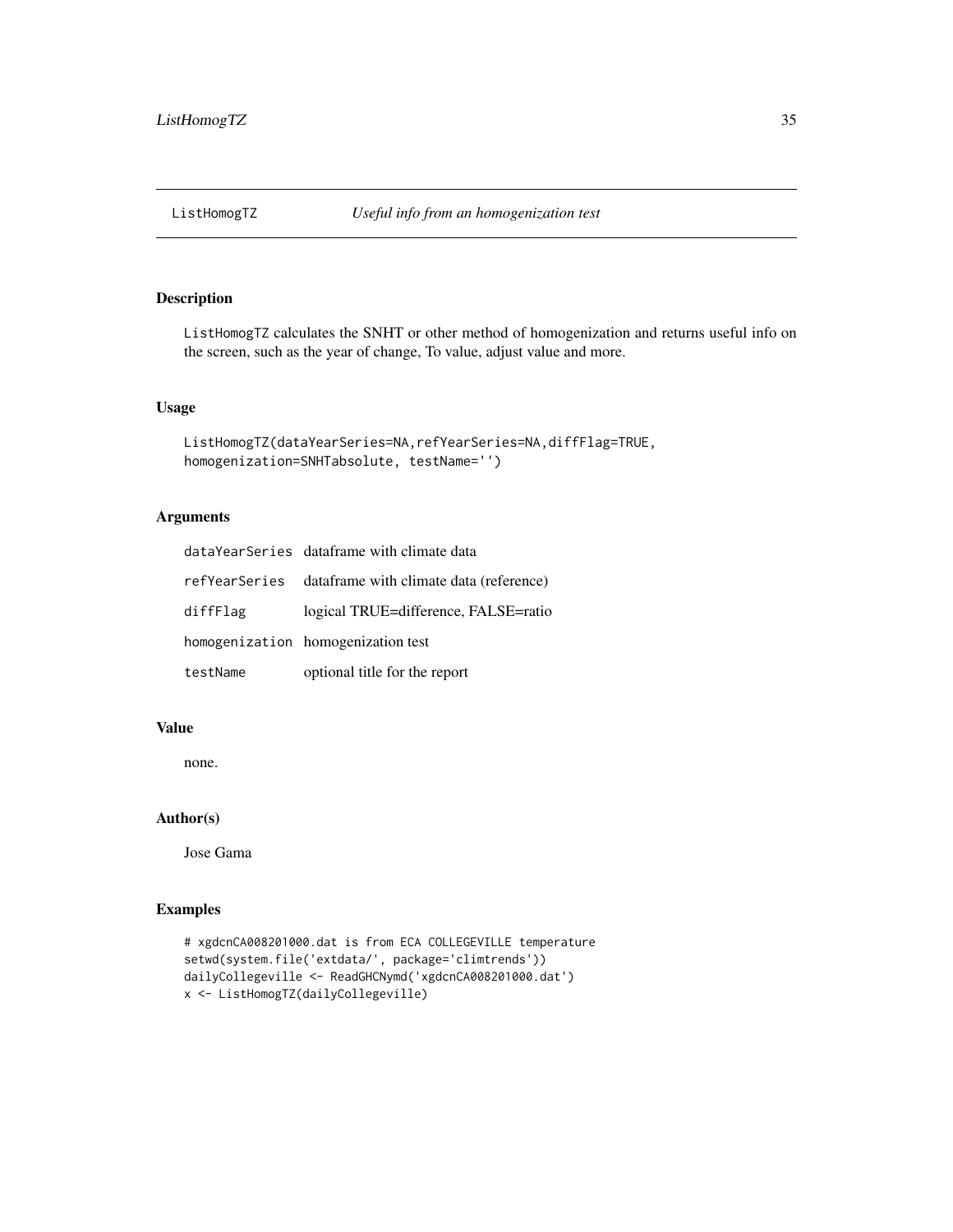<span id="page-35-0"></span>MedianCrossingTest *Median Crossing (non-parametric test for randomness)*

#### Description

MedianCrossingTest returns the result of the Median Crossing (non-parametric test for randomness) applied to a time series.

### Usage

MedianCrossingTest(dataSeries)

#### Arguments

dataSeries vector with climate data

### Value

The result of the Median Crossing test.

#### Author(s)

Jose Gama

#### Source

Chiew F. and Siriwardena L., 2005 CRC for Catchment Hydrology Trend 1.0.2 User Guide, chapter 4.2.11 Rank Difference Test, pp. 21 http://www.toolkit.net.au/Tools/TREND/documentation

Kundzewicz, Z.W. and Robson, A., 2000 Detecting Trend and Other Changes in Hydrological Data. World Climate Program - Water, WMO/UNESCO, WCDMP-45, WMO/TD 1013, Geneva, 157 pp.

Grayson, R.B., Argent, R.M., Nathan, R.J., McMahon, T.A. and Mein, R., 1996 Hydrological Recipes: Estimation Techniques in Australian Hydrology. Cooperative Research Centre for Catchment Hydrology, Australia, 125 pp.

#### References

Chiew F. and Siriwardena L., 2005 CRC for Catchment Hydrology Trend 1.0.2 User Guide, chapter 4.2.11 Rank Difference Test, pp. 21 http://www.toolkit.net.au/Tools/TREND/documentation

Kundzewicz, Z.W. and Robson, A., 2000 Detecting Trend and Other Changes in Hydrological Data. World Climate Program - Water, WMO/UNESCO, WCDMP-45, WMO/TD 1013, Geneva, 157 pp.

Grayson, R.B., Argent, R.M., Nathan, R.J., McMahon, T.A. and Mein, R., 1996 Hydrological Recipes: Estimation Techniques in Australian Hydrology. Cooperative Research Centre for Catchment Hydrology, Australia, 125 pp.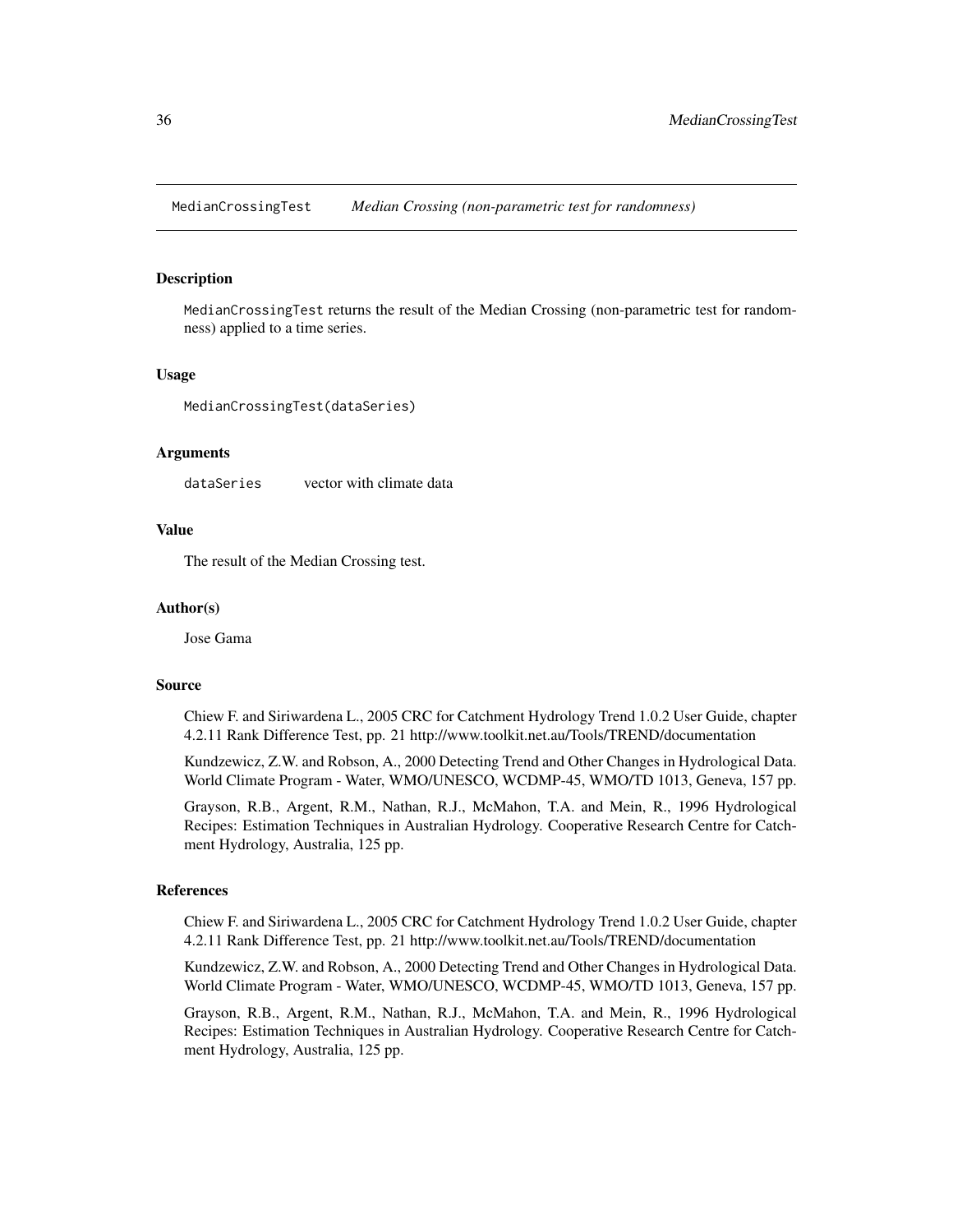# MonthlyAnomaliesFromDailyData 37

## Examples

```
x=c(681,3661,8625,2475,573,2794,10190,5143,4139,8945,7295,19883,12119,8772,
8848,16309,16254,2303,7671,3985,
13742,5333,4859,12381,12137,6075,4669,378,7507,3891,13046,12954,2445,14759,
20200,16331,6922,6739,11629,
7351,2445,9960,10,11786,10214,11216,8393,10005,6896,11632)
R <- MedianCrossingTest(x)
plot(1941:1989,R,type='b',pch=15)
```
MonthlyAnomaliesFromDailyData

*Monthly anomalies*

## Description

MonthlyAnomaliesFromDailyData returns the monthly anomalies (observed values minus climatology) for a certain year.

# Usage

```
MonthlyAnomaliesFromDailyData(dataSeries, yearAnomalies = NA, fromYear=1961,
 toYear=1990)
```
## Arguments

| dataSeries | time series of climate data                        |
|------------|----------------------------------------------------|
|            | year Anomalies year of observed values             |
| fromYear   | start of the long-term average for the climatology |
| toYear     | end of the long-term average for the climatology   |

## Value

Monthly anomalies.

#### Author(s)

Jose Gama

#### Examples

```
# xgdcnCA008201000.dat is from ECA COLLEGEVILLE temperature
setwd(system.file('extdata/', package='climtrends'))
dailyCollegeville <- ReadGHCNymd('xgdcnCA008201000.dat')
MonthlyAnomaliesFromDailyData(dailyCollegeville, 1960)
```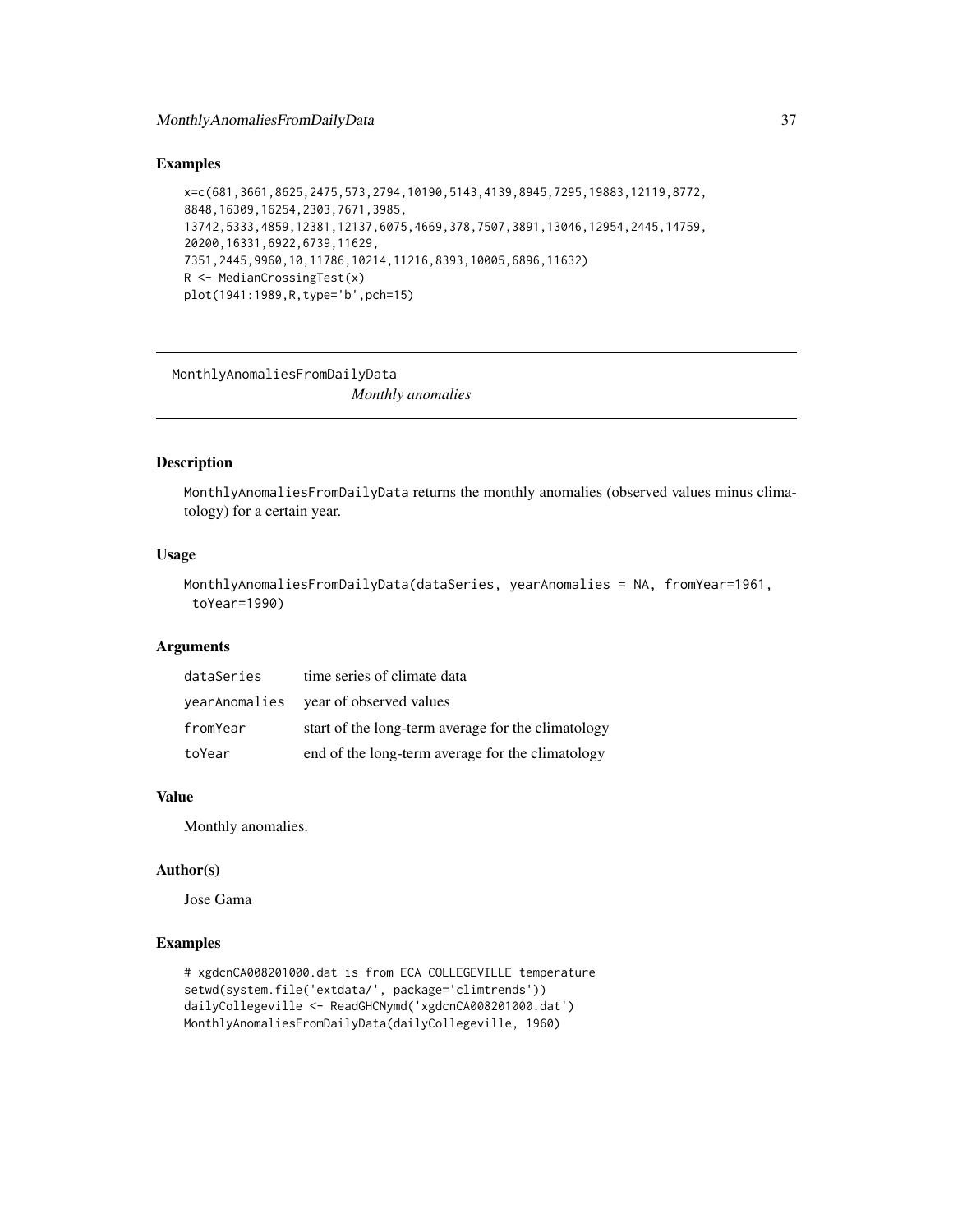MonthlyClimatologyFromDailyData *Monthly climatology*

# Description

MonthlyClimatologyFromDailyData returns the monthly climatology (long-term average, for each month, of a given variable).

## Usage

```
MonthlyClimatologyFromDailyData(dataSeries,fromYear=1961,toYear=1990)
```
## Arguments

| dataSeries | time series of climate data    |
|------------|--------------------------------|
| fromYear   | start of the long-term average |
| toYear     | end of the long-term average   |

#### Value

Monthly climatology.

# Author(s)

Jose Gama

## Examples

```
# xgdcnCA008201000.dat is from ECA COLLEGEVILLE temperature
setwd(system.file('extdata/', package='climtrends'))
dailyCollegeville <- ReadGHCNymd('xgdcnCA008201000.dat')
MonthlyClimatologyFromDailyData(dailyCollegeville)
```
MonthlyFuncFromDay *Monthly values converted from daily values*

# Description

MonthlyFuncFromDay returns monthly values converted by a function from daily values.

# Usage

```
MonthlyFuncFromDay(yearDF, datecol=1,valcol=2, mfunc=mean)
```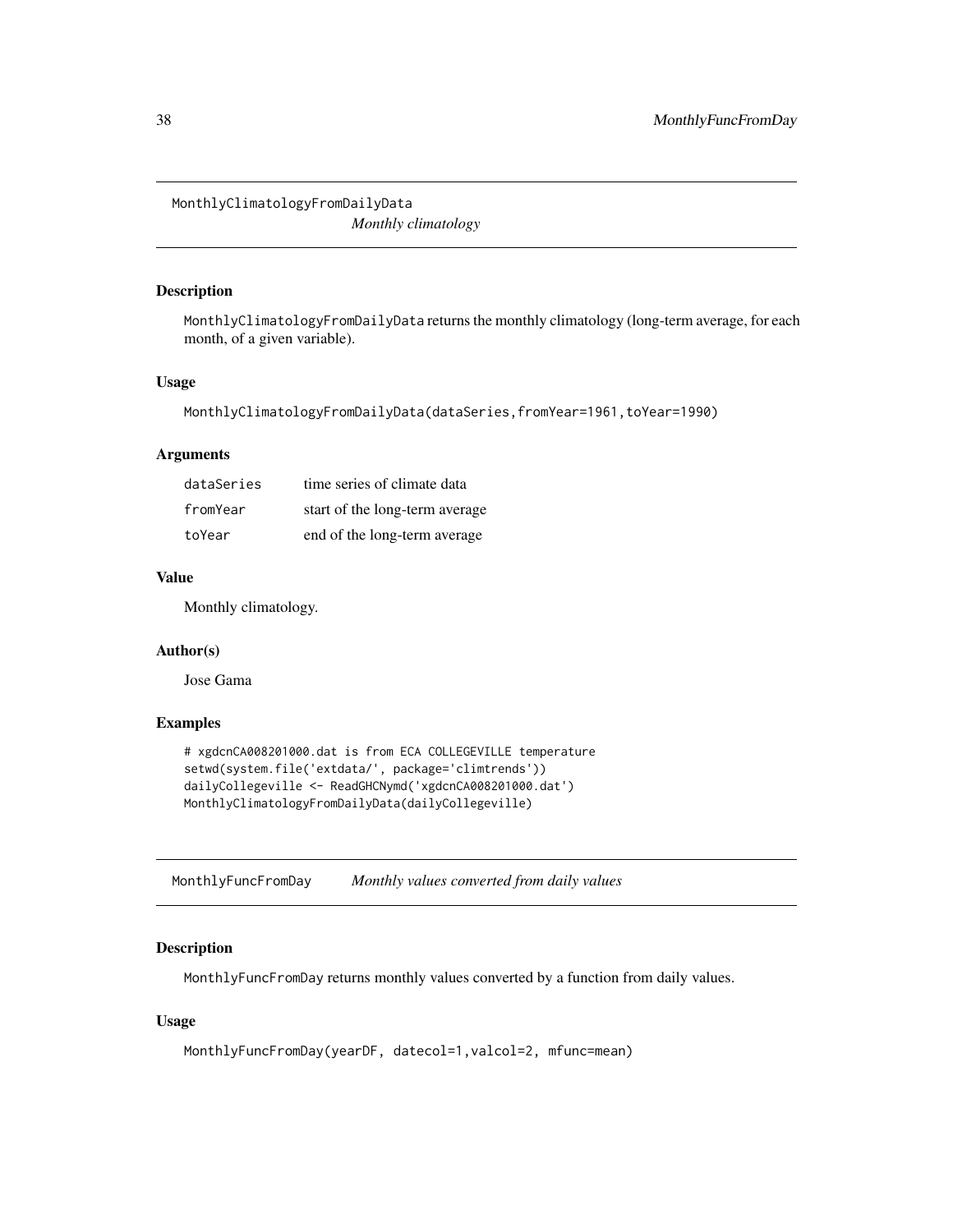# Arguments

| vearDF  | dataframe with climate data   |
|---------|-------------------------------|
| datecol | column with dates             |
| valcol  | column with values            |
| mfunc   | function to apply on the data |

## Value

Monthly values.

## Author(s)

Jose Gama

# Examples

```
# xgdcnCA008201000.dat is from ECA COLLEGEVILLE temperature
setwd(system.file('extdata/', package='climtrends'))
dailyCollegeville <- ReadGHCNymd('xgdcnCA008201000.dat')
MonthlyMeanCollegeville <- MonthlyFuncFromDay(dailyCollegeville)
```
MonthTrendYearsFuncFromDay

```
Monthly values converted from daily values
```
# Description

MonthTrendYearsFuncFromDay returns monthly values converted by a function from daily values.

# Usage

```
MonthTrendYearsFuncFromDay(yearDF, datecol=1,valcol=2, mfunc=mean, mmonth)
```
# Arguments

| yearDF  | dataframe with climate data   |
|---------|-------------------------------|
| datecol | column with dates             |
| valcol  | column with values            |
| mfunc   | function to apply on the data |
| mmonth  | starting month                |

# Value

Monthly values.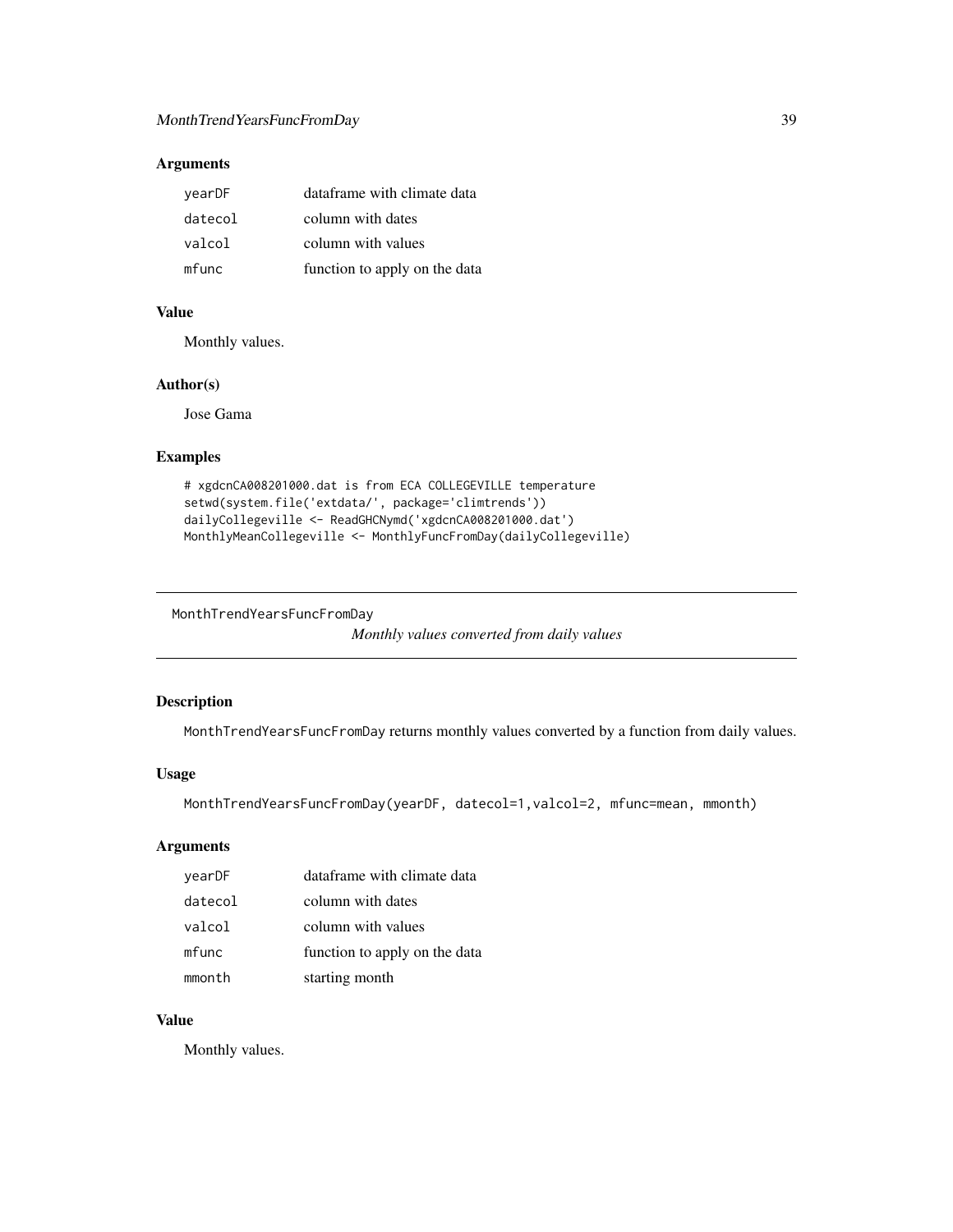40 peaksP

## Author(s)

Jose Gama

#### Examples

```
# xgdcnCA008201000.dat is from ECA COLLEGEVILLE temperature
setwd(system.file('extdata/', package='climtrends'))
dailyCollegeville <- ReadGHCNymd('xgdcnCA008201000.dat')
MonthlyCollegeville <- MonthTrendYearsFuncFromDay(dailyCollegeville, mmonth=1)
MonthlyCollegeville[,1] <- as.Date(MonthlyCollegeville[,1], origin = "1970-01-01")
```
peaksP *Use symbols to represent the level of significance*

## Description

peaksP returns a certain number of marks depending on the level of significance achieved by the value statistic.

# Usage

```
peaksP(dataSeries,span=3)
```
# Arguments

| dataSeries | time series of climate data |
|------------|-----------------------------|
| span       | span, odd number            |

## Value

symbols representing the level of significance.

# Author(s)

Jose Gama

# Source

R equivalent of Splus peaks() function

# References

R equivalent of Splus peaks() function

# Examples

peaksP(c(1,2,3,4,3,2,1))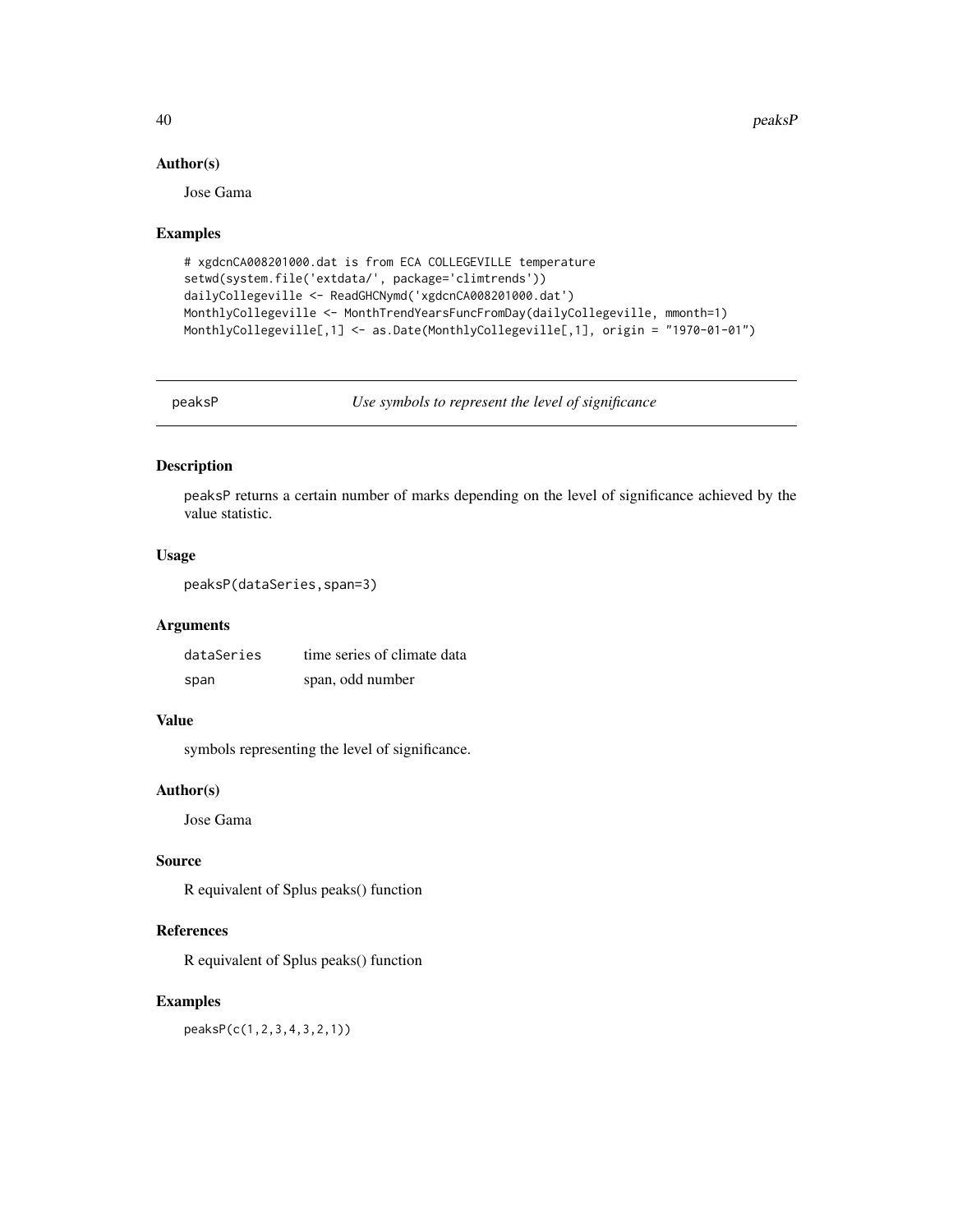Pettitt.Critical.Values

*Critical values for the Pettitt test*

## Description

Pettitt.Critical.Values contains the critical values for the Pettitt test.

## Usage

Pettitt.Critical.Values

# Format

This data frame contains 2 columns (95 and 6 rows (n=10, 20, 30, 40, 50, 100) of data.

# Author(s)

Jose Gama

#### Source

Buishand TA., 1981 The analysis of homogeneity of long-term rainfall records in the Netherlands. KNMI Scientific Report WR 81-7, De Bilt, The Netherlands.

# References

Buishand TA., 1981 The analysis of homogeneity of long-term rainfall records in the Netherlands. KNMI Scientific Report WR 81-7, De Bilt, The Netherlands.

# Examples

```
data(Pettitt.Critical.Values)
Pettitt.Critical.Values
```
PettittTest *Pettitt test*

## Description

PettittTest returns the result of the Pettitt test applied to a time series.

## Usage

PettittTest(dataSeries)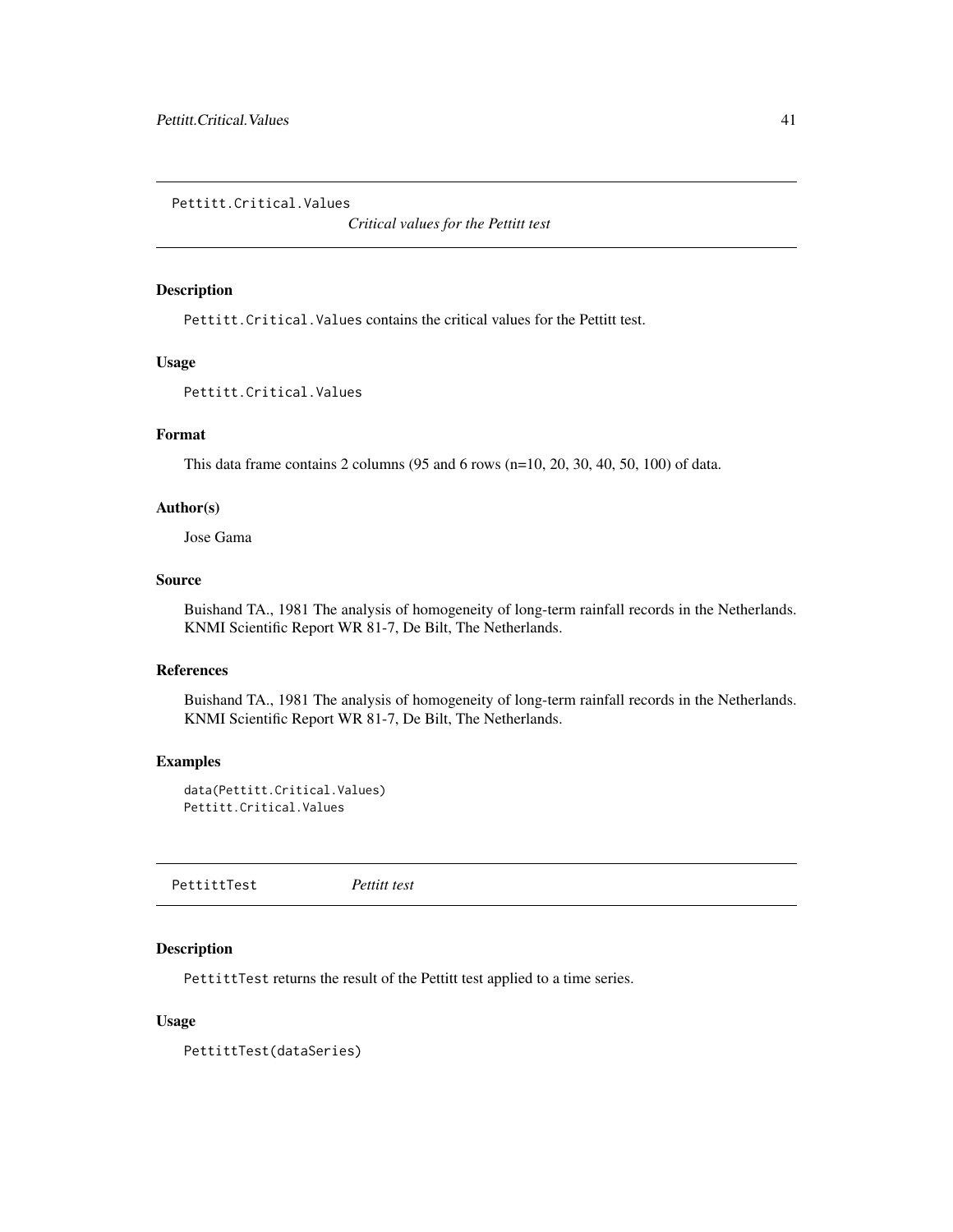#### Arguments

dataSeries time series of climate data

## Value

The result of the Pettitt test.

#### Author(s)

Jose Gama

## Source

Wijngaard, J. B., Klein Tank, A. M. G. and Können, G. P. (2003), Homogeneity of 20th century European daily temperature and precipitation series. Int. J. Climatol., 23: 679–692. doi: 10.1002/joc.906

## References

Wijngaard, J. B., Klein Tank, A. M. G. and Können, G. P. (2003), Homogeneity of 20th century European daily temperature and precipitation series. Int. J. Climatol., 23: 679–692. doi: 10.1002/joc.906

# Examples

```
# Pettitt range test for Turin 1961-2003
PettittTurin<- PettittTest(yearly.average.temperature.Turin.Milan[,2])
# Pettitt range test for Milan 1961-2003
PettittMilan<- PettittTest(yearly.average.temperature.Turin.Milan[,3])
plot(1961:2003,PettittTurin,type='l',col='cyan',ylim=c(-400,0),
main='Pettitt range test 1961-2003',xlab='Years',ylab='Pettitt value')
par(new=TRUE)
plot(1961:2003,PettittMilan,type='l',col='magenta',ylim=c(-400,0),xlab='',ylab='')
legend("top",c('Turin','Milan'),text.col=c('cyan','magenta'))
```
PlotHomog *Plot the graphics for many homogenization methods*

# Description

PlotHomog plot the graphics for many homogenization methods with an indication of the peak and significance levels.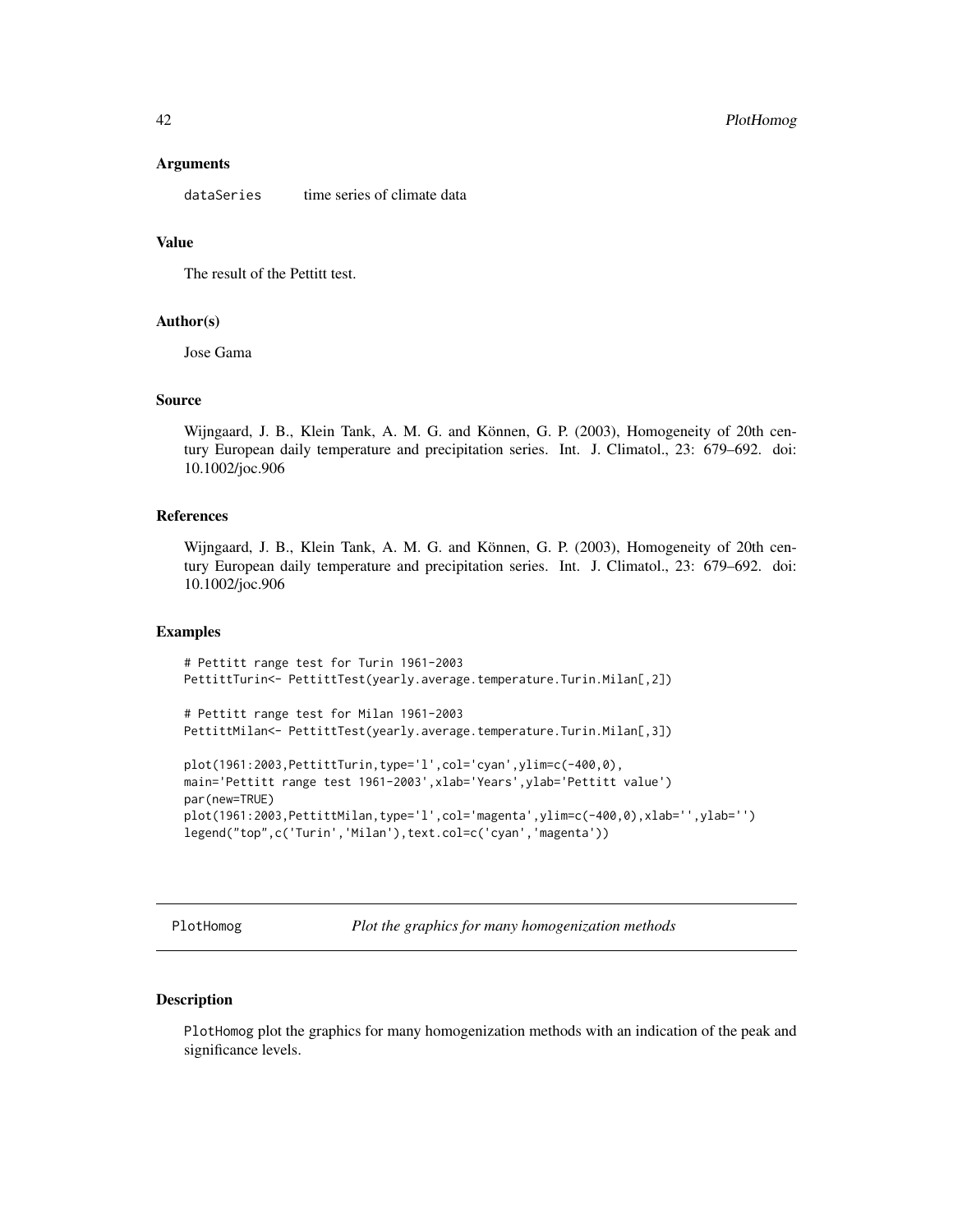# Usage

```
PlotHomog(dataYearSeries=NA,refYearSeries=NA,diffFlag=TRUE,
homogenization=SNHTabsolute,levelSignificance=c(99,95),
criticalValues=climtrends::SNHT.Critical.Values,posLegend="topright",rowbycol=NULL)
```
# Arguments

|                   | dataYearSeries dataframe with climate data                  |
|-------------------|-------------------------------------------------------------|
| refYearSeries     | dataframe with climate data (reference)                     |
| diffFlag          | logical TRUE=difference, FALSE=ratio                        |
|                   | homogenization homogenization test                          |
| levelSignificance |                                                             |
|                   | level of significance                                       |
|                   | critical Values critical values for the homogenization test |
| posLegend         | position of the legend                                      |
| rowbycol          | vector with (rows, columns)                                 |

# Value

none.

## Author(s)

Jose Gama

#### Examples

```
# xgdcnCA008201000.dat is from ECA COLLEGEVILLE temperature
setwd(system.file('extdata/', package='climtrends'))
dailyCollegeville <- ReadGHCNymd('xgdcnCA008201000.dat')
yearlyCollegeville=YearFuncFromDay(dailyCollegeville)
colnames(yearlyCollegeville) <- c('year','temperature')
PlotHomog(yearlyCollegeville)
```
PlotSeriesAndRefSimple

*Plot a series and one or more reference series*

# Description

PlotSeriesAndRefSimple plot a series and one or more reference series. Similar to Anclim's "Analyzing Plot Series".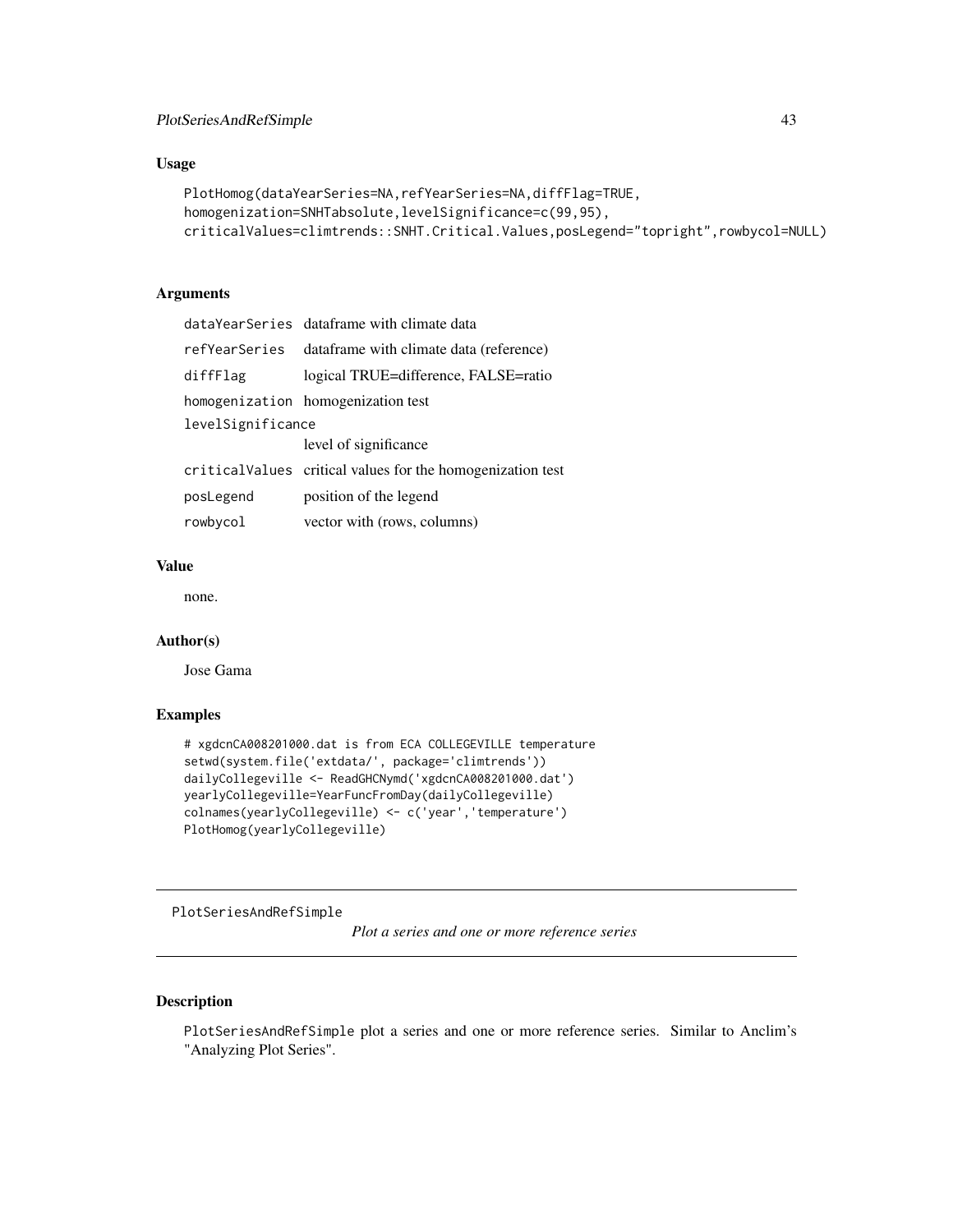## Usage

PlotSeriesAndRefSimple(dataYearSeries=NA,refYearSeries=NA)

#### Arguments

dataYearSeries dataframe with climate data refYearSeries dataframe with climate data (reference)

## Value

none.

#### Author(s)

Jose Gama

## Examples

```
setwd(system.file('extdata/', package='climtrends'))
fm1<-read.delim('c_Casl_3.txt',sep='',header=FALSE)
fmRef <- read.delim('c_casl_O_3_REF.TXT',sep='',header=FALSE)
PlotSeriesAndRefSimple(fm1[,c(1,12)],fmRef[,c(1,12)])
```
PlotSeriesDifference *Plot the difference between 2 series*

## Description

PlotSeriesDifference plot the difference between 2 series (series - reference series). Similar to Anclim's "Plot of Differences".

# Usage

PlotSeriesDifference(dataYearSeries=NA,refYearSeries=NA, diffFlag=TRUE)

#### Arguments

|          | dataYearSeries dataframe with climate data            |
|----------|-------------------------------------------------------|
|          | refYearSeries dataframe with climate data (reference) |
| diffFlag | logical TRUE=difference, FALSE=ratio                  |

# Value

none.

#### Author(s)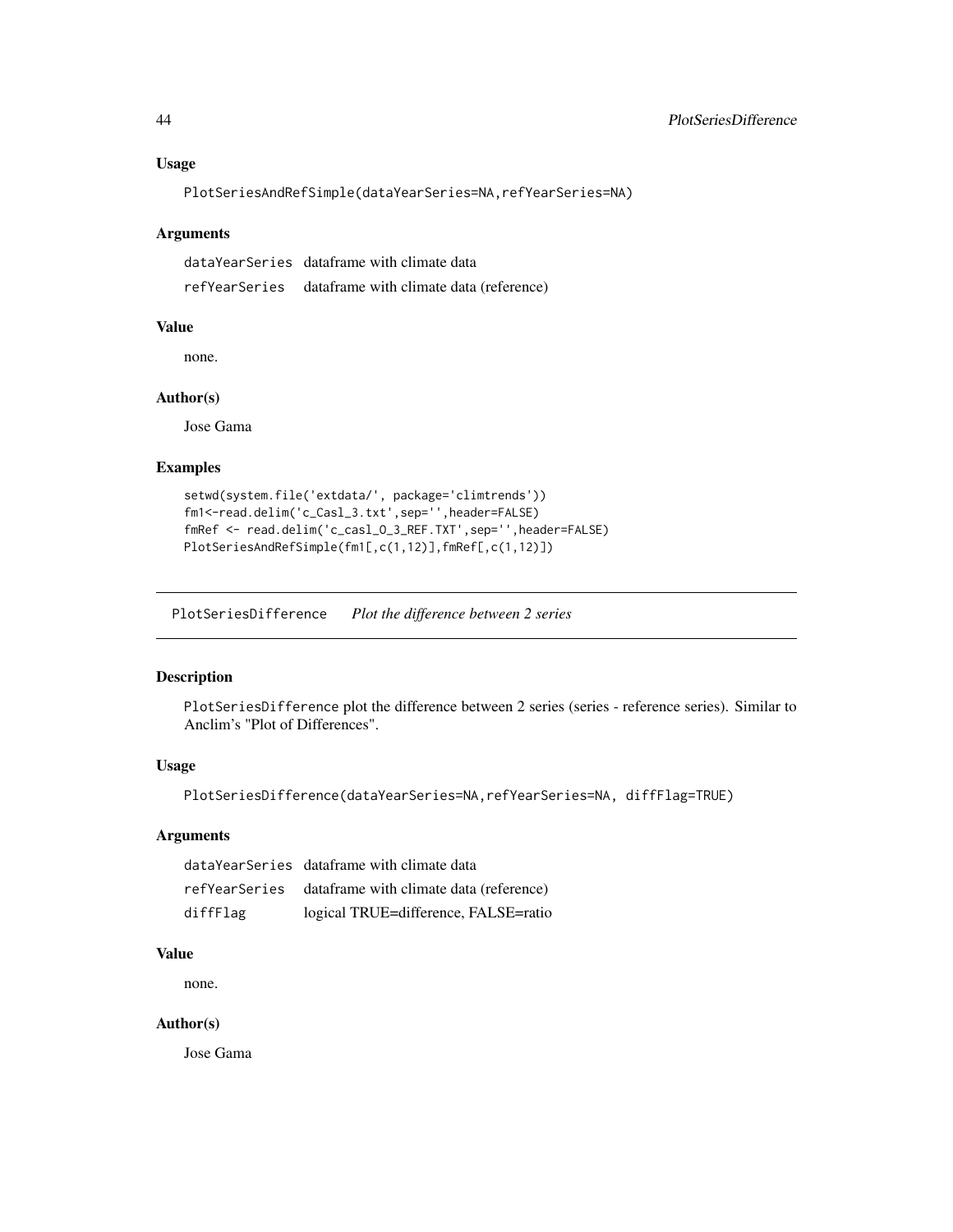## Examples

```
setwd(system.file('extdata/', package='climtrends'))
fm1<-read.delim('c_Casl_3.txt',sep='',header=FALSE)
fmRef <- read.delim('c_casl_O_3_REF.TXT',sep='',header=FALSE)
PlotSeriesDifference(fm1[,c(1,12)],fmRef[,c(1,12)])
```
Rank.Von.Neumann.Ratio.Test.Critical.Values *Critical values for the Rank Von-Neumann Ratio Test*

## Description

Rank.Von.Neumann.Ratio.Test.Critical.Values contains the critical values for the Rank Von-Neumann Ratio Test.

## Usage

Rank.Von.Neumann.Ratio.Test.Critical.Values

## Format

This data frame contains 6 columns (Q90 and 7 rows (n=10, 20, 30, 40, 50, 100 and Inf) of data.

#### Author(s)

Jose Gama

#### Source

Robert Bartels, 1982 The Rank Version of von Neumann's Ratio Test for Randomness Journal of the American Statistical Association Vol. 77, No. 377 pp. 40-46 [http://www.jstor.org/stable/](http://www.jstor.org/stable/2287767) [2287767](http://www.jstor.org/stable/2287767)

# References

Robert Bartels, 1982 The Rank Version of von Neumann's Ratio Test for Randomness Journal of the American Statistical Association Vol. 77, No. 377 pp. 40-46 [http://www.jstor.org/stable/](http://www.jstor.org/stable/2287767) [2287767](http://www.jstor.org/stable/2287767)

## Examples

data(Rank.Von.Neumann.Ratio.Test.Critical.Values) Rank.Von.Neumann.Ratio.Test.Critical.Values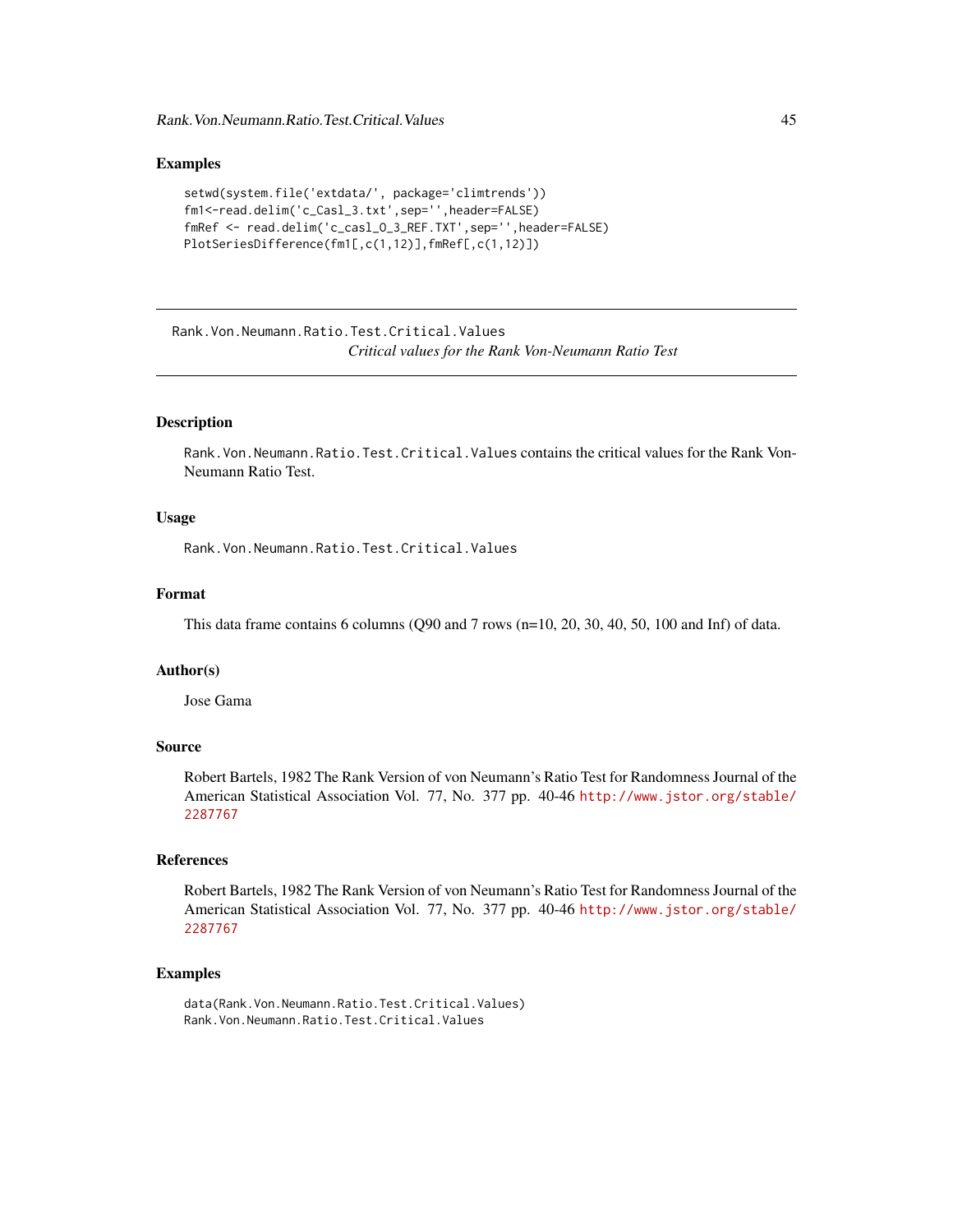RankDifferenceTest *Rank Difference test (non-parametric test for randomness)*

## **Description**

RankDifferenceTest returns the result of the Rank Difference test (non-parametric test for randomness) applied to a time series.

# Usage

RankDifferenceTest(dataSeries)

## Arguments

dataSeries vector with climate data

# Value

The result of the Rank Difference test.

#### Author(s)

Jose Gama

#### Source

Chiew F. and Siriwardena L., 2005 CRC for Catchment Hydrology Trend 1.0.2 User Guide, chapter 4.2.11 Rank Difference Test, pp. 21 http://www.toolkit.net.au/Tools/TREND/documentation

Kundzewicz, Z.W. and Robson, A., 2000 Detecting Trend and Other Changes in Hydrological Data. World Climate Program - Water, WMO/UNESCO, WCDMP-45, WMO/TD 1013, Geneva, 157 pp.

Grayson, R.B., Argent, R.M., Nathan, R.J., McMahon, T.A. and Mein, R., 1996 Hydrological Recipes: Estimation Techniques in Australian Hydrology. Cooperative Research Centre for Catchment Hydrology, Australia, 125 pp.

#### References

Chiew F. and Siriwardena L., 2005 CRC for Catchment Hydrology Trend 1.0.2 User Guide, chapter 4.2.11 Rank Difference Test, pp. 21 http://www.toolkit.net.au/Tools/TREND/documentation

Kundzewicz, Z.W. and Robson, A., 2000 Detecting Trend and Other Changes in Hydrological Data. World Climate Program - Water, WMO/UNESCO, WCDMP-45, WMO/TD 1013, Geneva, 157 pp.

Grayson, R.B., Argent, R.M., Nathan, R.J., McMahon, T.A. and Mein, R., 1996 Hydrological Recipes: Estimation Techniques in Australian Hydrology. Cooperative Research Centre for Catchment Hydrology, Australia, 125 pp.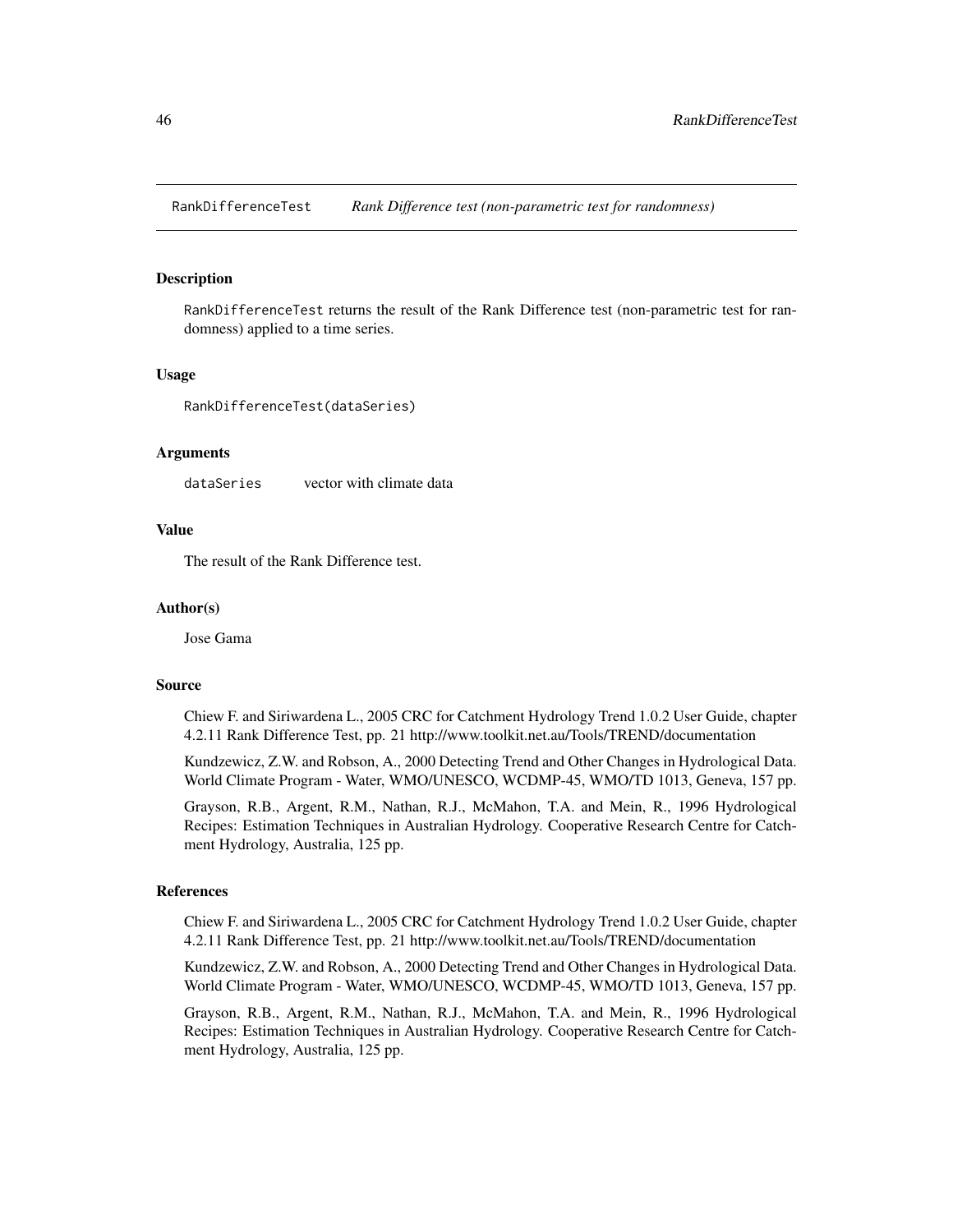# RankSumTest 47

#### Examples

```
x=c(681,3661,8625,2475,573,2794,10190,5143,4139,8945,7295,19883,12119,8772,
8848,16309,16254,2303,7671,3985,
13742,5333,4859,12381,12137,6075,4669,378,7507,3891,13046,12954,2445,14759,
20200,16331,6922,6739,11629,
7351,2445,9960,10,11786,10214,11216,8393,10005,6896,11632)
RankDifferenceTest(x)
```
RankSumTest *Rank Sum test*

# Description

RankSumTest returns the result of the Rank Sum test (non-parametric test for difference in median from two data periods) applied to a time series.

## Usage

RankSumTest(dataSeries, period1)

#### Arguments

| dataSeries | time series of climate data |
|------------|-----------------------------|
| period1    | first period                |

## Value

The result of the Rank Sum test.

#### Author(s)

Jose Gama

#### Source

Chiew F. and Siriwardena L., 2005 CRC for Catchment Hydrology Trend 1.0.2 User Guide, chapter 4.2.11 Rank Difference Test, pp. 21 http://www.toolkit.net.au/Tools/TREND/documentation

Kundzewicz, Z.W. and Robson, A., 2000 Detecting Trend and Other Changes in Hydrological Data. World Climate Program - Water, WMO/UNESCO, WCDMP-45, WMO/TD 1013, Geneva, 157 pp.

Grayson, R.B., Argent, R.M., Nathan, R.J., McMahon, T.A. and Mein, R., 1996 Hydrological Recipes: Estimation Techniques in Australian Hydrology. Cooperative Research Centre for Catchment Hydrology, Australia, 125 pp.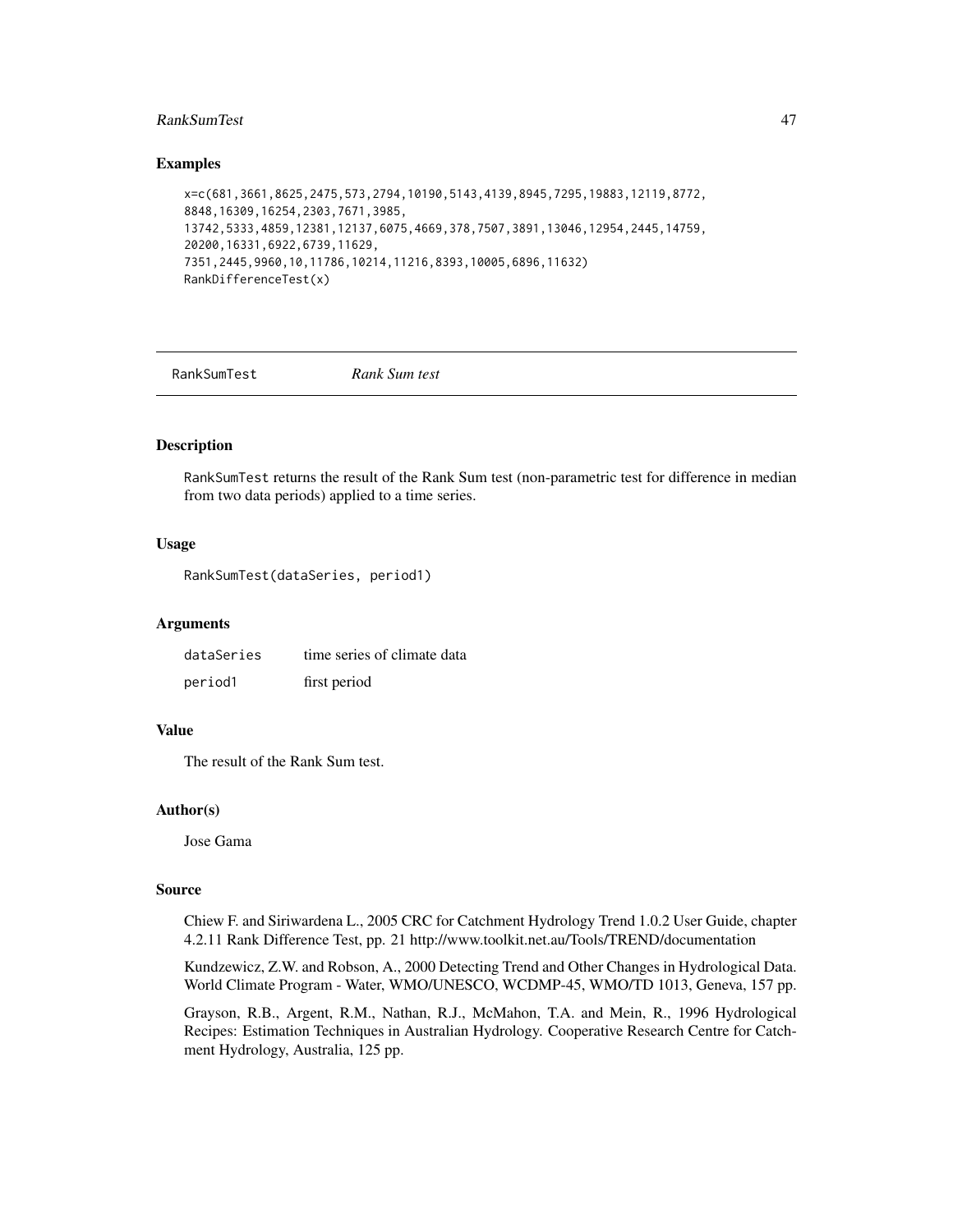#### References

Chiew F. and Siriwardena L., 2005 CRC for Catchment Hydrology Trend 1.0.2 User Guide, chapter 4.2.11 Rank Difference Test, pp. 21 http://www.toolkit.net.au/Tools/TREND/documentation

Kundzewicz, Z.W. and Robson, A., 2000 Detecting Trend and Other Changes in Hydrological Data. World Climate Program - Water, WMO/UNESCO, WCDMP-45, WMO/TD 1013, Geneva, 157 pp.

Grayson, R.B., Argent, R.M., Nathan, R.J., McMahon, T.A. and Mein, R., 1996 Hydrological Recipes: Estimation Techniques in Australian Hydrology. Cooperative Research Centre for Catchment Hydrology, Australia, 125 pp.

## Examples

```
x=c(681,3661,8625,2475,573,2794,10190,5143,4139,8945,7295,19883,12119,8772,
8848,16309,16254,2303,7671,3985,
13742,5333,4859,12381,12137,6075,4669,378,7507,3891,13046,12954,2445,14759,
20200,16331,6922,6739,11629,
7351,2445,9960,10,11786,10214,11216,8393,10005,6896,11632)
RankSumTest(x, 20)
```
ReadClimexpKnmiNL *Read KNMI Climate Explorer files*

## Description

ReadClimexpKnmiNL reads KNMI Climate Explorer files.

## Usage

ReadClimexpKnmiNL(filename)

#### Arguments

filename File name

# Value

A dataframe with the read data.

#### Author(s)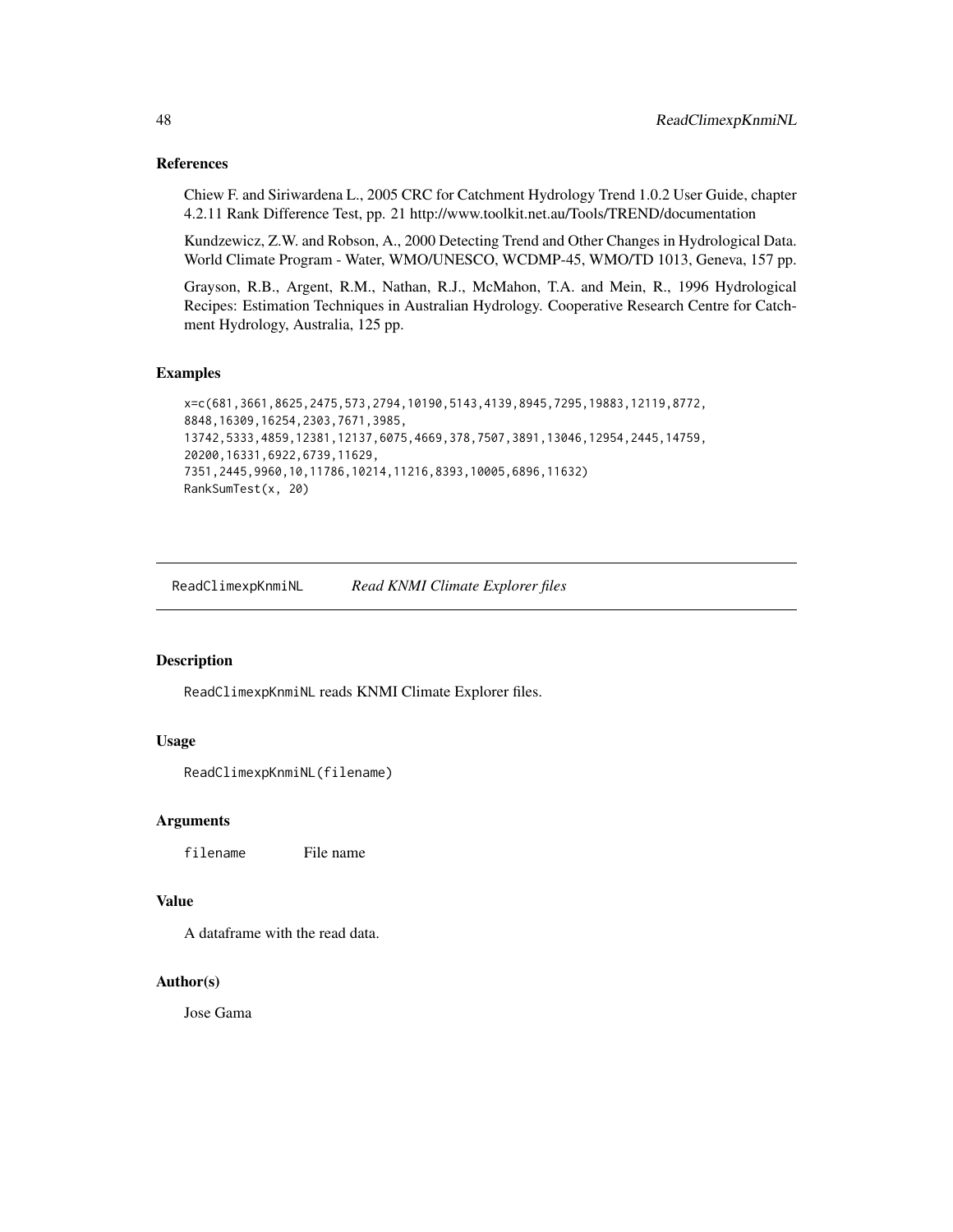ReadClimexpKnmiNL12month

*Read monthly values KNMI Climate Explorer files*

# Description

ReadClimexpKnmiNL12month reads a monthly values file in climexp.knmi.nl format.

# Usage

```
ReadClimexpKnmiNL12month(filename)
```
# Arguments

filename File name

## Value

A dataframe with the read data.

# Author(s)

Jose Gama

ReadCRDEC *Read GHCN-D files*

# Description

ReadCRDEC reads a file from GHCN-D Canada, with date+Q into a dataframe.

## Usage

```
ReadCRDEC(filename, FlagAnnualMean = F)
```
# Arguments

filename File name FlagAnnualMean Logical, if TRUE then return the annual mean instead of the monthly values

## Value

A dataframe with the read data.

## Author(s)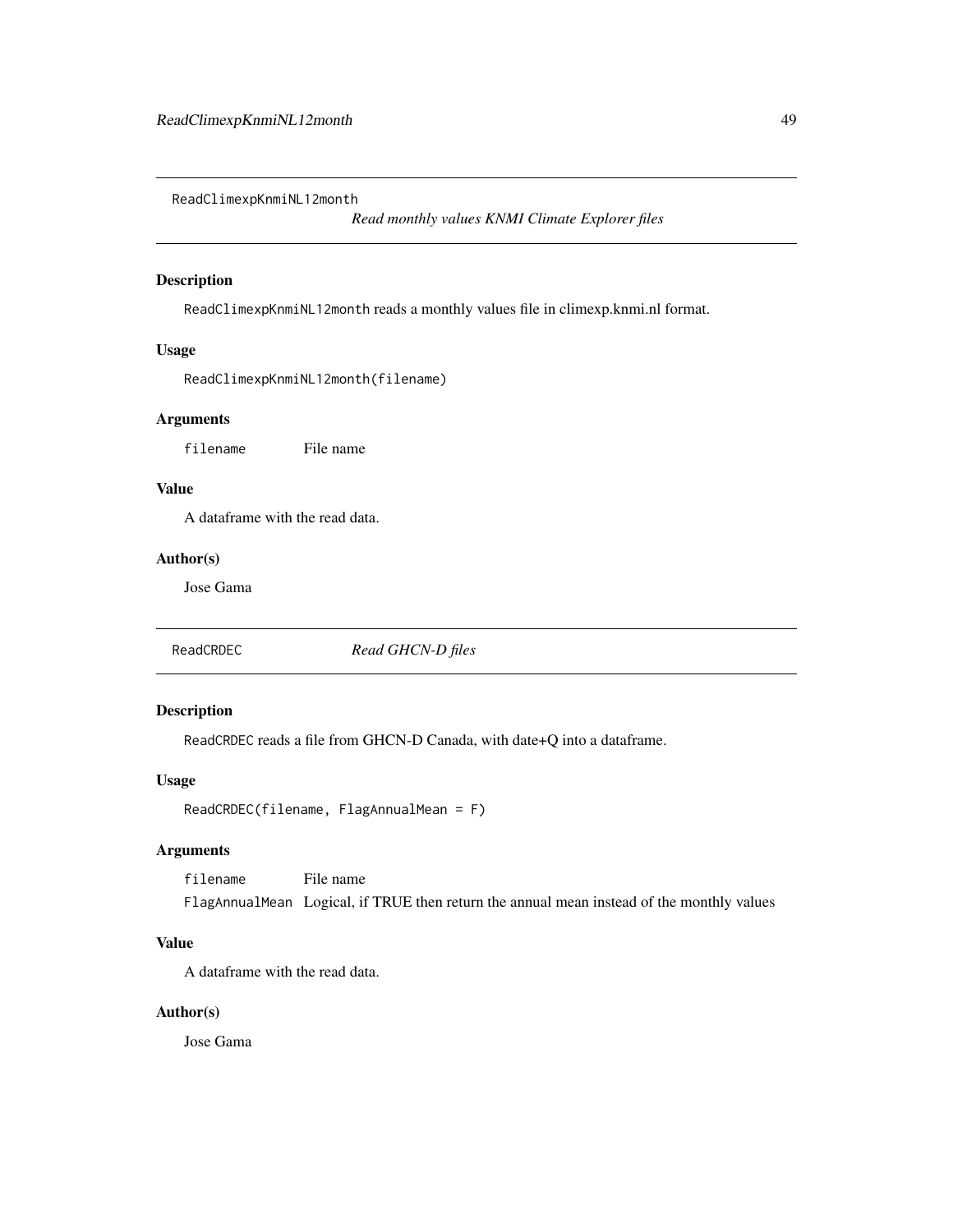# Description

ReadECAdata reads data from a file downloaded from the European Climate Assessment & Dataset project.

# Usage

ReadECAdata(filename)

# Arguments

filename File name

## Value

A matrix with the read data.

## Author(s)

Jose Gama

ReadEtmgegFile *Read USHCN files*

# Description

ReadEtmgegFile reads a file from the Royal Netherlands Meteorological Institute (KNMI) into a dataframe.

# Usage

```
ReadEtmgegFile(filename, optCols = NULL)
```
# Arguments

| filename | File name          |
|----------|--------------------|
| optCols  | user select colums |

#### Value

A dataframe with the read data.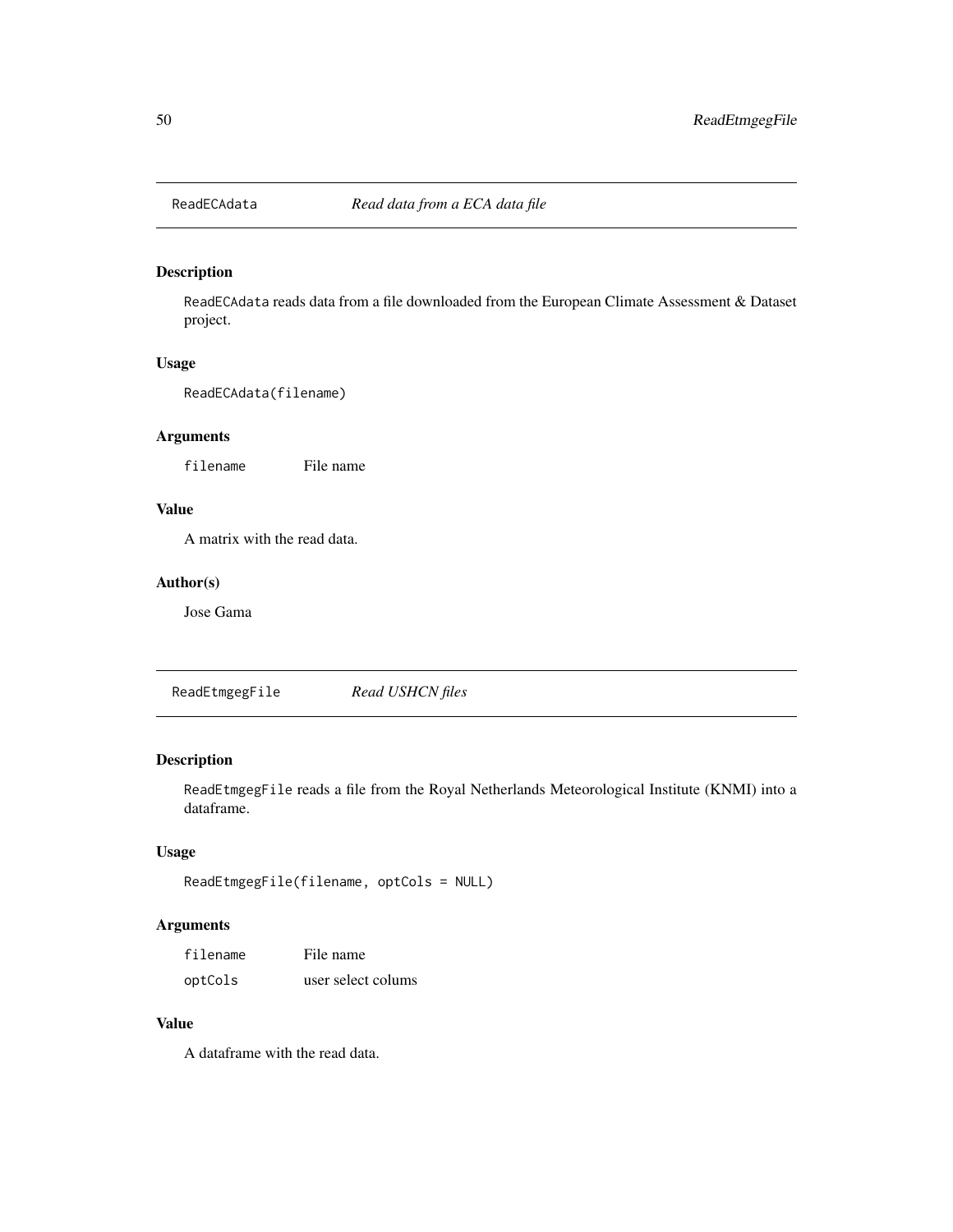# ReadGHCNymd 51

## Author(s)

Jose Gama

## Examples

```
# data from the ECA station series of Eelde (The Netherlands) from 1900 to 2000
EtmgegData<-ReadEtmgegFile('etmgeg_280.txt',c(2,12,13,15))
```
ReadGHCNymd *Read GHCN-Daily files*

# Description

ReadGHCNymd reads Global Historical Climatology Network-Daily (GHCN-Daily) files.

# Usage

ReadGHCNymd(filename)

## Arguments

filename File name

# Value

A dataframe with the read data.

## Author(s)

Jose Gama

# Examples

```
# xgdcnCA008201000.dat is from ECA COLLEGEVILLE temperature
setwd(system.file('extdata/', package='climtrends'))
dailyCollegeville=ReadGHCNymd('xgdcnCA008201000.dat')
```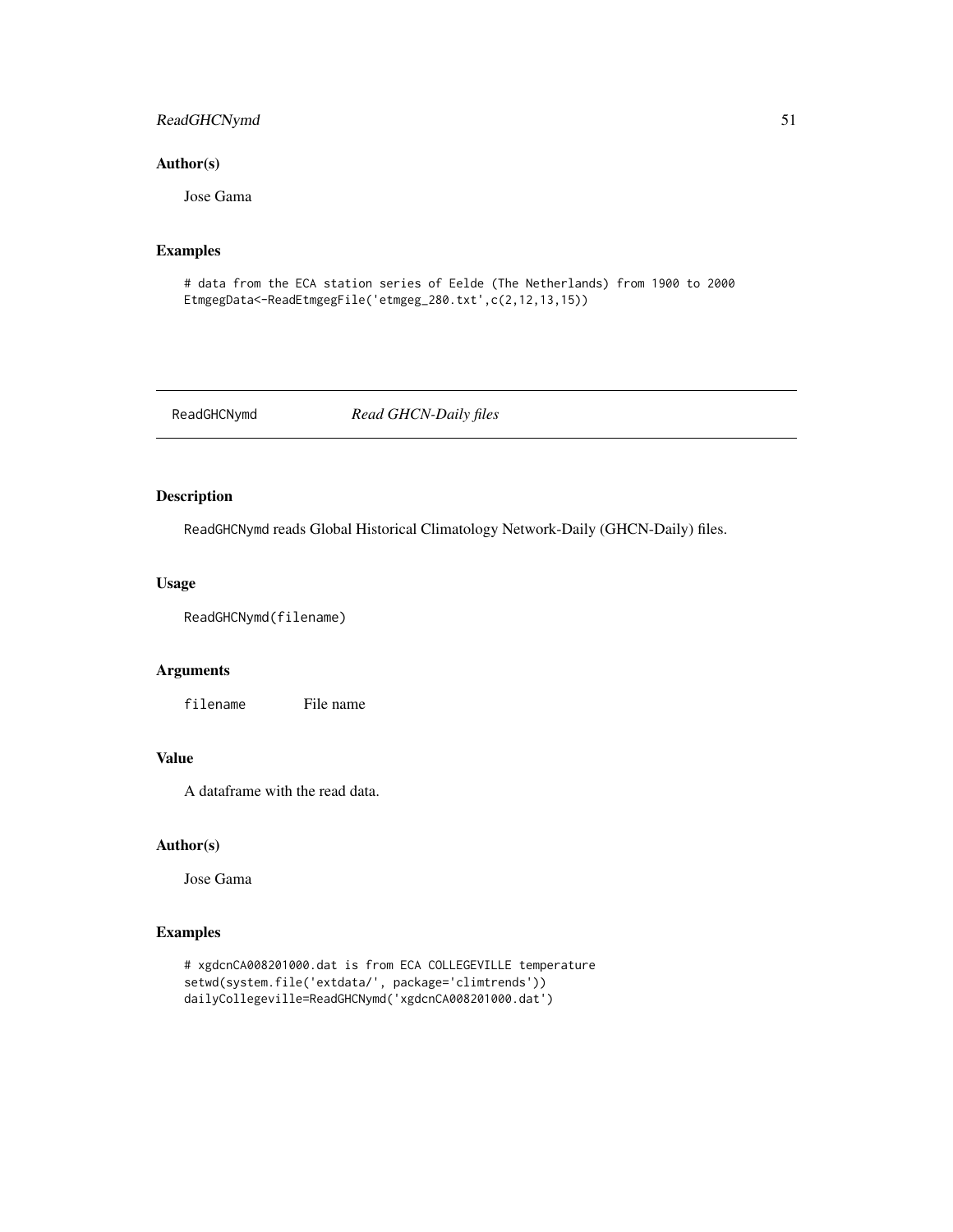ReadHERTTAdailyCSV *Read HERTTA files*

# Description

ReadHERTTAdailyCSV reads a file from Finland's Environmental centre (HERTTA) into a dataframe.

## Usage

ReadHERTTAdailyCSV(filename)

# Arguments

filename File name

# Value

A dataframe with the read data.

# Author(s)

Jose Gama

ReadHERTTAdmyQdaily *Read HERTTA month+year+Q files*

# Description

ReadHERTTAdmyQdaily reads a month+year+Q file from Finland's Environmental centre (HERTTA) into a dataframe.

# Usage

```
ReadHERTTAdmyQdaily(filename)
```
## Arguments

filename File name

# Value

A dataframe with the read data.

# Author(s)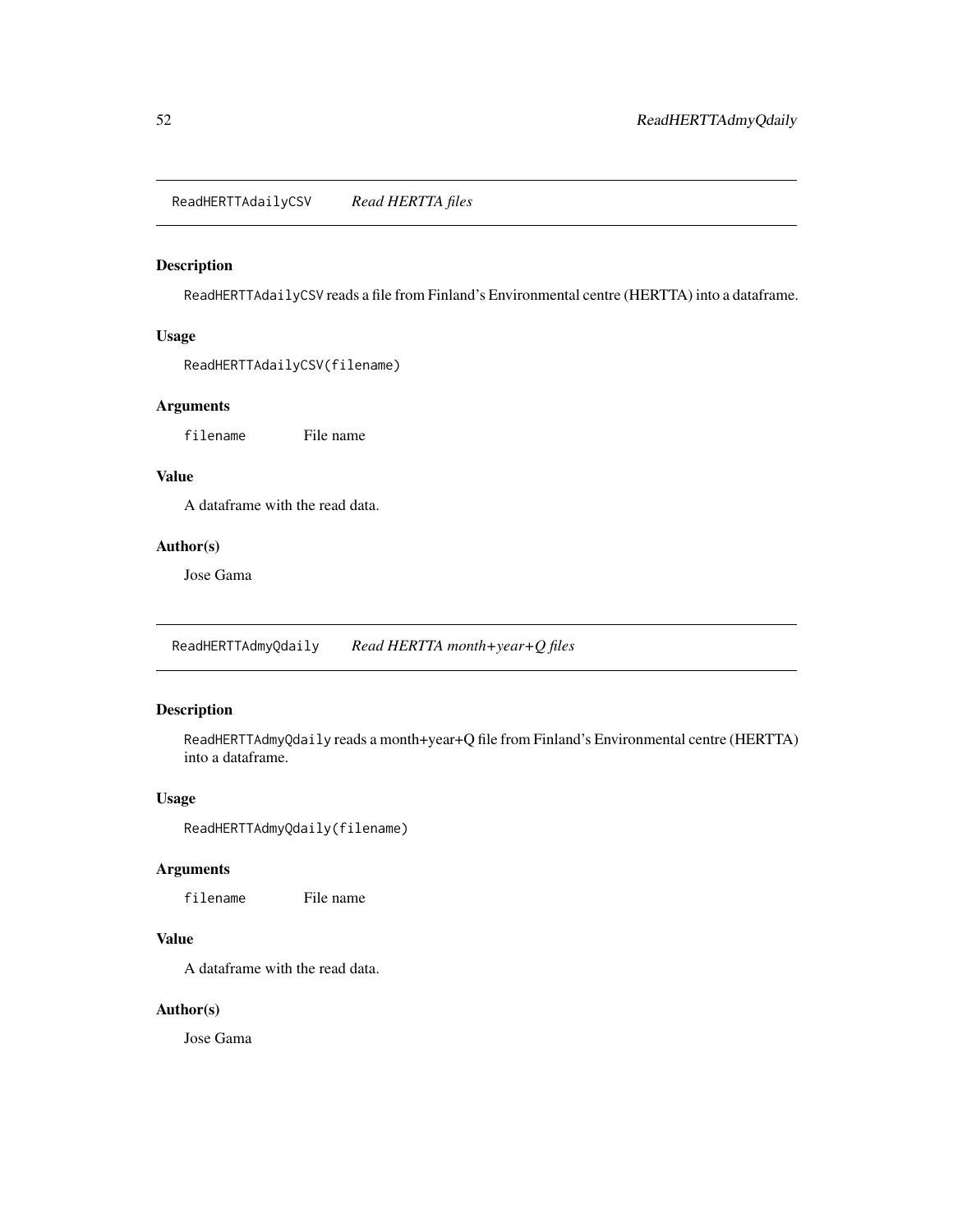ReadMeteoSwiss *Read MeteoSwiss files*

#### Description

ReadMeteoSwiss reads a daily values file from MeteoSwiss.

#### Usage

ReadMeteoSwiss(filename)

## Arguments

filename File name

# Value

A dataframe with the read data.

## Author(s)

Jose Gama

ReadNdp040stationDat *Read data from a CDIAC data file*

## Description

ReadNdp040stationDat reads data from a file downloaded from the Carbon Dioxide Information Analysis Center (CDIAC). Daily Temperature and Precipitation Data for 223 Former-USSR Stations.

# Usage

ReadNdp040stationDat(filename)

## Arguments

filename File name

# Value

A matrix with the read data.

## Author(s)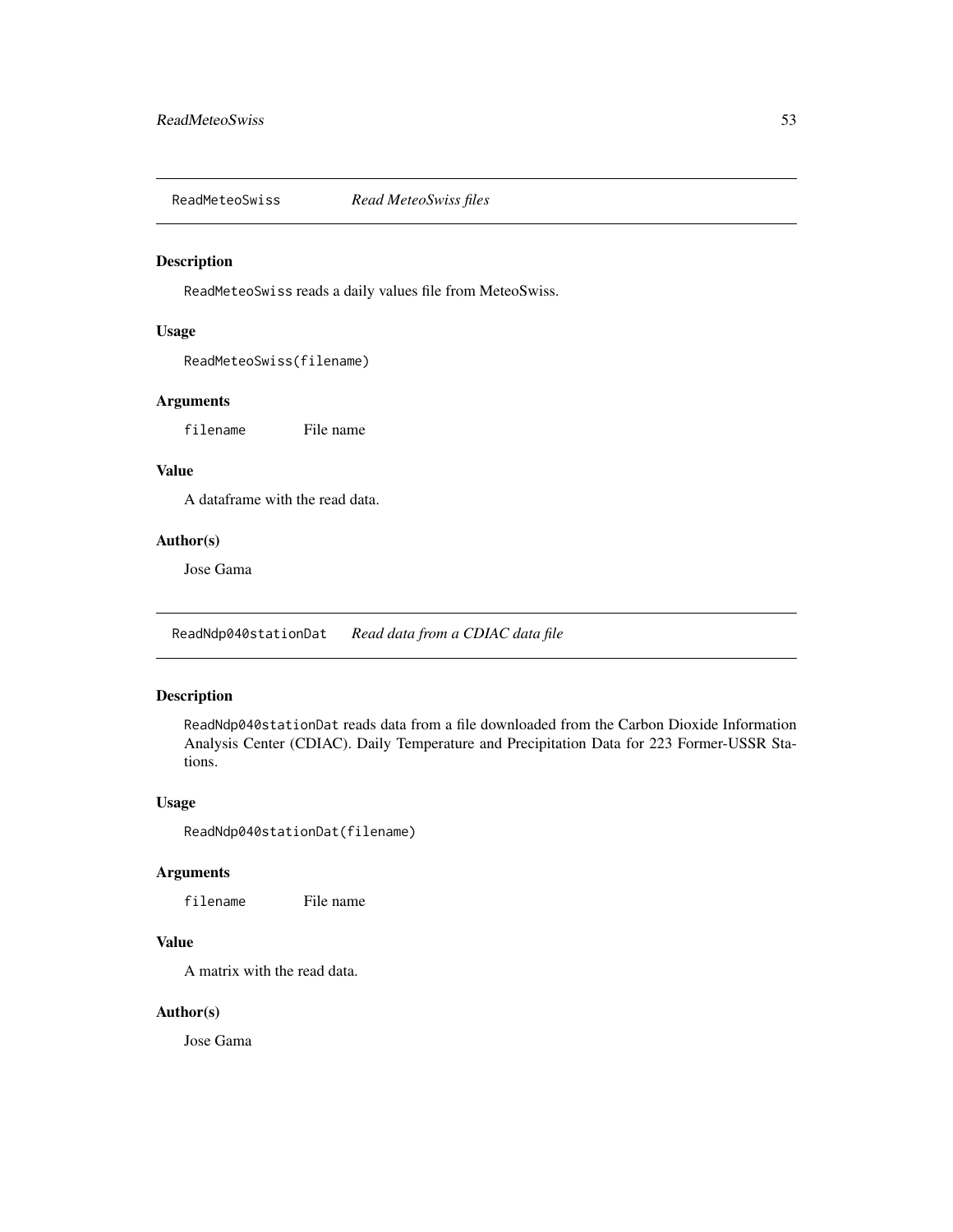ReadPSMSLmonthly *Read PSMSL files*

# Description

ReadPSMSLmonthly reads a file from the Permanent Service for Mean Sea Level (PSMSL) into a dataframe.

# Usage

ReadPSMSLmonthly(filename)

## Arguments

filename File name

## Value

A dataframe with the read data.

# Author(s)

Jose Gama

ReadUSGS2timeseries *Read a a USGS discharge file*

# Description

ReadUSGS2timeseries reads a .part file which is a USGS discharge file.

## Usage

ReadUSGS2timeseries(filename)

## Arguments

filename File name

## Value

A matrix with the read data.

## Author(s)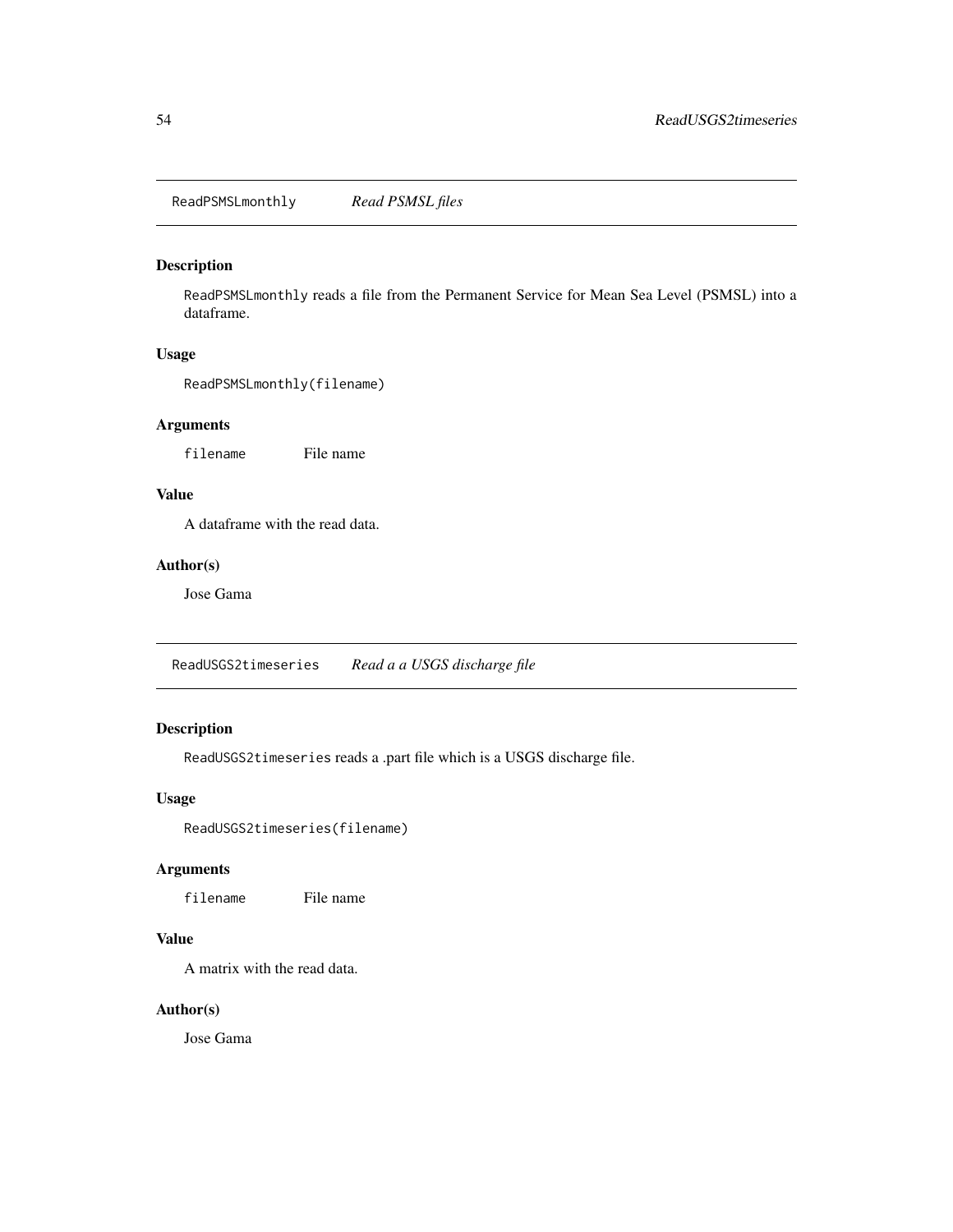# Description

ReadUSHCN reads a file from the United States Historical Climatology Network (USHCN) into a dataframe.

# Usage

ReadUSHCN(filename)

# Arguments

filename File name

## Value

A dataframe with the read data.

# Author(s)

Jose Gama

```
ReadYearAnd12MonthsData
```
*Read a TAB delimited data file with year and months in columns*

# Description

ReadYearAnd12MonthsData reads a monthly values file with the data as  $y + 12$  months in 1 line.

# Usage

ReadYearAnd12MonthsData(filename)

# Arguments

filename File name

# Value

A matrix with the read data.

## Author(s)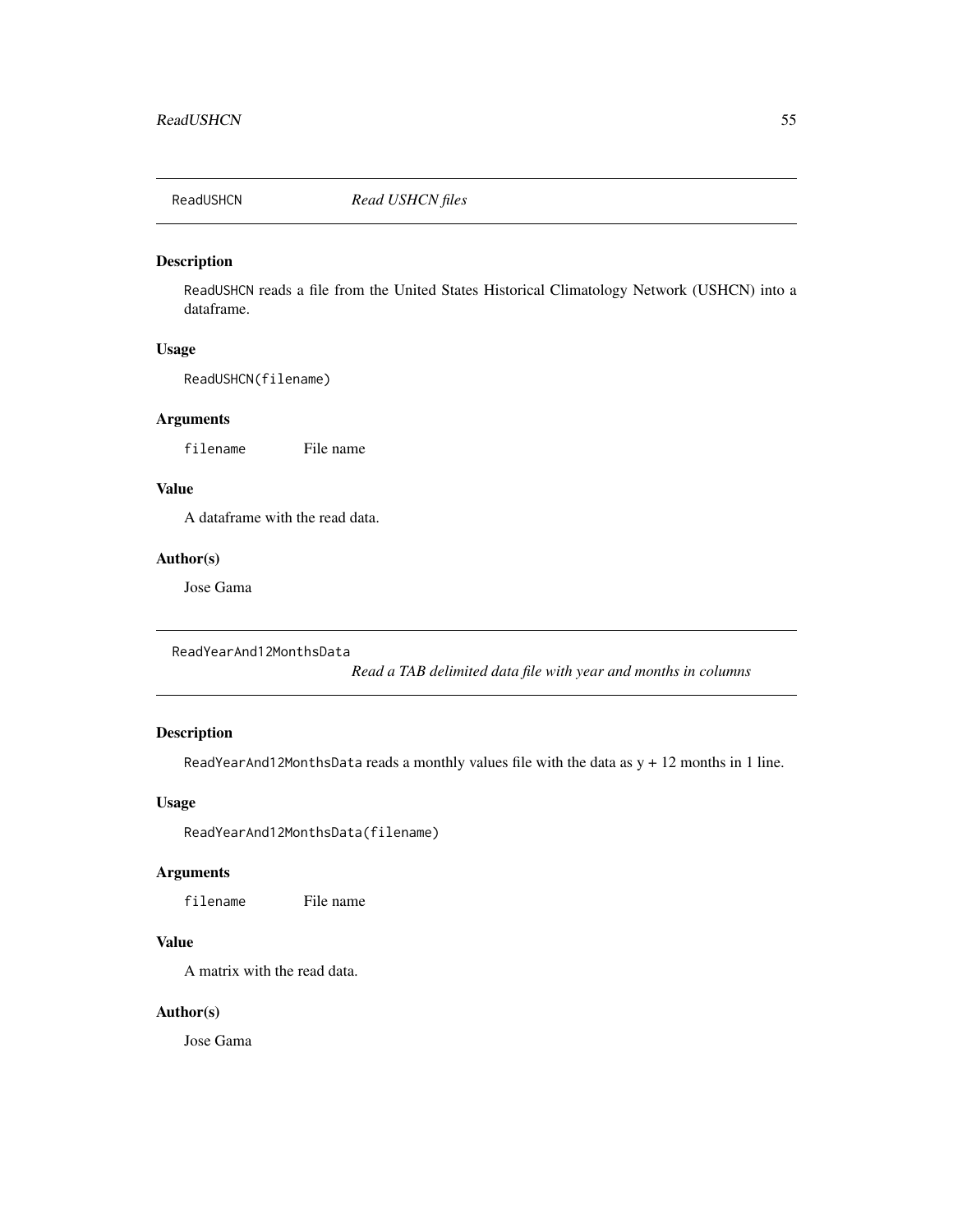# Description

SiegelTukey returns the annual mean of the absolute day-to-day differences of the diurnal temperature range (SiegelTukey).

## Usage

```
SiegelTukey(x,y,id.col=FALSE,adjust.median=FALSE,rnd=-1,alternative="two.sided",
mu=0 ,paired=FALSE,exact=FALSE,correct=TRUE,conf.int=FALSE,conf.level=0.95,
showresult=TRUE, returnresult=TRUE)
```
# Arguments

| X             | vector of data                                                                                                                                                                                                                                                                                                                                                                                                                                                                                   |
|---------------|--------------------------------------------------------------------------------------------------------------------------------------------------------------------------------------------------------------------------------------------------------------------------------------------------------------------------------------------------------------------------------------------------------------------------------------------------------------------------------------------------|
| у             | Data of the second group (if id.col=FALSE) or group indicator (if id.col=TRUE).<br>In the latter case, y MUST take 1 or 2 to indicate observations of group 1 and 2,<br>respectively, and x must contain the data for both groups.                                                                                                                                                                                                                                                               |
| id.col        | If FALSE (default), then x and y are the data columns for group 1 and 2, respec-<br>tively. If TRUE, the y is the group indicator.                                                                                                                                                                                                                                                                                                                                                               |
| adjust.median | Should between-group differences in medians be leveled before performing the<br>test? In certain cases, the Siegel-Tukey test is susceptible to median differences<br>and may indicate significant differences in variability that, in reality, stem from<br>differences in medians.                                                                                                                                                                                                             |
| rnd           | Should the data be rounded and, if so, to which decimal? The default (-1) uses<br>the data as is. Otherwise, rnd must be a non-negative integer. Typically, this<br>option is not needed. However, occasionally, differences in the precision with<br>which certain functions return values cause the merging of two data frames to<br>fail within the SiegelTukey function. Only then rounding is necessary. This<br>operation should not be performed if it affects the ranks of observations. |
| alternative   | "one.sided" or "two.sided".                                                                                                                                                                                                                                                                                                                                                                                                                                                                      |
| mu            | mu.                                                                                                                                                                                                                                                                                                                                                                                                                                                                                              |
| paired        | Logical, TRUE=paired, FALSE=not paired.                                                                                                                                                                                                                                                                                                                                                                                                                                                          |
| exact         | Logical, TRUE=paired, FALSE=.                                                                                                                                                                                                                                                                                                                                                                                                                                                                    |
| correct       | Logical, TRUE=paired, FALSE=.                                                                                                                                                                                                                                                                                                                                                                                                                                                                    |
| conf.int      | Confidence interval.                                                                                                                                                                                                                                                                                                                                                                                                                                                                             |
| conf.level    | Confidence level.                                                                                                                                                                                                                                                                                                                                                                                                                                                                                |
| showresult    | Logical, show the result or not.                                                                                                                                                                                                                                                                                                                                                                                                                                                                 |
| returnresult  | Logical, return the result or not.                                                                                                                                                                                                                                                                                                                                                                                                                                                               |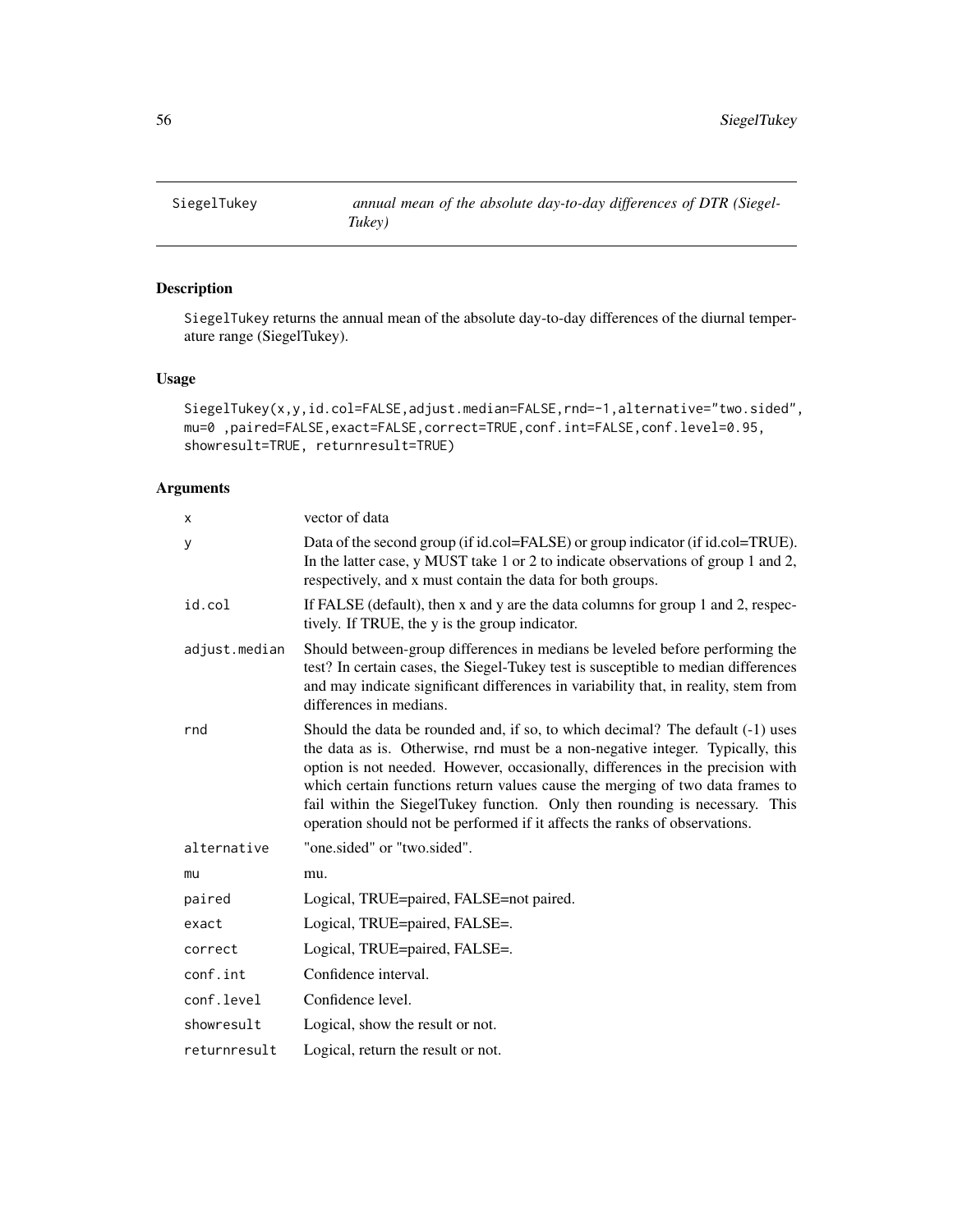# SiegelTukey 57

# Value

| groupmedian1              | Group median 1                                                                                        |  |
|---------------------------|-------------------------------------------------------------------------------------------------------|--|
| groupmedian2              | Group median 2                                                                                        |  |
| testmediandifferences     |                                                                                                       |  |
|                           | Wilcoxon-test for between-group differences in median (after the median ad-<br>justment if specified) |  |
| wilcox.test.p.value       |                                                                                                       |  |
|                           | Wilcoxon-test for between-group differences in median (after the median ad-<br>justment if specified) |  |
| wilcox.test.null.value    |                                                                                                       |  |
|                           | Wilcoxon-test for between-group differences in median (after the median ad-<br>justment if specified) |  |
| unique.x.tieadjusted.rank |                                                                                                       |  |
|                           | Unique values of x and their tie-adjusted Siegel-Tukey ranks                                          |  |
| tieadjusted.ranks.group1  |                                                                                                       |  |
|                           | Tie-adjusted Siegel-Tukey ranks of group 1                                                            |  |
| tieadjusted.ranks.group2  |                                                                                                       |  |
|                           | Tie-adjusted Siegel-Tukey ranks of group 2                                                            |  |
| wilcoxon.W                | Wilcoxon-test for between-group differences in median (after the median ad-<br>justment if specified) |  |
| wilcoxon.p.value          |                                                                                                       |  |
|                           | Wilcoxon-test for between-group differences in median (after the median ad-<br>justment if specified) |  |
|                           |                                                                                                       |  |

# Author(s)

Daniel Malter

# Source

Daniel Malter, 2012 <https://stat.ethz.ch/pipermail/r-help/2010-February/229215.html>

#### References

Sidney Siegel and John Wilder Tukey, 1960 A nonparametric sum of ranks procedure for relative spread in unpaired samples. Journal of the American Statistical Association.

David J. Sheskin, 2004 Handbook of parametric and nonparametric statistical procedures. 3rd edition. Chapman and Hall/CRC. Boca Raton, FL.

Richard H. McCuen, 2002 Modeling Hydrologic Change: Statistical Methods CRC Press

# Examples

x=c(4,4,5,5,6,6) y=c(0,0,1,9,10,10) SiegelTukey(x,y)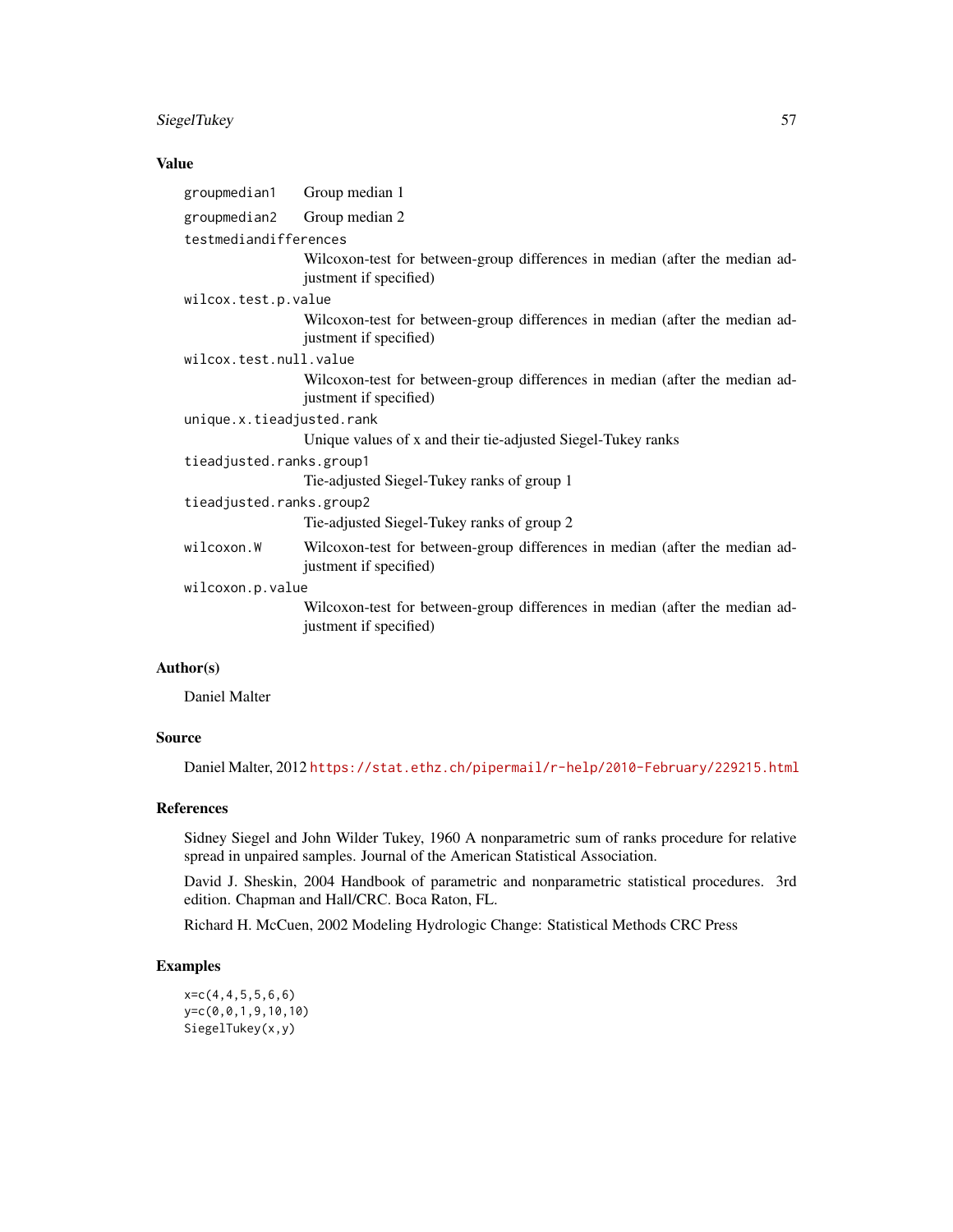## Description

SNHT.Critical.Values contains the critical values for the SNHT test from Khaliq and Ouarda, 2007. SNHT.Critical.Values.Alexandersson1997 has the data from Alexandersson 1997, which is used in AnClim.

# Usage

SNHT.Critical.Values

## Format

This data frame contains 2 columns (90.00 and 108 rows (n=10, 12, 14, 16, ..., 15000, 20000, 50000) of data.

#### Author(s)

Jose Gama

# Source

Khaliq, M. N., Ouarda, T. B. M. J. 2007 On the critical values of the standard normal homogeneity test (SNHT) International Journal of Climatology John Wiley & Sons, Ltd. [http://dx.doi.org/](http://dx.doi.org/10.1002/joc.1438) [10.1002/joc.1438](http://dx.doi.org/10.1002/joc.1438)

#### References

Khaliq, M. N., Ouarda, T. B. M. J. 2007 On the critical values of the standard normal homogeneity test (SNHT) International Journal of Climatology John Wiley & Sons, Ltd. [http://dx.doi.org/](http://dx.doi.org/10.1002/joc.1438) [10.1002/joc.1438](http://dx.doi.org/10.1002/joc.1438)

#### Examples

```
data(SNHT.Critical.Values)
SNHT.Critical.Values
```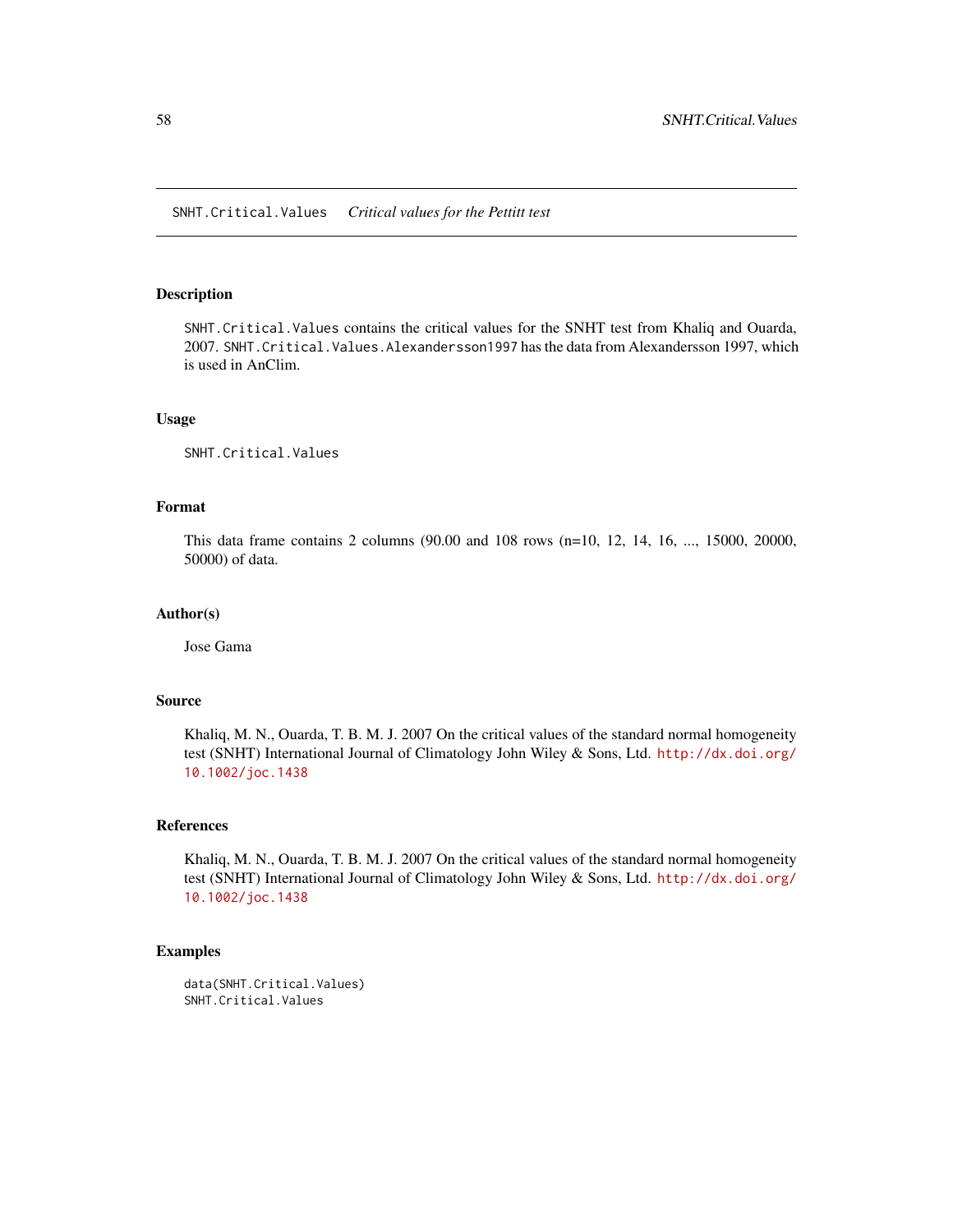SNHT.TwoDifferentSDs.Critical.Values *Critical values for the standard normal homogeneity test (SNHT) for two different SDs*

# Description

SNHT.TwoDifferentSDs.Critical.Values contains the critical values for the SNHT test for 2 different SDs from Alexandersson and Moberg (1997).

## Usage

SNHT.TwoDifferentSDs.Critical.Values

## Format

This data frame contains 2 columns (90.00 and 108 rows (n=10, 12, 14, 16, ..., 15000, 20000, 50000) of data.

#### Author(s)

Jose Gama

# Source

ALEXANDERSSON, H. and MOBERG, A. (1997), HOMOGENIZATION OF SWEDISH TEM-PERATURE DATA. PART I: HOMOGENEITY TEST FOR LINEAR TRENDS. Int. J. Climatol., 17: 25–34. doi: 10.1002/(SICI)1097-0088(199701)17:1<25::AID-JOC103>3.0.CO;2-J

Tuomenvirta, H., 2002: Homogeneity testing and adjustment of climatic time series in Finland. Geophysica, 38(1-2), 15-41.

## References

ALEXANDERSSON, H. and MOBERG, A. (1997), HOMOGENIZATION OF SWEDISH TEM-PERATURE DATA. PART I: HOMOGENEITY TEST FOR LINEAR TRENDS. Int. J. Climatol., 17: 25–34. doi: 10.1002/(SICI)1097-0088(199701)17:1<25::AID-JOC103>3.0.CO;2-J

Tuomenvirta, H., 2002: Homogeneity testing and adjustment of climatic time series in Finland. Geophysica, 38(1-2), 15-41.

## Examples

data(SNHT.TwoDifferentSDs.Critical.Values) SNHT.TwoDifferentSDs.Critical.Values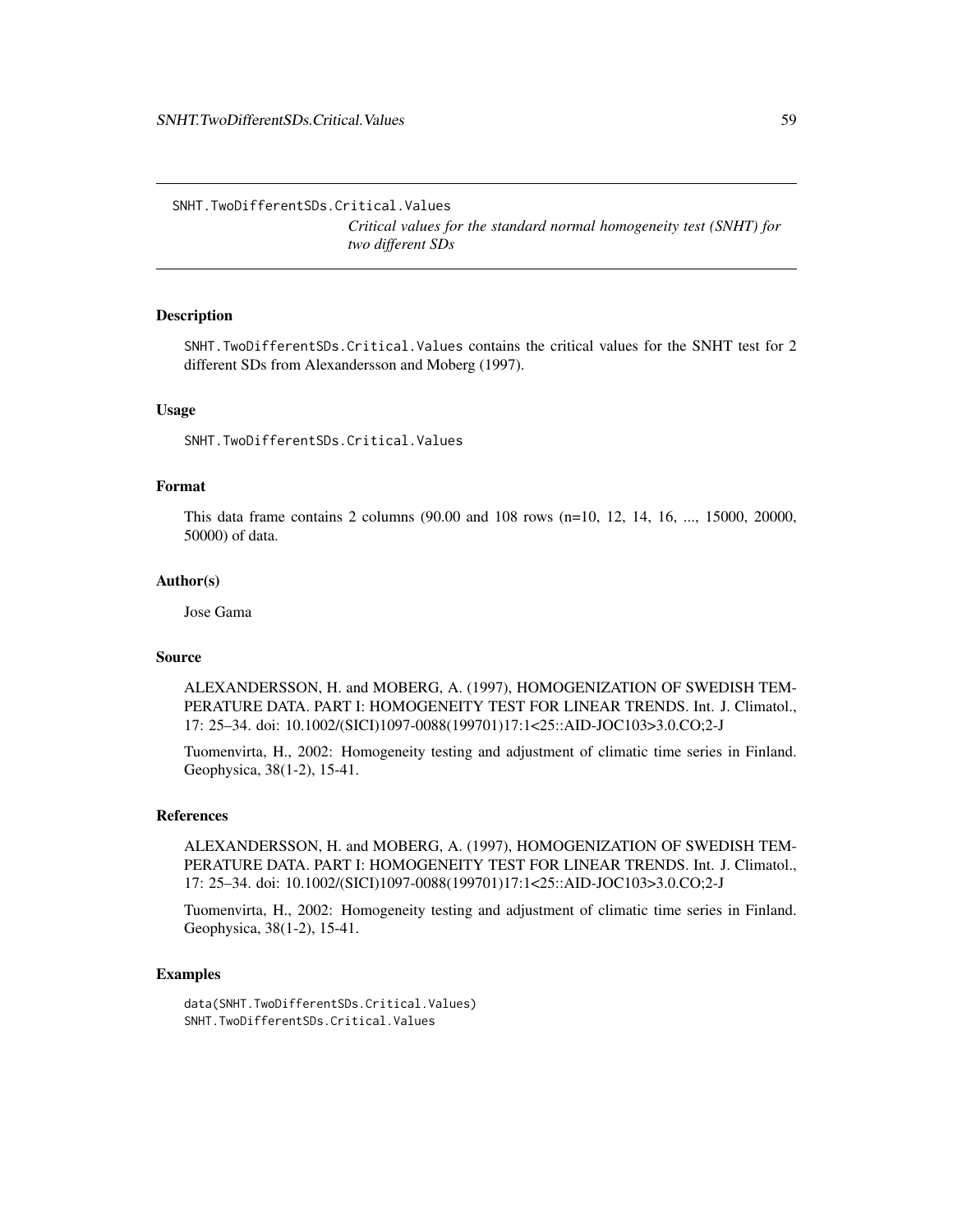SNHT.TwoShifts.Critical.Values

*Critical values for the standard normal homogeneity test (SNHT) for two shifts*

## Description

SNHT.TwoShifts.Critical.Values contains the critical values for the SNHT test for 2 shifts from Alexandersson (1995).

## Usage

SNHT.TwoShifts.Critical.Values

## Format

This data frame contains 2 columns (90.00 and 108 rows (n=10, 12, 14, 16, ..., 15000, 20000, 50000) of data.

#### Author(s)

Jose Gama

#### Source

Alexandersson, H., 1995. Homogeneity testing, multiple breaks and trends. Proceedings of the Sixth International Meeting on Statistical Climatology, Galway, Ireland, 439-441.

Tuomenvirta, H., 2002: Homogeneity testing and adjustment of climatic time series in Finland. Geophysica, 38(1-2), 15-41.

## References

Alexandersson, H., 1995. Homogeneity testing, multiple breaks and trends. Proceedings of the Sixth International Meeting on Statistical Climatology, Galway, Ireland, 439-441.

Tuomenvirta, H., 2002: Homogeneity testing and adjustment of climatic time series in Finland. Geophysica, 38(1-2), 15-41.

## Examples

data(SNHT.TwoShifts.Critical.Values) SNHT.TwoShifts.Critical.Values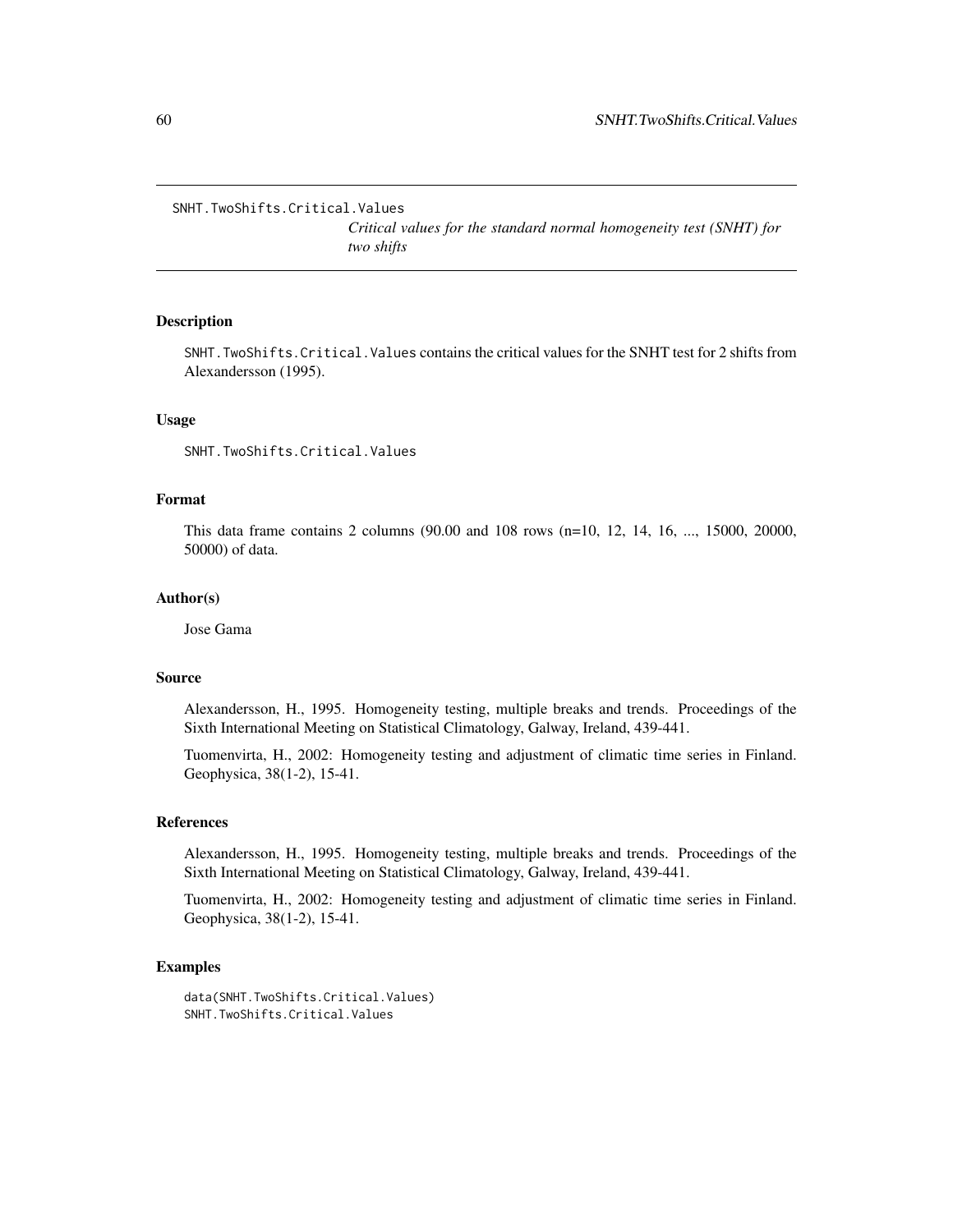#### **Description**

SNHTabsolute returns the result of the standard normal homogeneity test (SNHT) absolute homogeneity test applied to a time series.

# Usage

```
SNHTabsolute(dataSeries)
```
## Arguments

dataSeries time series of climate data

## Value

The result of the SNHT absolute homogeneity test.

#### Author(s)

Jose Gama

## Source

Wijngaard, J. B., Klein Tank, A. M. G. and Können, G. P. (2003), Homogeneity of 20th century European daily temperature and precipitation series. Int. J. Climatol., 23: 679–692. doi: 10.1002/joc.906

## References

Wijngaard, J. B., Klein Tank, A. M. G. and Können, G. P. (2003), Homogeneity of 20th century European daily temperature and precipitation series. Int. J. Climatol., 23: 679–692. doi: 10.1002/joc.906

# Examples

```
# standard normal homogeneity test (SNHT) for Turin 1961-2003
testTurin<- SNHTabsolute(yearly.average.temperature.Turin.Milan[,2])
```

```
# standard normal homogeneity test (SNHT) for Milan 1961-2003
testMilan<- SNHTabsolute(yearly.average.temperature.Turin.Milan[,3])
```

```
plot(1961:2002,testTurin,type='l',col='cyan',ylim=c(0,20),
main='standard normal homogeneity test (SNHT) 1961-2003',xlab='Years',ylab='test value')
par(new=TRUE)
plot(1961:2002,testMilan,type='l',col='magenta',ylim=c(0,20),xlab='',ylab='')
legend("top",c('Turin','Milan'),text.col=c('cyan','magenta'))
```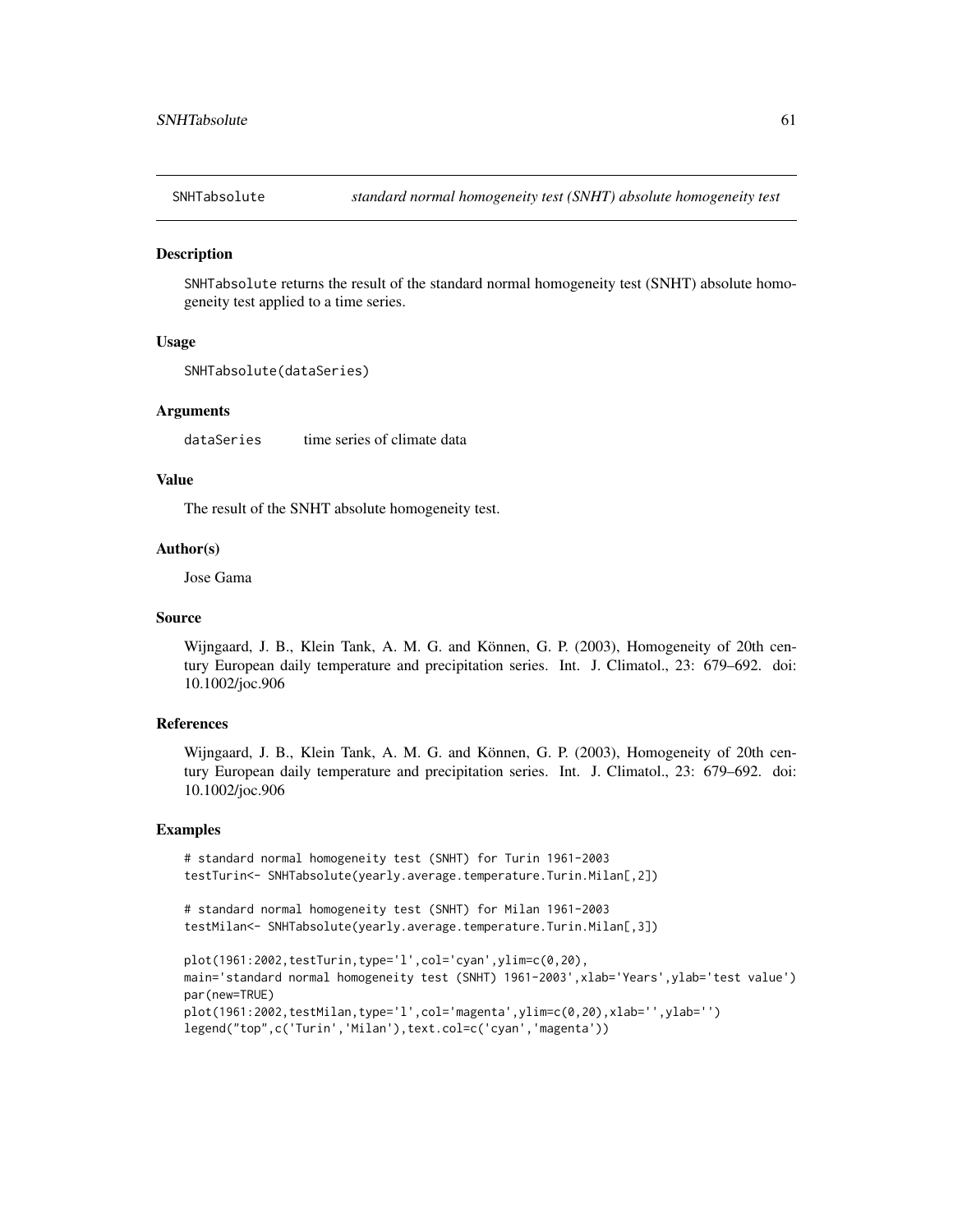## Description

SNHTabsolute2SDs returns the result of the standard normal homogeneity test (SNHT) absolute homogeneity test for two different SDs applied to a time series.

## Usage

SNHTabsolute2SDs(dataSeries)

## Arguments

dataSeries time series of climate data

#### Value

The result of the SNHT absolute homogeneity test for two different SDs.

#### Author(s)

Jose Gama

# Source

ALEXANDERSSON, H. and MOBERG, A. (1997), HOMOGENIZATION OF SWEDISH TEM-PERATURE DATA. PART I: HOMOGENEITY TEST FOR LINEAR TRENDS. Int. J. Climatol., 17: 25–34. doi: 10.1002/(SICI)1097-0088(199701)17:1<25::AID-JOC103>3.0.CO;2-J

Tuomenvirta, H., 2002: Homogeneity testing and adjustment of climatic time series in Finland. Geophysica, 38(1-2), 15-41.

#### References

ALEXANDERSSON, H. and MOBERG, A. (1997), HOMOGENIZATION OF SWEDISH TEM-PERATURE DATA. PART I: HOMOGENEITY TEST FOR LINEAR TRENDS. Int. J. Climatol., 17: 25–34. doi: 10.1002/(SICI)1097-0088(199701)17:1<25::AID-JOC103>3.0.CO;2-J

Tuomenvirta, H., 2002: Homogeneity testing and adjustment of climatic time series in Finland. Geophysica, 38(1-2), 15-41.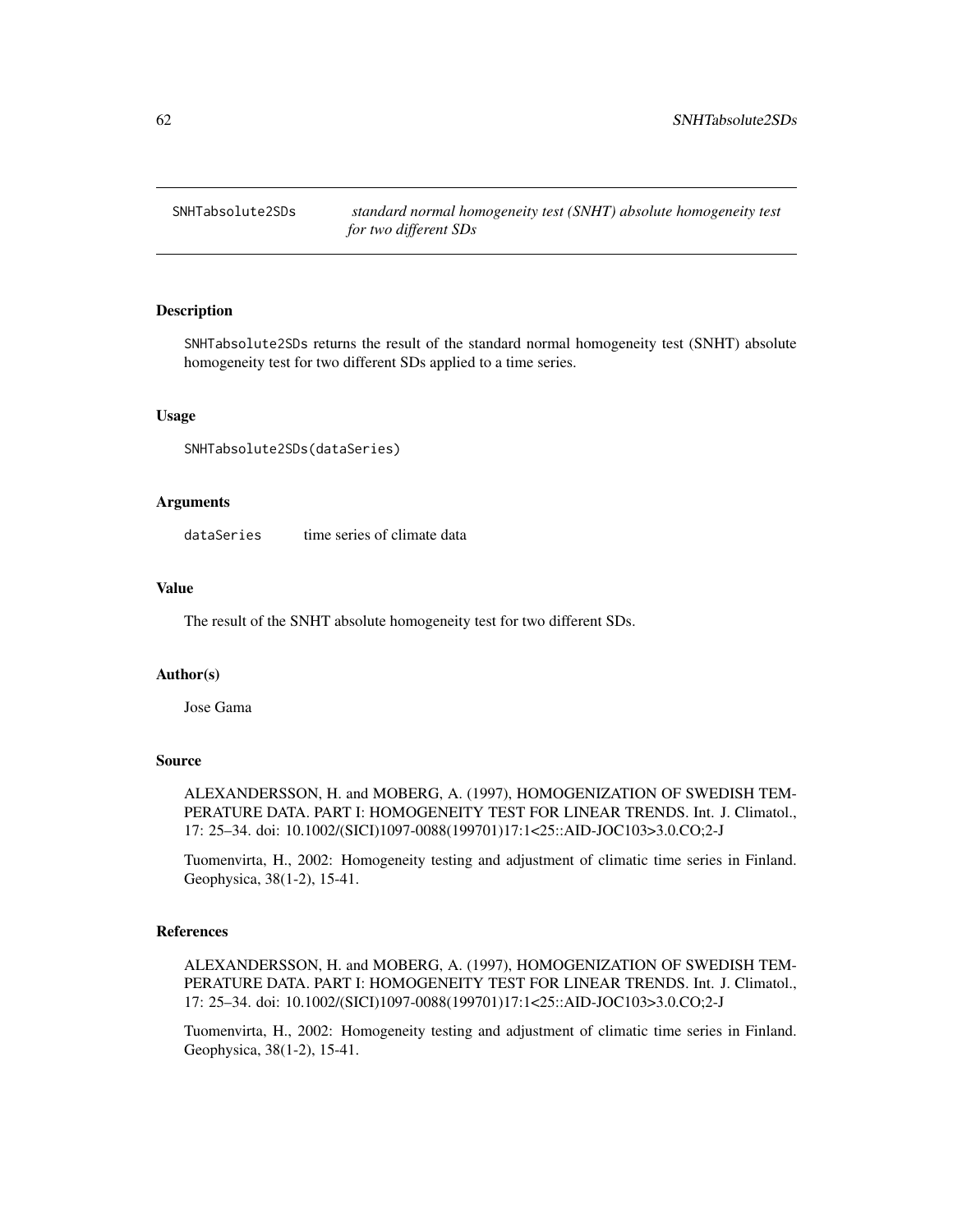#### Examples

```
# standard normal homogeneity test (SNHT) for Turin 1961-2003
testTurin<- SNHTabsolute2SDs(yearly.average.temperature.Turin.Milan[,2])
# standard normal homogeneity test (SNHT) for Milan 1961-2003
testMilan<- SNHTabsolute2SDs(yearly.average.temperature.Turin.Milan[,3])
plot(1961:2000,testTurin,type='l',col='cyan',ylim=c(0,30),
main='standard normal homogeneity test (SNHT) 2 SDs 1961-2003',xlab='Years',ylab='test value')
par(new=TRUE)
plot(1961:2000,testMilan,type='l',col='magenta',ylim=c(0,30),xlab='',ylab='')
legend("top",c('Turin','Milan'),text.col=c('cyan','magenta'))
```
SNHTabsoluteDoubleShift

*standard normal homogeneity test (SNHT) absolute homogeneity test for two shifts*

## Description

SNHTabsoluteDoubleShift returns the result of the standard normal homogeneity test (SNHT) absolute homogeneity test for two shifts applied to a time series.

## Usage

SNHTabsoluteDoubleShift(dataSeries)

## Arguments

dataSeries time series of climate data

#### Value

SNHTdata T SNHT absolute homogeneity test for trends PosSecondShift estimated position of the second shift

# Author(s)

Jose Gama

#### Source

ALEXANDERSSON, H. and MOBERG, A. (1997), HOMOGENIZATION OF SWEDISH TEM-PERATURE DATA. PART I: HOMOGENEITY TEST FOR LINEAR TRENDS. Int. J. Climatol., 17: 25–34. doi: 10.1002/(SICI)1097-0088(199701)17:1<25::AID-JOC103>3.0.CO;2-J

Tuomenvirta, H., 2002: Homogeneity testing and adjustment of climatic time series in Finland. Geophysica, 38(1-2), 15-41.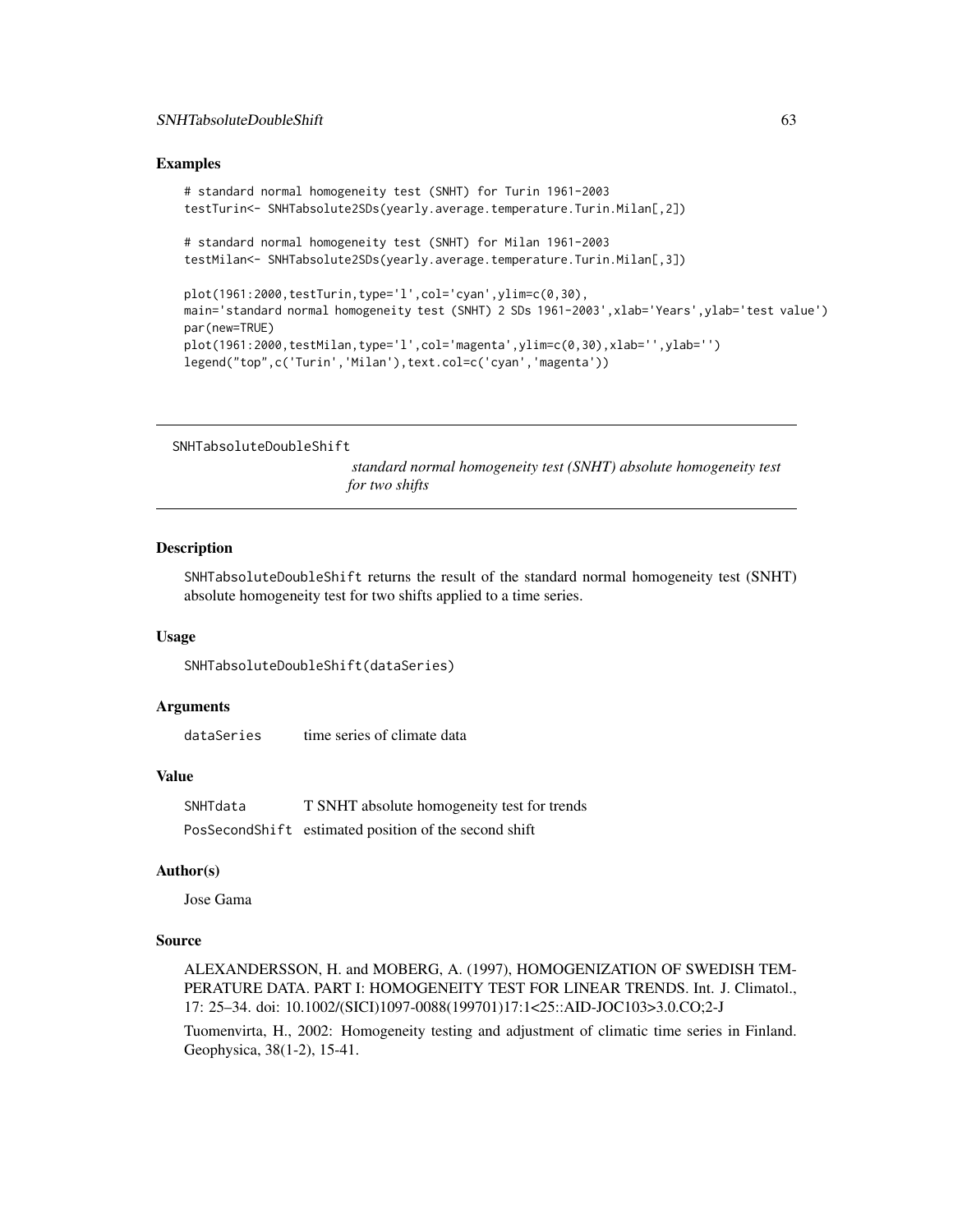## References

ALEXANDERSSON, H. and MOBERG, A. (1997), HOMOGENIZATION OF SWEDISH TEM-PERATURE DATA. PART I: HOMOGENEITY TEST FOR LINEAR TRENDS. Int. J. Climatol., 17: 25–34. doi: 10.1002/(SICI)1097-0088(199701)17:1<25::AID-JOC103>3.0.CO;2-J

Tuomenvirta, H., 2002: Homogeneity testing and adjustment of climatic time series in Finland. Geophysica, 38(1-2), 15-41.

#### Examples

```
# standard normal homogeneity test for two shifts(SNHT) for Turin 1961-2003
testTurin<- SNHTabsoluteDoubleShift(yearly.average.temperature.Turin.Milan[,2])$SNHTdata
# standard normal homogeneity test for two shifts(SNHT) for Milan 1961-2003
```
testMilan<- SNHTabsoluteDoubleShift(yearly.average.temperature.Turin.Milan[,3])\$SNHTdata

```
plot(1961:2002,testTurin,type='l',col='cyan',ylim=c(0,30),
main='standard normal homogeneity test (SNHT) for two shifts 1961-2003',
xlab='Years',ylab='test value')
par(new=TRUE)
plot(1961:2002,testMilan,type='l',col='magenta',ylim=c(0,30),xlab='',ylab='')
legend("top",c('Turin','Milan'),text.col=c('cyan','magenta'))
```

| SNHTabsoluteII | standard normal homogeneity test (SNHT) absolute homogeneity test, |
|----------------|--------------------------------------------------------------------|
|                | SD different from 1                                                |

## Description

SNHTabsoluteII returns the result of the standard normal homogeneity test (SNHT) absolute homogeneity test with standard deviation different from 1, applied to a time series.

#### Usage

```
SNHTabsoluteII(dataSeries)
```
#### Arguments

dataSeries time series of climate data

## Value

The result of the SNHT absolute homogeneity test with  $SD = 1$ .

## Author(s)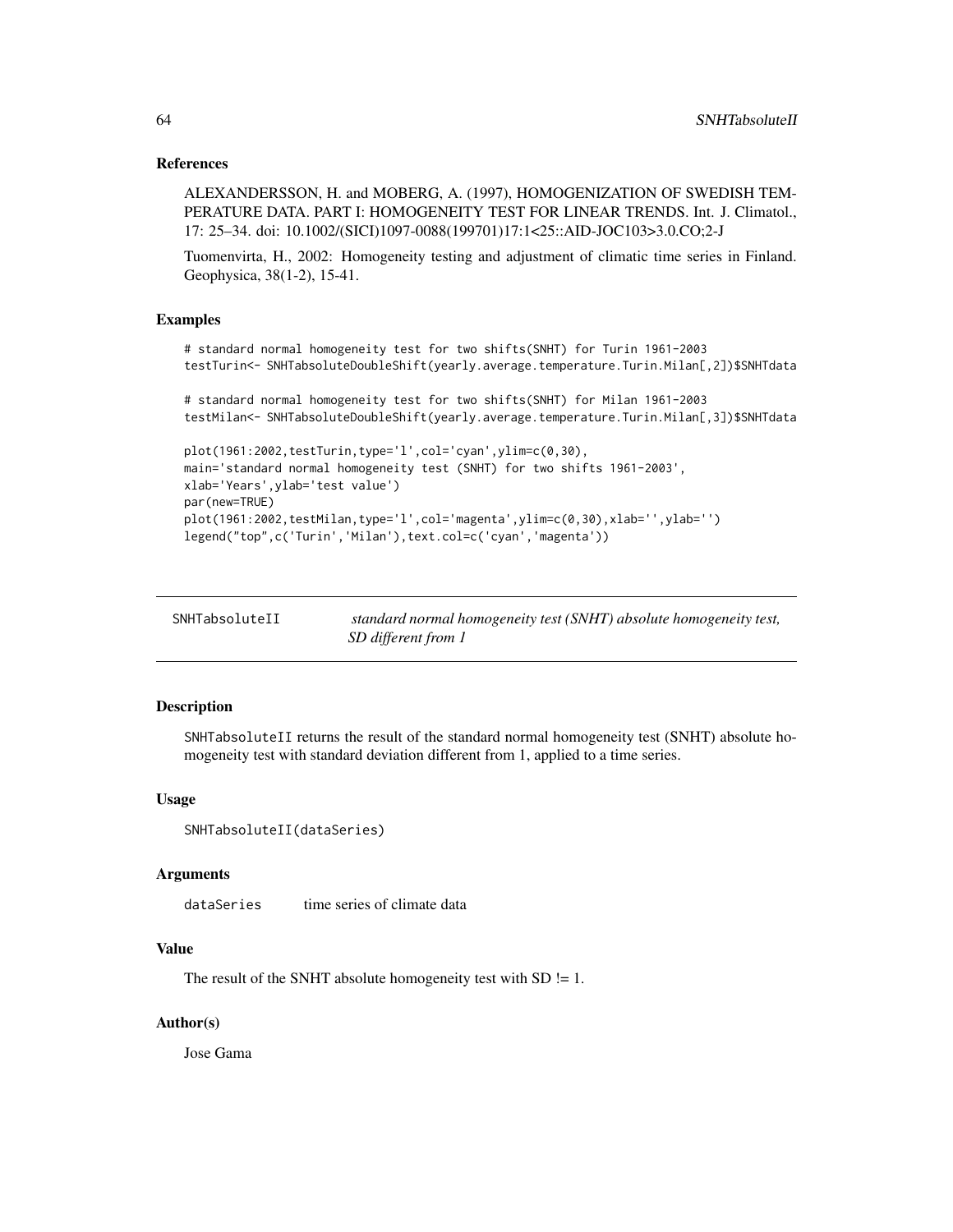# Source

Wijngaard, J. B., Klein Tank, A. M. G. and Können, G. P. (2003), Homogeneity of 20th century European daily temperature and precipitation series. Int. J. Climatol., 23: 679–692. doi: 10.1002/joc.906

#### References

Wijngaard, J. B., Klein Tank, A. M. G. and Können, G. P. (2003), Homogeneity of 20th century European daily temperature and precipitation series. Int. J. Climatol., 23: 679–692. doi: 10.1002/joc.906

## Examples

```
# standard normal homogeneity test, SD different from 1(SNHT) for Turin 1961-2003
testTurin<- SNHTabsoluteII(yearly.average.temperature.Turin.Milan[,2])
```
# standard normal homogeneity test, SD different from 1(SNHT) for Milan 1961-2003 testMilan<- SNHTabsoluteII(yearly.average.temperature.Turin.Milan[,3])

```
plot(1961:2002, testTurin, type='l', col='cyan', ylim=c(0,30),
main='standard normal homogeneity test (SNHT), SD different from 1 for 1961-2003',
xlab='Years',ylab='test value')
par(new=TRUE)
plot(1961:2002,testMilan,type='l',col='magenta',ylim=c(0,30),xlab='',ylab='')
legend("top",c('Turin','Milan'),text.col=c('cyan','magenta'))
```

| SNHTabsoluteTrend | standard normal homogeneity test (SNHT) absolute homogeneity test |
|-------------------|-------------------------------------------------------------------|
|                   | for trends                                                        |

# Description

SNHTabsoluteTrend returns the result of the standard normal homogeneity test (SNHT) absolute homogeneity test for trends applied to a time series.

#### Usage

```
SNHTabsoluteTrend(dataSeries)
```
#### Arguments

dataSeries time series of climate data

## Value

| SNHTdata      | T SNHT absolute homogeneity test for trends |
|---------------|---------------------------------------------|
| PosStartTrend | estimated start position of the trend       |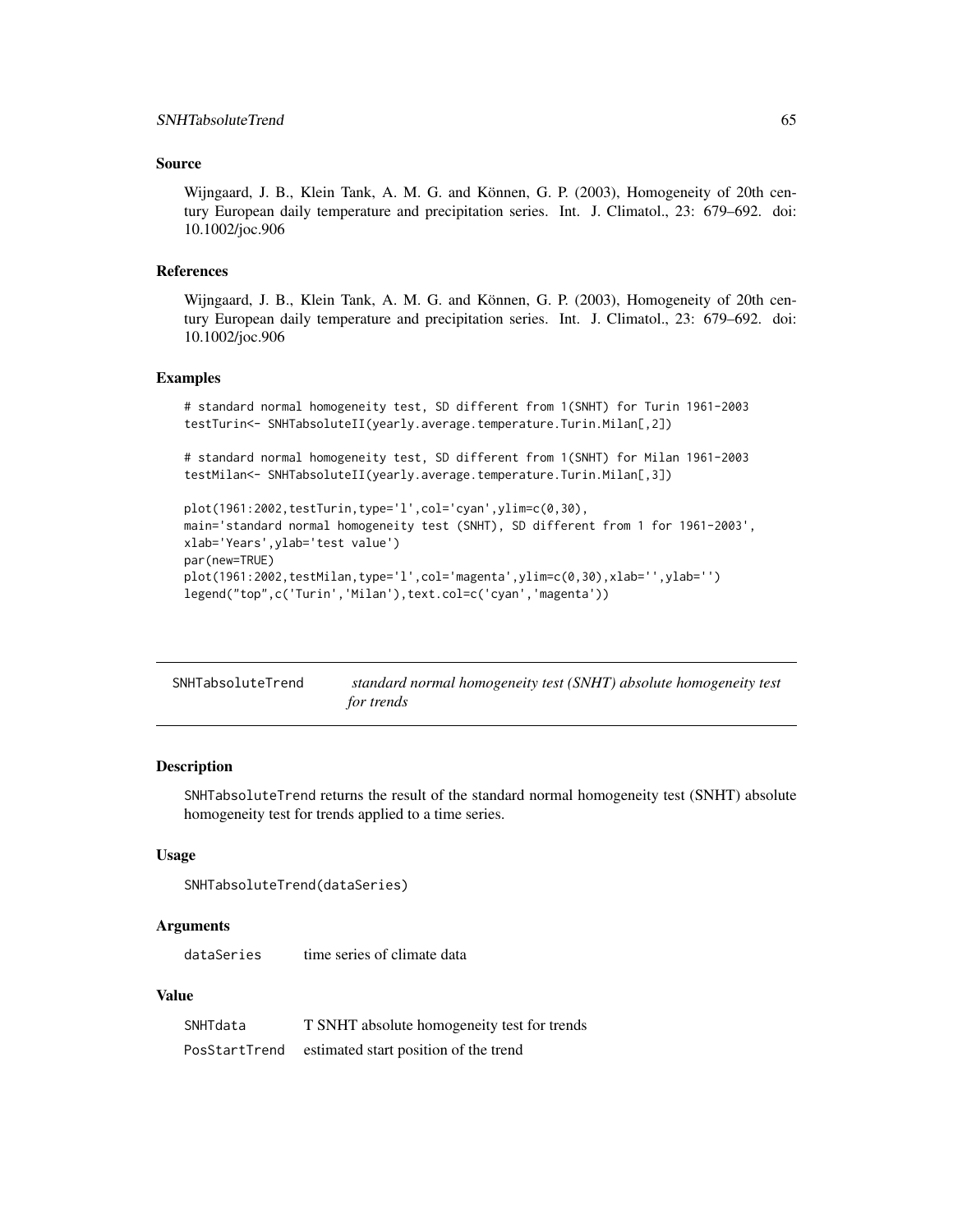#### Author(s)

Jose Gama

# Source

ALEXANDERSSON, H. and MOBERG, A. (1997), HOMOGENIZATION OF SWEDISH TEM-PERATURE DATA. PART I: HOMOGENEITY TEST FOR LINEAR TRENDS. Int. J. Climatol., 17: 25–34. doi: 10.1002/(SICI)1097-0088(199701)17:1<25::AID-JOC103>3.0.CO;2-J

Tuomenvirta, H., 2002: Homogeneity testing and adjustment of climatic time series in Finland. Geophysica, 38(1-2), 15-41.

# References

ALEXANDERSSON, H. and MOBERG, A. (1997), HOMOGENIZATION OF SWEDISH TEM-PERATURE DATA. PART I: HOMOGENEITY TEST FOR LINEAR TRENDS. Int. J. Climatol., 17: 25–34. doi: 10.1002/(SICI)1097-0088(199701)17:1<25::AID-JOC103>3.0.CO;2-J

Tuomenvirta, H., 2002: Homogeneity testing and adjustment of climatic time series in Finland. Geophysica, 38(1-2), 15-41.

#### Examples

```
# standard normal homogeneity test for trends(SNHT) for Turin 1961-2003
testTurin<- SNHTabsoluteTrend(yearly.average.temperature.Turin.Milan[,2])$SNHTdata
```
# standard normal homogeneity test for trends(SNHT) for Milan 1961-2003 testMilan<- SNHTabsoluteTrend(yearly.average.temperature.Turin.Milan[,3])\$SNHTdata

```
plot(1961:2002,testTurin,type='l',col='cyan',ylim=c(0,30),
main='standard normal homogeneity test (SNHT) for trends, 1961-2003',xlab='Years',ylab='test value')
par(new=TRUE)
plot(1961:2002,testMilan,type='l',col='magenta',ylim=c(0,30),xlab='',ylab='')
legend("top",c('Turin','Milan'),text.col=c('cyan','magenta'))
```
SNHTrelative *standard normal homogeneity test (SNHT) relative homogeneity test*

#### **Description**

SNHTrelative returns the result of the standard normal homogeneity test (SNHT) relative homogeneity test applied to a time series.

#### Usage

SNHTrelative(dataSeries,refSeries=NA, diffFlag=TRUE)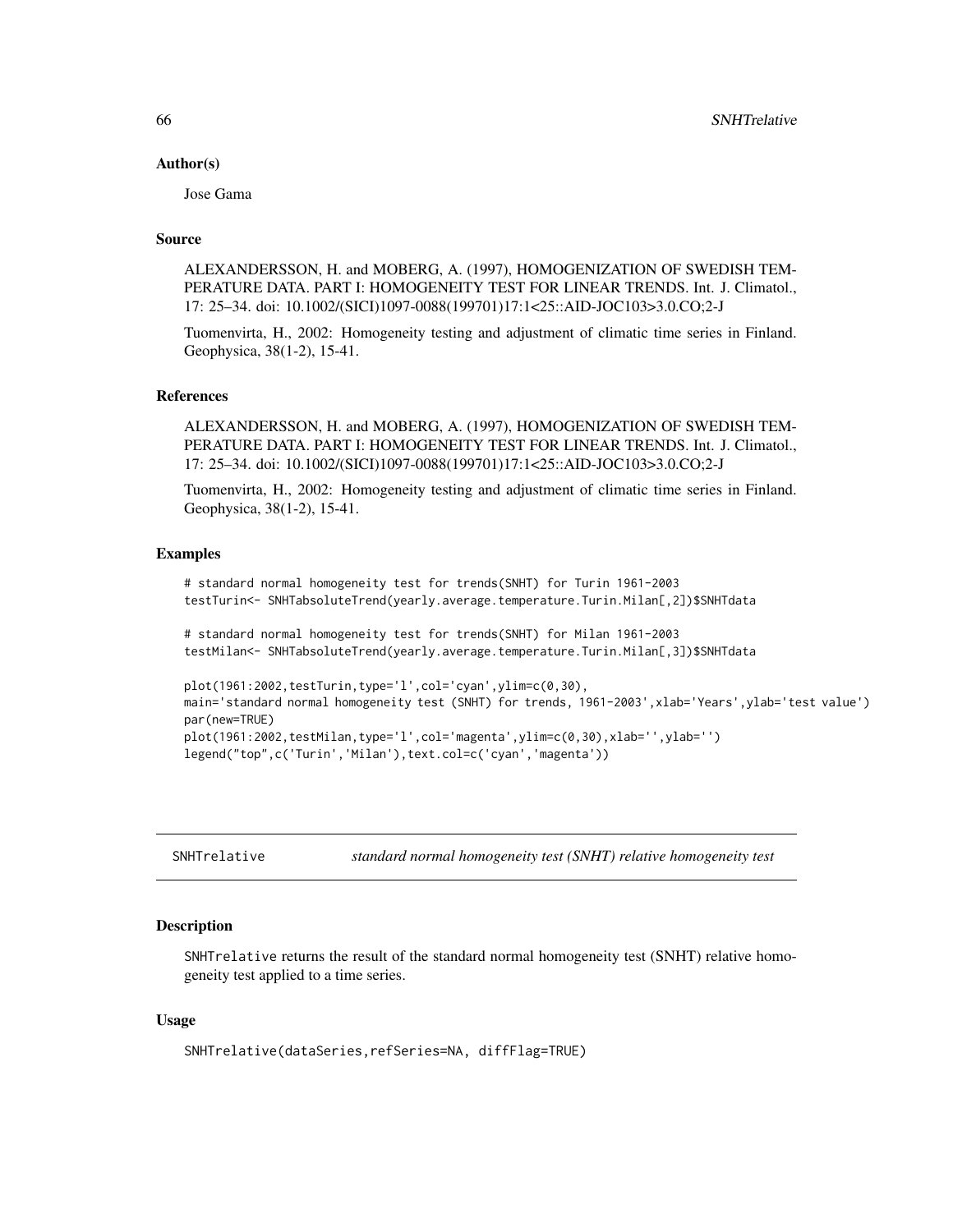#### **Arguments**

| dataSeries | time series of climate data             |
|------------|-----------------------------------------|
| refSeries  | dataframe with climate data (reference) |
| diffFlag   | logical TRUE=difference, FALSE=ratio    |

## Value

The result of the SNHT relative homogeneity test.

## Author(s)

Jose Gama

## Source

ALEXANDERSSON, H. and MOBERG, A. (1997), HOMOGENIZATION OF SWEDISH TEM-PERATURE DATA. PART I: HOMOGENEITY TEST FOR LINEAR TRENDS. Int. J. Climatol., 17: 25–34. doi: 10.1002/(SICI)1097-0088(199701)17:1<25::AID-JOC103>3.0.CO;2-J

Tuomenvirta, H., 2002: Homogeneity testing and adjustment of climatic time series in Finland. Geophysica, 38(1-2), 15-41.

## References

ALEXANDERSSON, H. and MOBERG, A. (1997), HOMOGENIZATION OF SWEDISH TEM-PERATURE DATA. PART I: HOMOGENEITY TEST FOR LINEAR TRENDS. Int. J. Climatol., 17: 25–34. doi: 10.1002/(SICI)1097-0088(199701)17:1<25::AID-JOC103>3.0.CO;2-J

Tuomenvirta, H., 2002: Homogeneity testing and adjustment of climatic time series in Finland. Geophysica, 38(1-2), 15-41.

SNHTrelative2SDs *standard normal homogeneity test (SNHT) relative homogeneity test for two different SDs*

## Description

SNHTrelative2SDs returns the result of the standard normal homogeneity test (SNHT) relative homogeneity test for two different SDs applied to a time series.

## Usage

SNHTrelative2SDs(dataSeries,refSeries=NA, diffFlag=TRUE)

# Arguments

| dataSeries | time series of climate data              |
|------------|------------------------------------------|
| refSeries  | data frame with climate data (reference) |
| diffFlag   | logical TRUE=difference, FALSE=ratio     |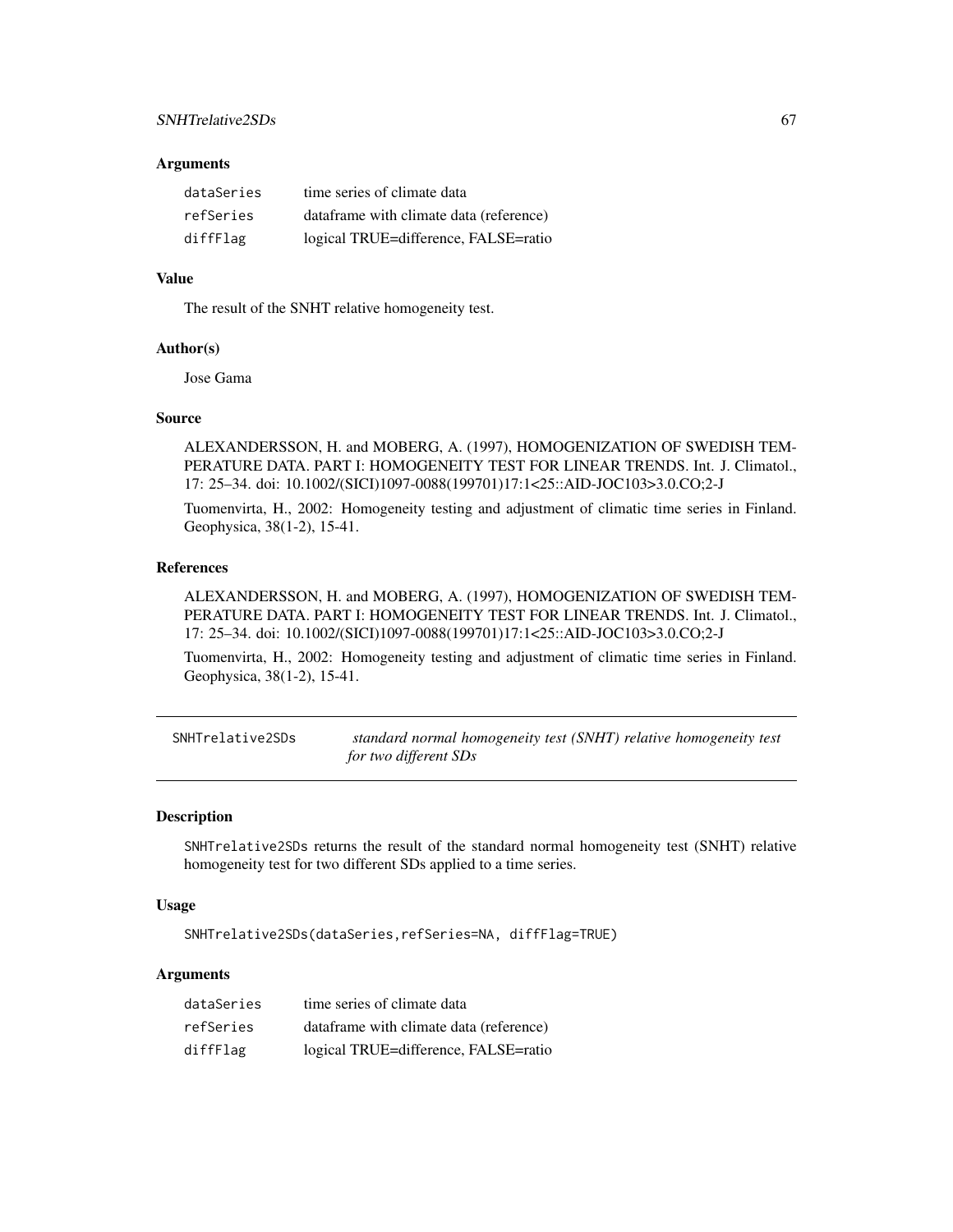The result of the SNHT relative homogeneity test for two different SDs.

#### Author(s)

Jose Gama

# Source

ALEXANDERSSON, H. and MOBERG, A. (1997), HOMOGENIZATION OF SWEDISH TEM-PERATURE DATA. PART I: HOMOGENEITY TEST FOR LINEAR TRENDS. Int. J. Climatol., 17: 25–34. doi: 10.1002/(SICI)1097-0088(199701)17:1<25::AID-JOC103>3.0.CO;2-J

Tuomenvirta, H., 2002: Homogeneity testing and adjustment of climatic time series in Finland. Geophysica, 38(1-2), 15-41.

# References

ALEXANDERSSON, H. and MOBERG, A. (1997), HOMOGENIZATION OF SWEDISH TEM-PERATURE DATA. PART I: HOMOGENEITY TEST FOR LINEAR TRENDS. Int. J. Climatol., 17: 25–34. doi: 10.1002/(SICI)1097-0088(199701)17:1<25::AID-JOC103>3.0.CO;2-J

Tuomenvirta, H., 2002: Homogeneity testing and adjustment of climatic time series in Finland. Geophysica, 38(1-2), 15-41.

```
SNHTrelativeDoubleShift
```
*standard normal homogeneity test (SNHT) relative homogeneity test for two shifts*

#### Description

SNHTrelativeDoubleShift returns the result of the standard normal homogeneity test (SNHT) relative homogeneity test for two shifts applied to a time series.

#### Usage

```
SNHTrelativeDoubleShift(dataSeries,refSeries=NA, diffFlag=TRUE)
```
#### Arguments

| dataSeries | time series of climate data             |
|------------|-----------------------------------------|
| refSeries  | dataframe with climate data (reference) |
| diffFlag   | logical TRUE=difference, FALSE=ratio    |

#### Value

| SNHTdata | T SNHT relative homogeneity test for trends           |
|----------|-------------------------------------------------------|
|          | PosSecondShift estimated position of the second shift |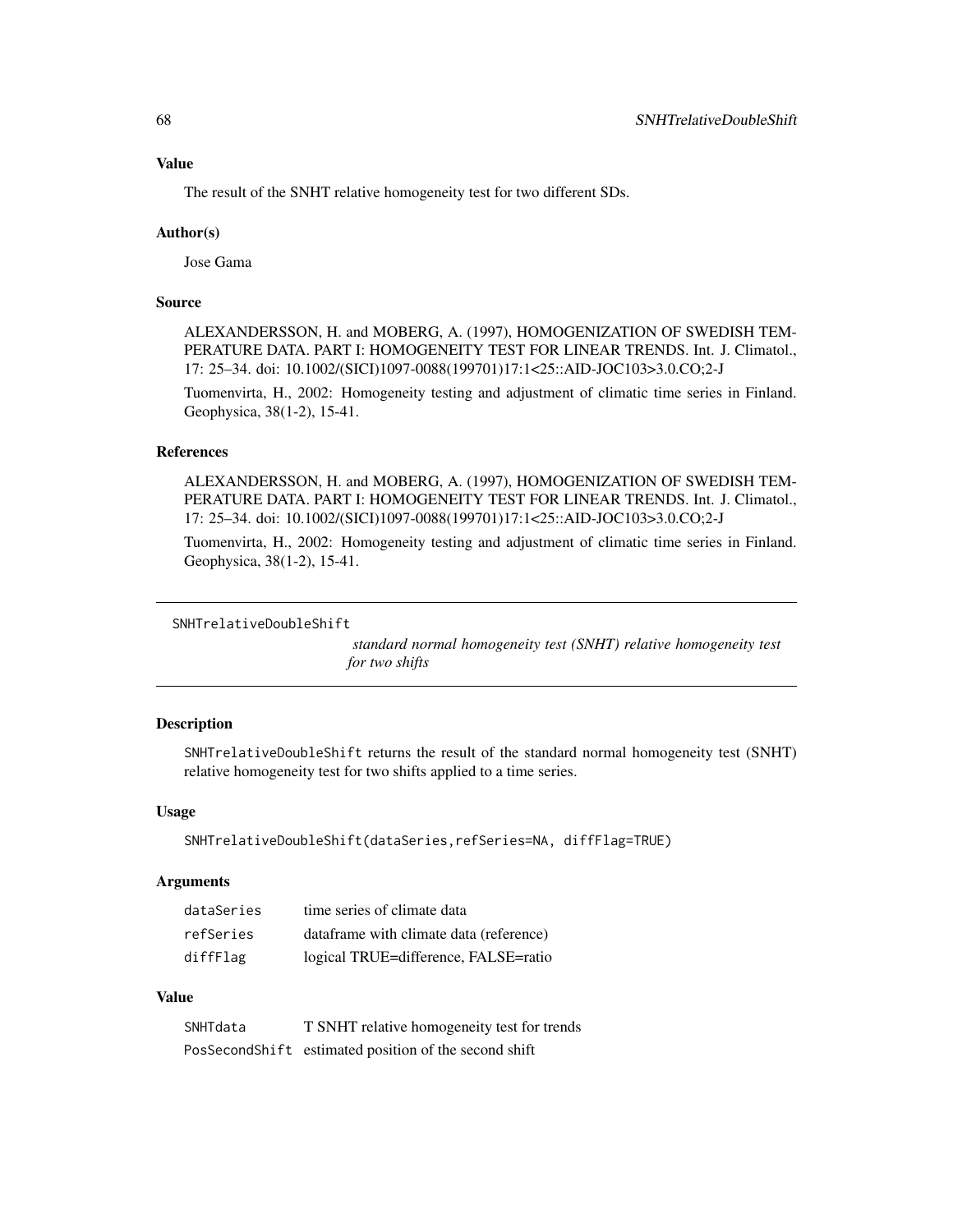## SNHTrelativeII 69

#### Author(s)

Jose Gama

## Source

ALEXANDERSSON, H. and MOBERG, A. (1997), HOMOGENIZATION OF SWEDISH TEM-PERATURE DATA. PART I: HOMOGENEITY TEST FOR LINEAR TRENDS. Int. J. Climatol., 17: 25–34. doi: 10.1002/(SICI)1097-0088(199701)17:1<25::AID-JOC103>3.0.CO;2-J

Tuomenvirta, H., 2002: Homogeneity testing and adjustment of climatic time series in Finland. Geophysica, 38(1-2), 15-41.

#### References

ALEXANDERSSON, H. and MOBERG, A. (1997), HOMOGENIZATION OF SWEDISH TEM-PERATURE DATA. PART I: HOMOGENEITY TEST FOR LINEAR TRENDS. Int. J. Climatol., 17: 25–34. doi: 10.1002/(SICI)1097-0088(199701)17:1<25::AID-JOC103>3.0.CO;2-J

Tuomenvirta, H., 2002: Homogeneity testing and adjustment of climatic time series in Finland. Geophysica, 38(1-2), 15-41.

| SNHTrelativeII | standard normal homogeneity test (SNHT) relative homogeneity test, |
|----------------|--------------------------------------------------------------------|
|                | SD different from 1                                                |

#### Description

SNHTrelativeII returns the result of the standard normal homogeneity test (SNHT) relative homogeneity test with standard deviation different from 1, applied to a time series.

## Usage

SNHTrelativeII(dataSeries,refSeries=NA, diffFlag=TRUE)

#### Arguments

| dataSeries | time series of climate data             |
|------------|-----------------------------------------|
| refSeries  | dataframe with climate data (reference) |
| diffFlag   | logical TRUE=difference, FALSE=ratio    |

## Value

The result of the SNHT relative homogeneity test with  $SD$  != 1.

#### Author(s)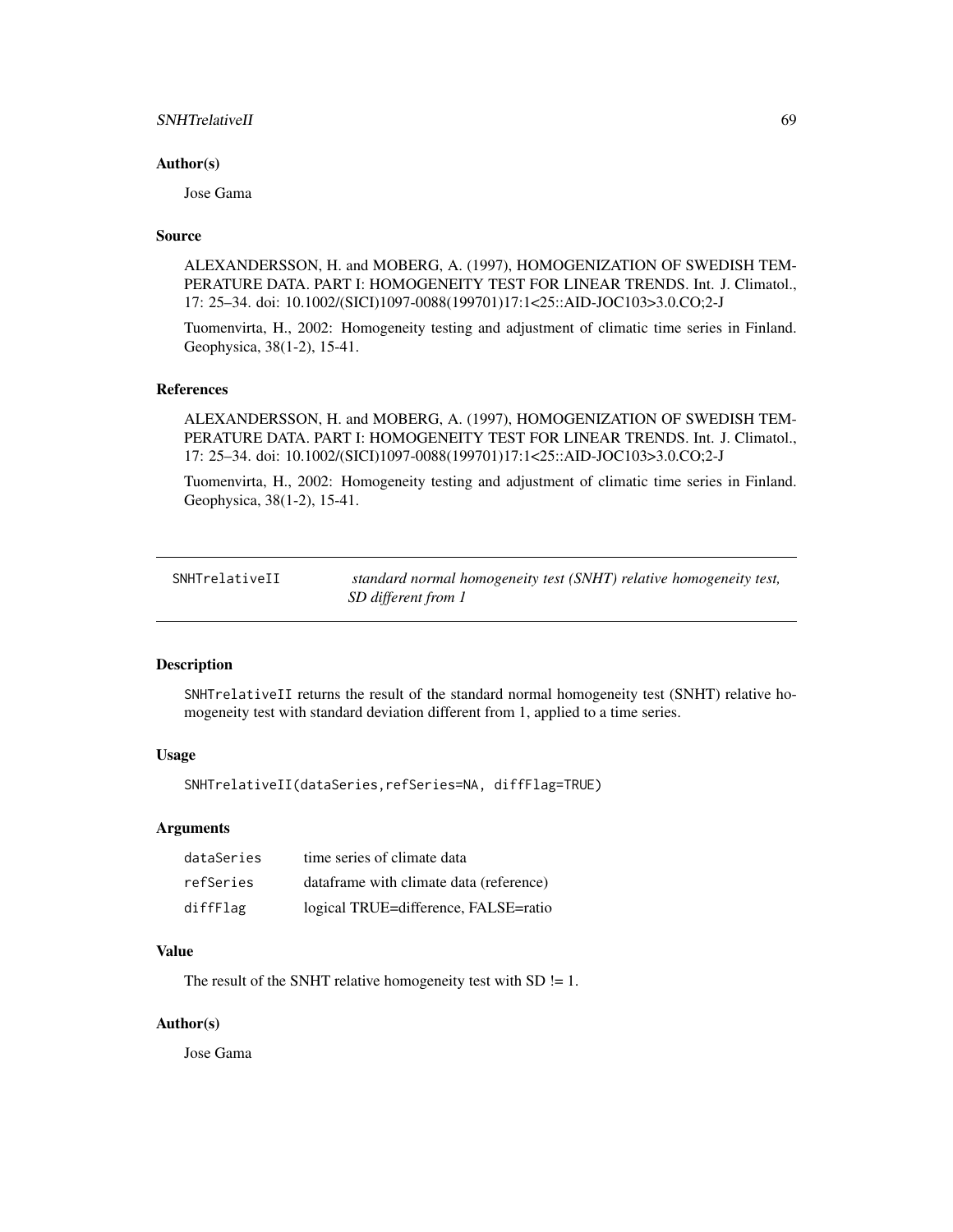## Source

Wijngaard, J. B., Klein Tank, A. M. G. and Können, G. P. (2003), Homogeneity of 20th century European daily temperature and precipitation series. Int. J. Climatol., 23: 679–692. doi: 10.1002/joc.906

#### References

Wijngaard, J. B., Klein Tank, A. M. G. and Können, G. P. (2003), Homogeneity of 20th century European daily temperature and precipitation series. Int. J. Climatol., 23: 679–692. doi: 10.1002/joc.906

SNHTrelativeTrend *standard normal homogeneity test (SNHT) relative homogeneity test for trends*

#### Description

SNHTrelativeTrend returns the result of the standard normal homogeneity test (SNHT) relative homogeneity test for trends applied to a time series.

#### Usage

SNHTrelativeTrend(dataSeries,refSeries=NA, diffFlag=TRUE)

# Arguments

| dataSeries | time series of climate data             |
|------------|-----------------------------------------|
| refSeries  | dataframe with climate data (reference) |
| diffFlag   | logical TRUE=difference, FALSE=ratio    |

# Value

| SNHTdata      | T SNHT relative homogeneity test for trends |
|---------------|---------------------------------------------|
| PosStartTrend | estimated start position of the trend       |

#### Author(s)

Jose Gama

#### Source

ALEXANDERSSON, H. and MOBERG, A. (1997), HOMOGENIZATION OF SWEDISH TEM-PERATURE DATA. PART I: HOMOGENEITY TEST FOR LINEAR TRENDS. Int. J. Climatol., 17: 25–34. doi: 10.1002/(SICI)1097-0088(199701)17:1<25::AID-JOC103>3.0.CO;2-J

Tuomenvirta, H., 2002: Homogeneity testing and adjustment of climatic time series in Finland. Geophysica, 38(1-2), 15-41.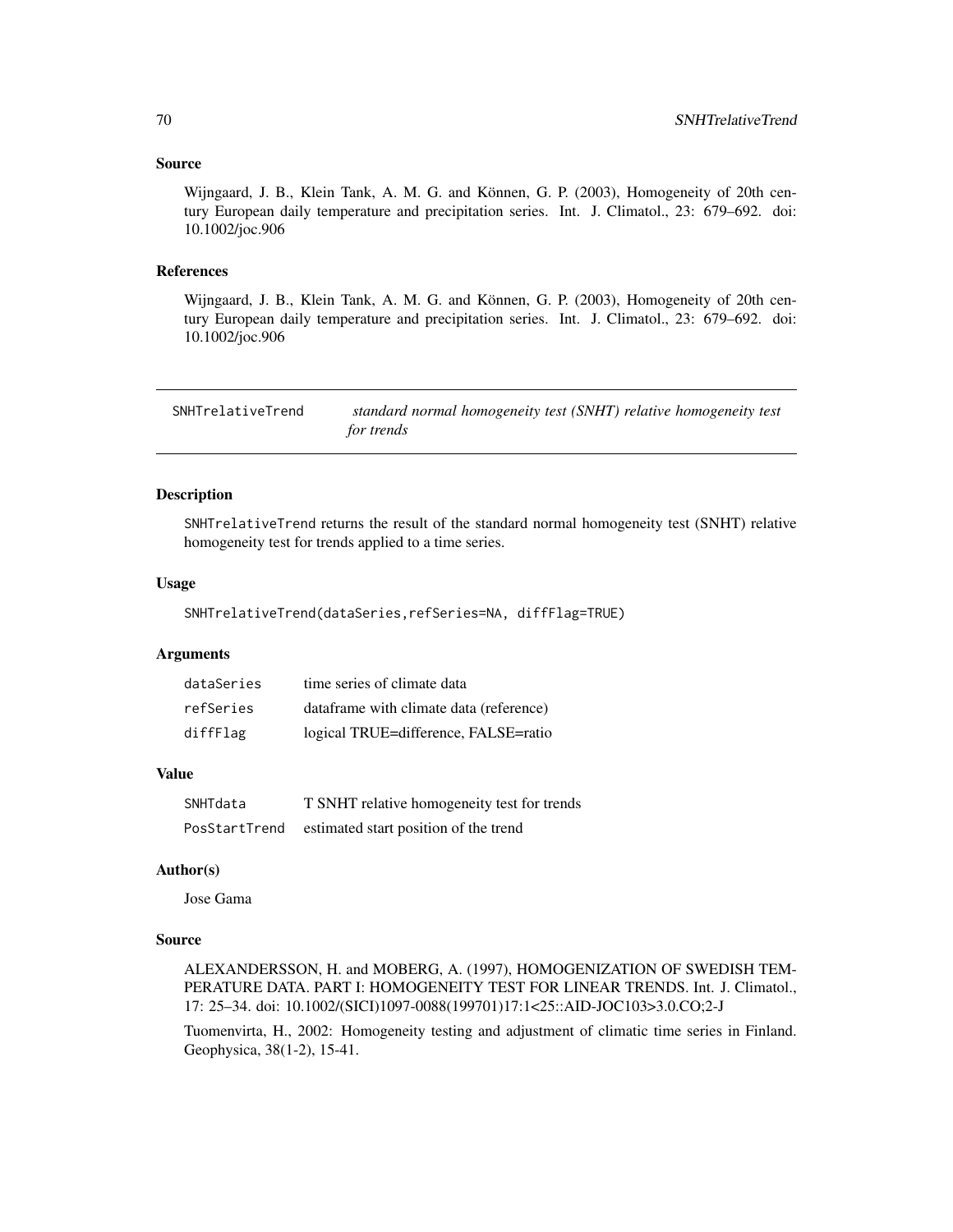#### Sqplot 71

# References

ALEXANDERSSON, H. and MOBERG, A. (1997), HOMOGENIZATION OF SWEDISH TEM-PERATURE DATA. PART I: HOMOGENEITY TEST FOR LINEAR TRENDS. Int. J. Climatol., 17: 25–34. doi: 10.1002/(SICI)1097-0088(199701)17:1<25::AID-JOC103>3.0.CO;2-J

Tuomenvirta, H., 2002: Homogeneity testing and adjustment of climatic time series in Finland. Geophysica, 38(1-2), 15-41.

Sqplot *Number of elements for a plot to be nearly square*

# Description

Sqplot returns the number of elements for a plot to be nearly square.

# Usage

Sqplot(n)

## Arguments

n number of elements

## Value

vector with number of rows and columns.

# Author(s)

Jose Gama

# Examples

Sqplot(10)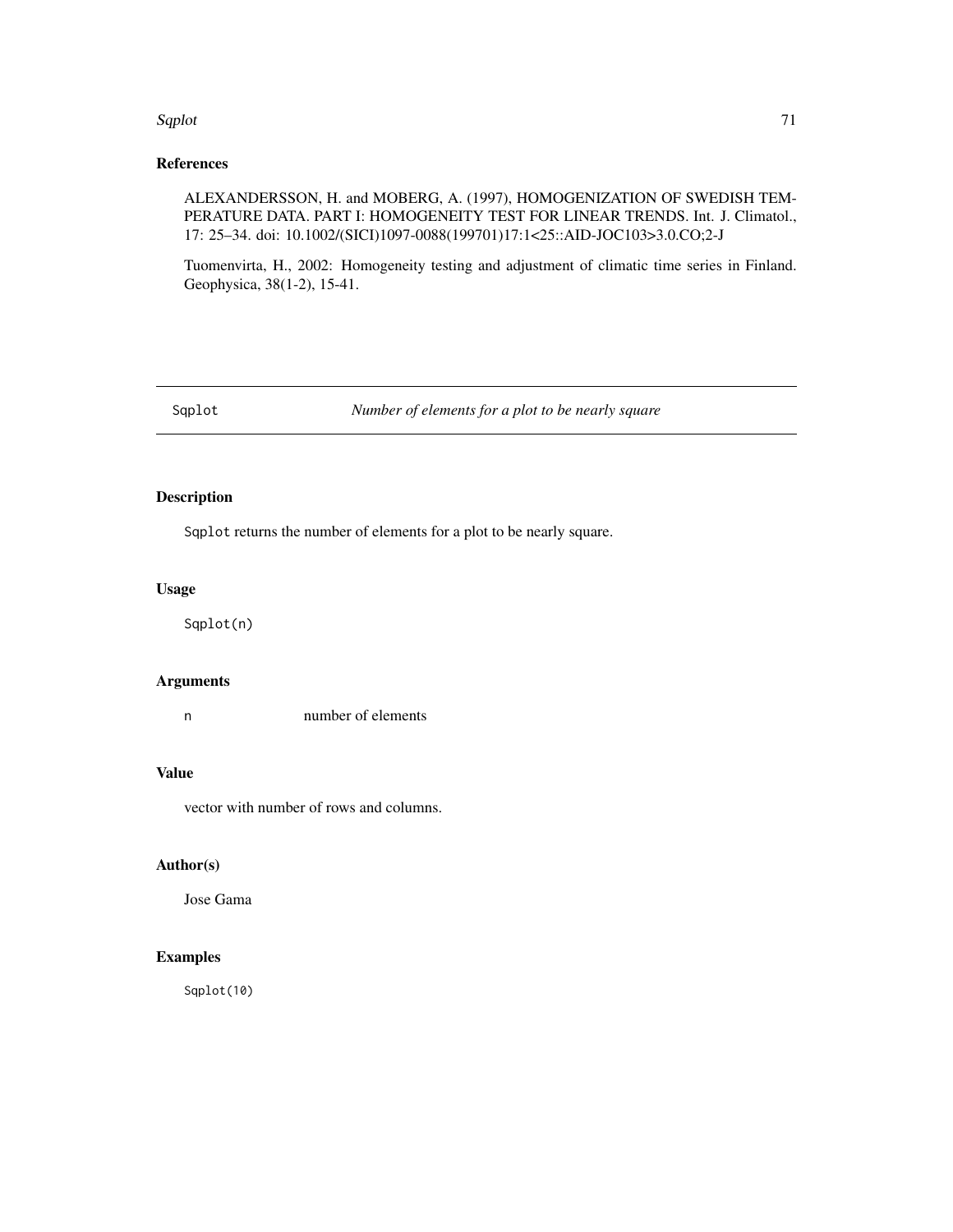## Description

TietjenMoore returns the Tietjen Moore statistic.

# Usage

TietjenMoore(dataSeries,k)

# Arguments

| dataSeries | time series of climate data |
|------------|-----------------------------|
|            | number of outliers          |

# Value

The Tietjen Moore statistic.

## Author(s)

Jose Gama

# Source

NIST/SEMATECH e-Handbook of Statistical Methods, 2013 [http://www.itl.nist.gov/div898/](http://www.itl.nist.gov/div898/handbook/) [handbook/](http://www.itl.nist.gov/div898/handbook/)

# References

NIST/SEMATECH e-Handbook of Statistical Methods, 2013 [http://www.itl.nist.gov/div898/](http://www.itl.nist.gov/div898/handbook/) [handbook/](http://www.itl.nist.gov/div898/handbook/)

# Examples

TietjenMoore(c(2, 4, 6, 7, 11, 21, 81, 90, 105, 121), 2)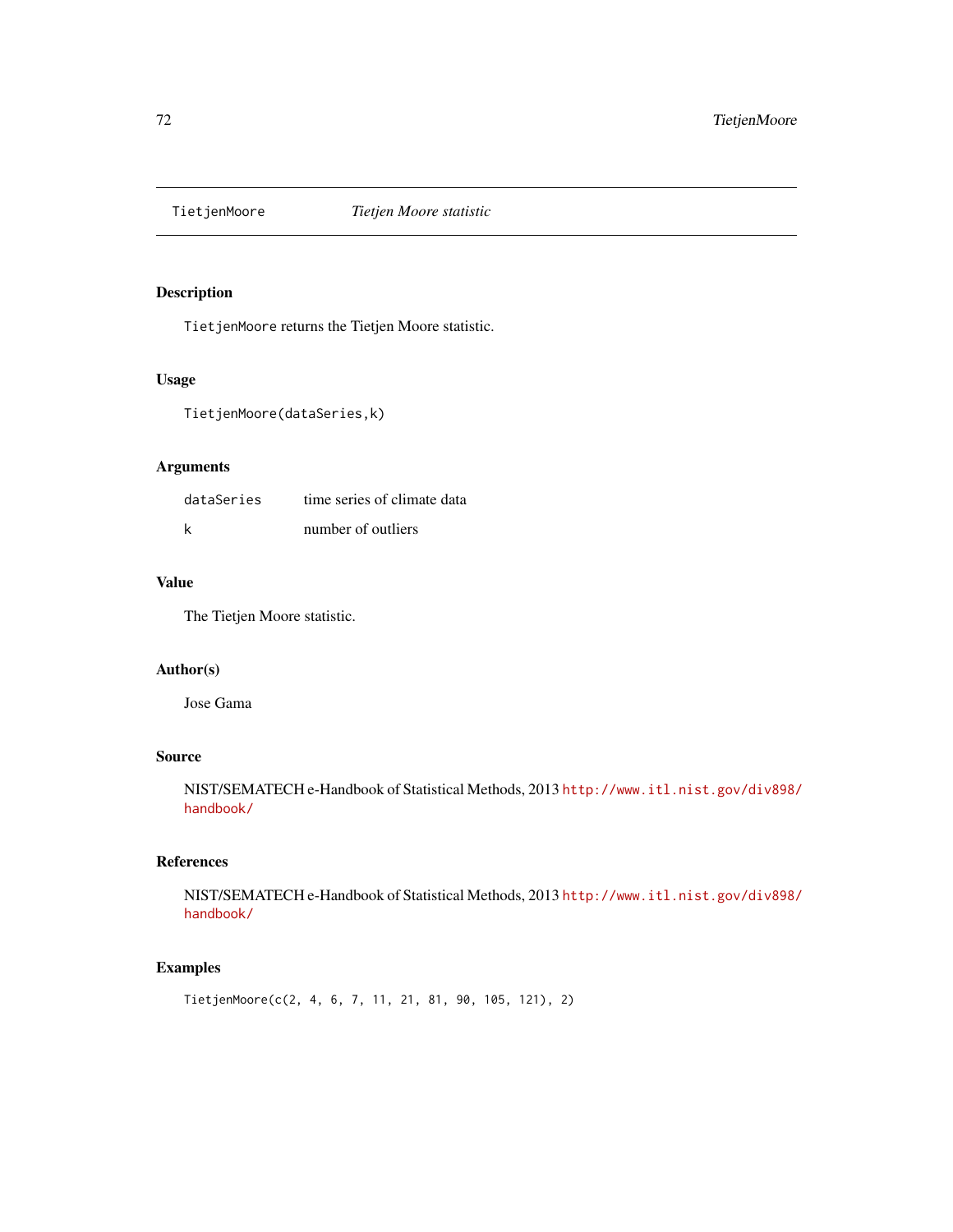<span id="page-72-0"></span>

## Description

TrimmedMean returns the trimmed mean of a time series.

#### Usage

```
TrimmedMean(dataSeries, percentTrim=0.1)
```
## Arguments

| dataSeries  | time series        |
|-------------|--------------------|
| percentTrim | percentage to trim |

# Value

The trimmed mean of a time series.

# Author(s)

Jose Gama

# Examples

TrimmedMean(1:10)

TurningPointsTest *Turning Points (non-parametric test for randomness)*

## Description

TurningPointsTest returns the result of the Turning Points (non-parametric test for randomness) applied to a time series.

# Usage

```
TurningPointsTest(dataSeries)
```
# Arguments

dataSeries vector with climate data

# Value

The result of the Turning Points test.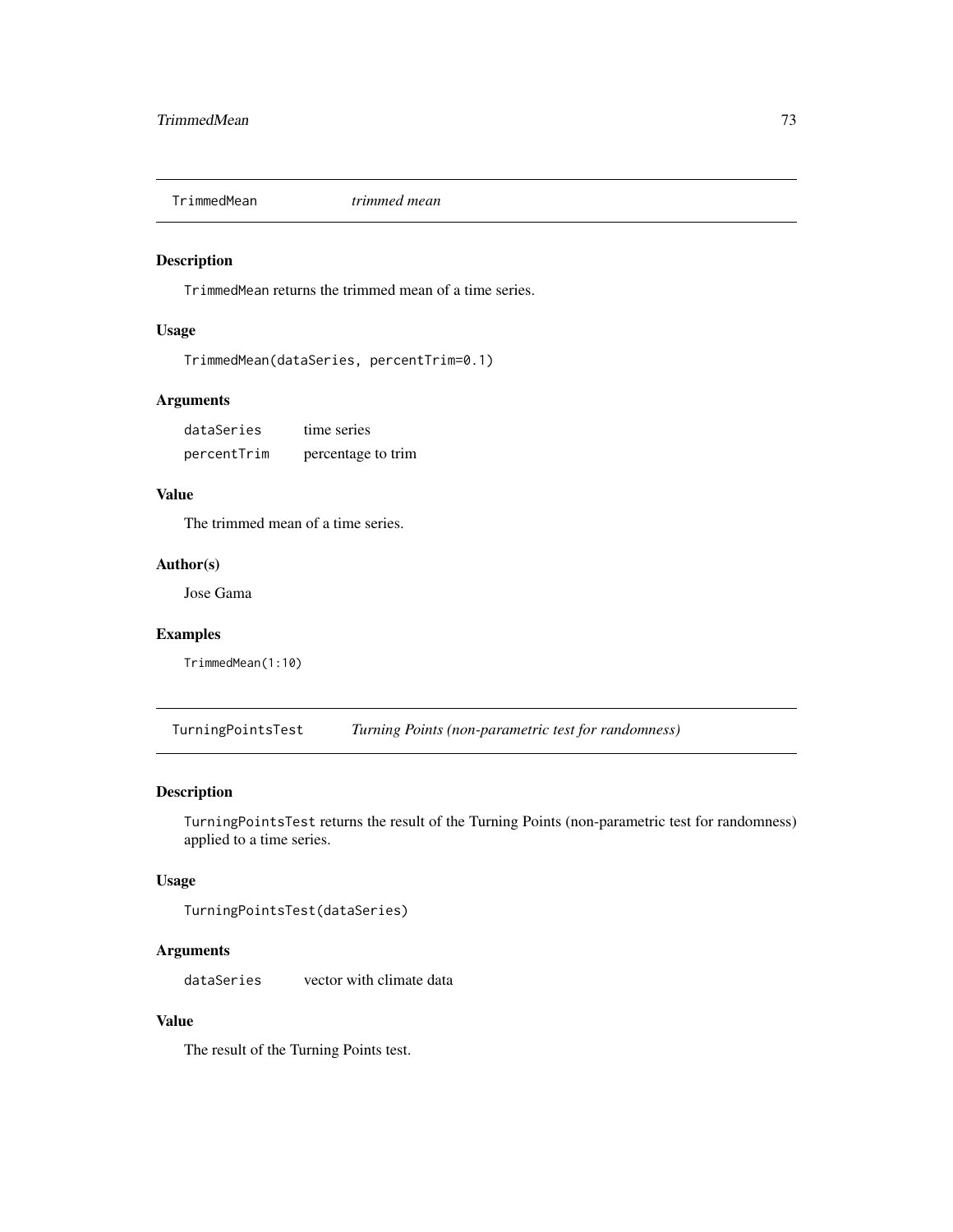#### <span id="page-73-0"></span>Author(s)

Jose Gama

## Source

Chiew F. and Siriwardena L., 2005 CRC for Catchment Hydrology Trend 1.0.2 User Guide, chapter 4.2.11 Rank Difference Test, pp. 21 http://www.toolkit.net.au/Tools/TREND/documentation

Kundzewicz, Z.W. and Robson, A., 2000 Detecting Trend and Other Changes in Hydrological Data. World Climate Program - Water, WMO/UNESCO, WCDMP-45, WMO/TD 1013, Geneva, 157 pp.

Grayson, R.B., Argent, R.M., Nathan, R.J., McMahon, T.A. and Mein, R., 1996 Hydrological Recipes: Estimation Techniques in Australian Hydrology. Cooperative Research Centre for Catchment Hydrology, Australia, 125 pp.

## References

Chiew F. and Siriwardena L., 2005 CRC for Catchment Hydrology Trend 1.0.2 User Guide, chapter 4.2.11 Rank Difference Test, pp. 21 http://www.toolkit.net.au/Tools/TREND/documentation

Kundzewicz, Z.W. and Robson, A., 2000 Detecting Trend and Other Changes in Hydrological Data. World Climate Program - Water, WMO/UNESCO, WCDMP-45, WMO/TD 1013, Geneva, 157 pp.

Grayson, R.B., Argent, R.M., Nathan, R.J., McMahon, T.A. and Mein, R., 1996 Hydrological Recipes: Estimation Techniques in Australian Hydrology. Cooperative Research Centre for Catchment Hydrology, Australia, 125 pp.

## Examples

```
x=c(681,3661,8625,2475,573,2794,10190,5143,4139,8945,7295,19883,12119,8772,
8848,16309,16254,2303,7671,3985,
13742,5333,4859,12381,12137,6075,4669,378,7507,3891,13046,12954,2445,14759,
20200,16331,6922,6739,11629,
7351,2445,9960,10,11786,10214,11216,8393,10005,6896,11632)
TurningPointsTest(x)
```
ValuesBetween2Dates *Get values between two dates*

#### **Description**

ValuesBetween2Dates returns all the values between two dates, inclusively.

#### Usage

ValuesBetween2Dates(dataYearSeries,FromDate,ToDate)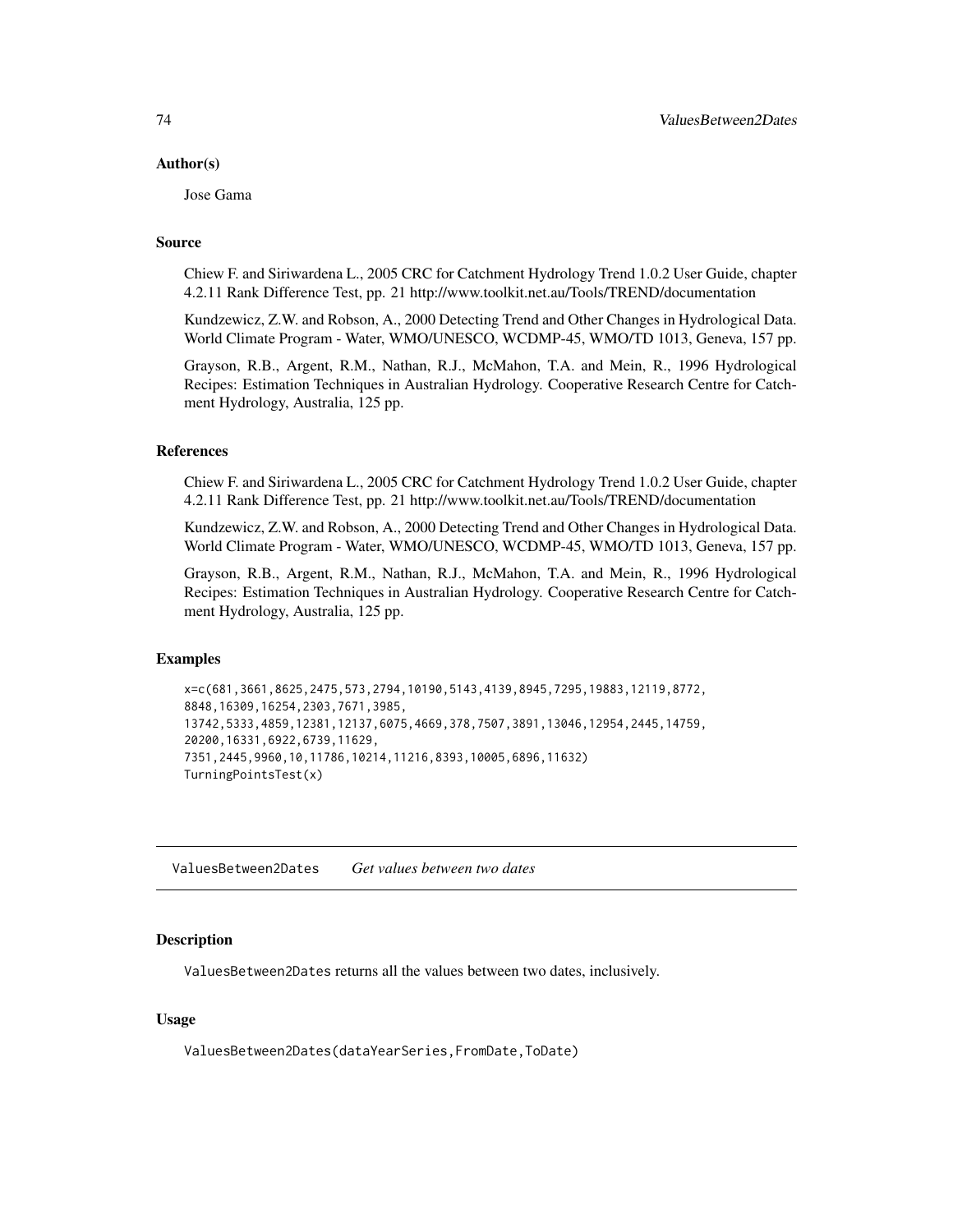# <span id="page-74-0"></span>ValuesBetween2years 75

# Arguments

|          | dataYearSeries dataframe with climate data |
|----------|--------------------------------------------|
| FromDate | starting date                              |
| ToDate   | ending date                                |

## Value

values between two dates.

## Author(s)

Jose Gama

## Examples

```
# xgdcnCA008201000.dat is from ECA COLLEGEVILLE temperature
setwd(system.file('extdata/', package='climtrends'))
dailyCollegeville <- ReadGHCNymd('xgdcnCA008201000.dat')
dailyCollegeville0910 <- ValuesBetween2Dates(dailyCollegeville,'2009-01-01','2010-12-30')
```
ValuesBetween2years *Get values between two years*

# Description

ValuesBetween2years returns all the values between 2 years, that is, the 1st and the last days of a year range.

# Usage

ValuesBetween2years(dataYearSeries,intFromYear,intToYear)

#### Arguments

dataYearSeries dataframe with climate data

| intFromYear | starting year |
|-------------|---------------|
| intToYear   | ending year   |

#### Value

values between two years.

#### Author(s)

Jose Gama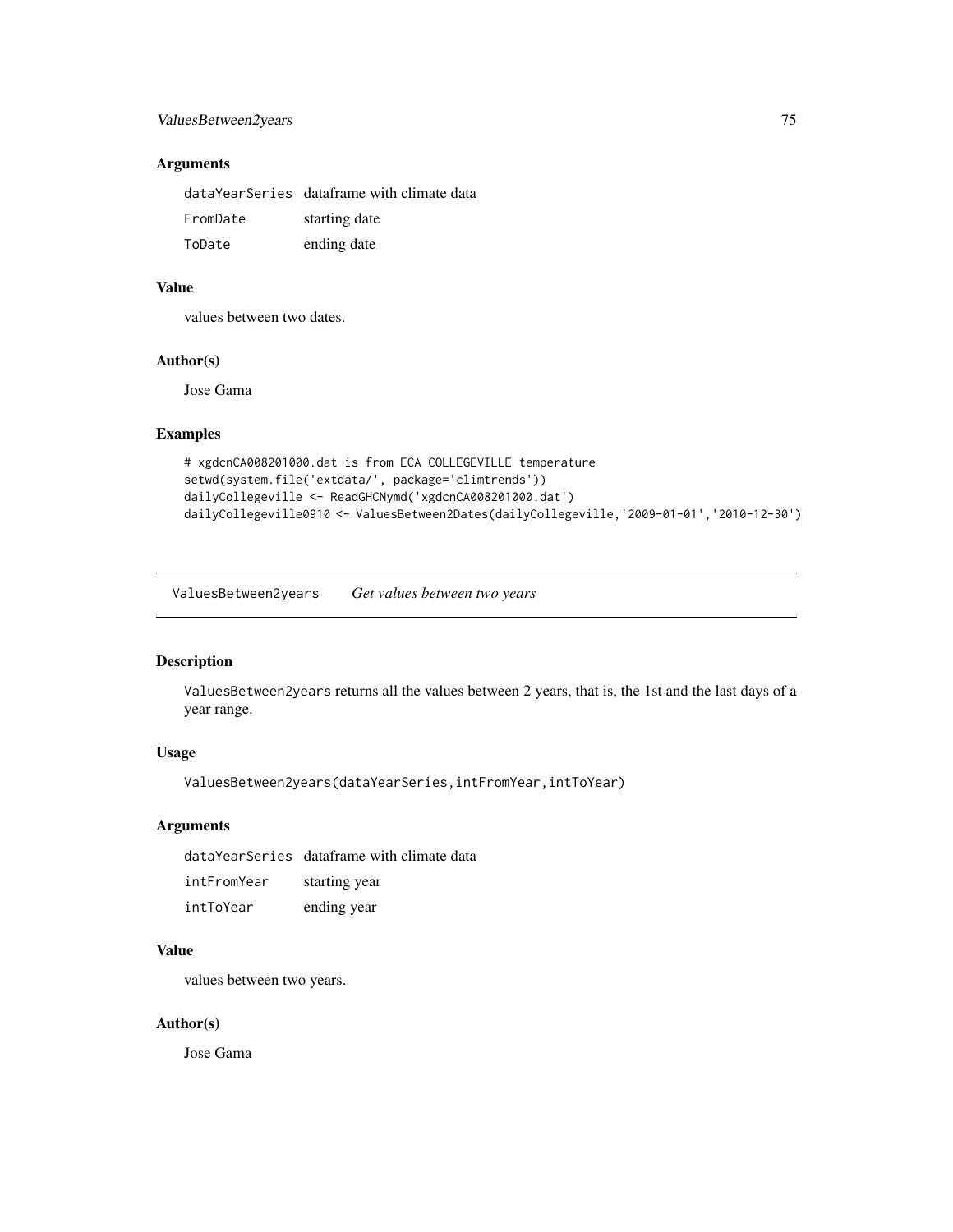## Examples

```
# xgdcnCA008201000.dat is from ECA COLLEGEVILLE temperature
setwd(system.file('extdata/', package='climtrends'))
dailyCollegeville=ReadGHCNymd('xgdcnCA008201000.dat')
yearlyCollegeville=YearFuncFromDay(dailyCollegeville)
colnames(yearlyCollegeville) <- c('year','temperature')
yearlyCollegeville<-ValuesBetween2years(yearlyCollegeville,1918,1993)
```
VDTR *annual mean of the absolute day-to-day differences of DTR (VDTR)*

## Description

VDTR returns the annual mean of the absolute day-to-day differences of the diurnal temperature range (VDTR).

## Usage

```
VDTR(yearDF,datecol,valcol)
```
## Arguments

| vearDF  | matrix with diurnal temperature range data |
|---------|--------------------------------------------|
| datecol | column with dates                          |
| valcol  | column with diurnal temperature range data |

## Value

absolute day-to-day differences of the diurnal temperature range (VDTR).

## Author(s)

Jose Gama

# Source

Wijngaard, J. B., Klein Tank, A. M. G. and Können, G. P. (2003), Homogeneity of 20th century European daily temperature and precipitation series. Int. J. Climatol., 23: 679–692. doi: 10.1002/joc.906

# References

Wijngaard, J. B., Klein Tank, A. M. G. and Können, G. P. (2003), Homogeneity of 20th century European daily temperature and precipitation series. Int. J. Climatol., 23: 679–692. doi: 10.1002/joc.906

<span id="page-75-0"></span>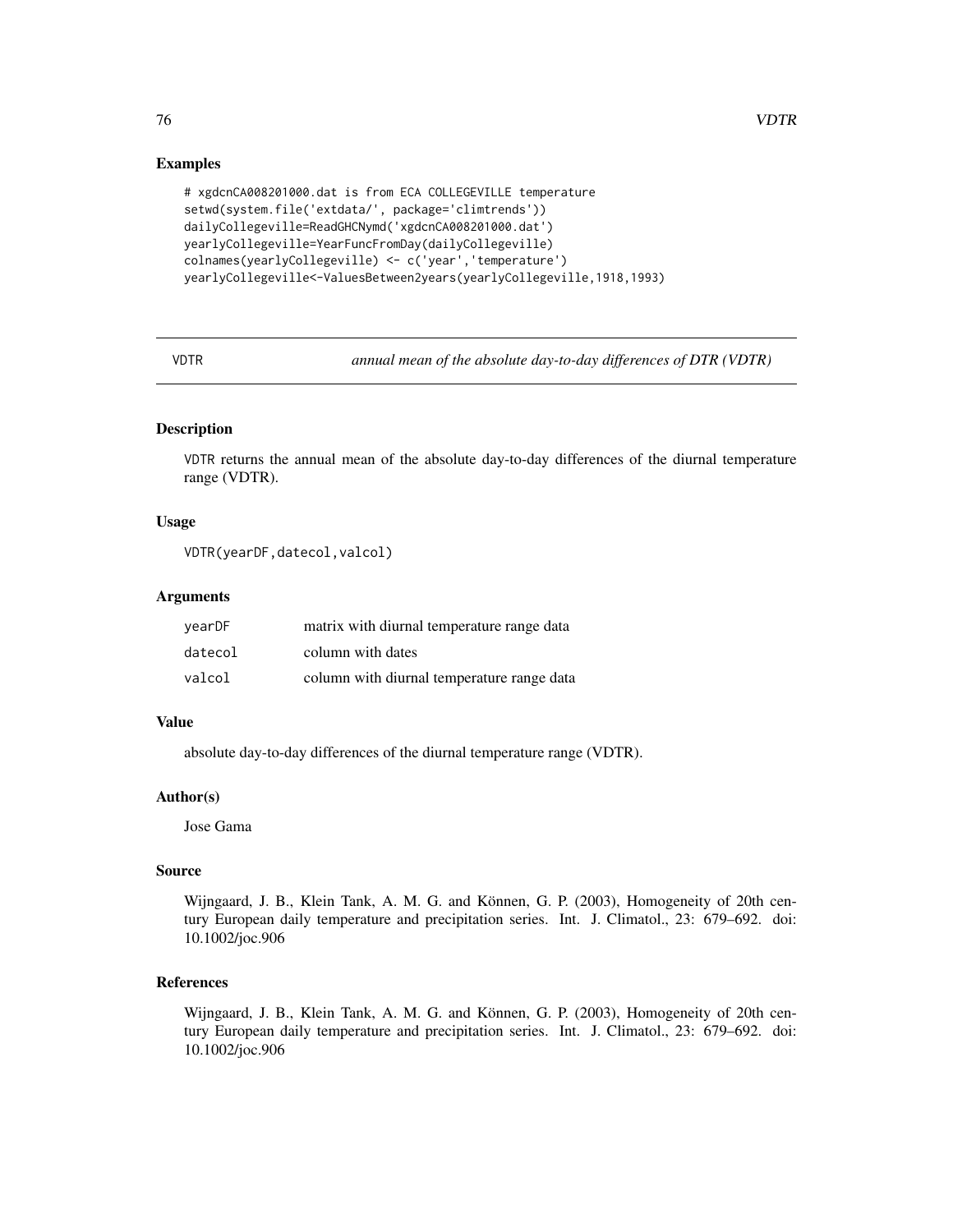#### <span id="page-76-0"></span>Examples

```
# data from the ECA station series of Eelde (The Netherlands) from 1900 to 2000
EtmgegData<-ReadEtmgegFile('etmgeg_280.txt',c(2,12,13,15))
until2000<-EtmgegData[which(EtmgegData[,1]<'2001-01-01'),] # zr are the data until 2000
until2000[,2:4]<-until2000[,2:4]/10 # divide by 10 to get a scale of 1 degrees Celsius
# calculate DTR
u2000DTR<-until2000[,-2] #get rid of the mean
u2000DTR[,2]<-u2000DTR[,3]-u2000DTR[,2] #DTR=MAX-MIN
u2000DTR<-u2000DTR[,-3]
u2000mDTR<-YearMeanFromDay(u2000DTR,1,2)
# calculate VDTR
u2000VDTR<-VDTR(u2000DTR,1,2)
```
Von.Neumann.Ratio.Test.Critical.Values *Critical values for the Von Neumann ratio test*

## **Description**

Von.Neumann.Ratio.Test.Critical.Values contains the critical values for the Von Neumann ratio test.

## Usage

Von.Neumann.Ratio.Test.Critical.Values

#### Format

This data frame contains 2 columns  $(1 \text{ and } 6 \text{ rows } (n=20, 30, 40, 50, 70 \text{ and } 100)$  of data.

#### Author(s)

Jose Gama

## Source

Von Neumann J., 1941 Distribution of the ratio of the mean square successive difference to the variance. Annals of Mathematical Statistics 13: 367–395.

#### References

Von Neumann J., 1941 Distribution of the ratio of the mean square successive difference to the variance. Annals of Mathematical Statistics 13: 367–395.

#### Examples

data(Von.Neumann.Ratio.Test.Critical.Values) Von.Neumann.Ratio.Test.Critical.Values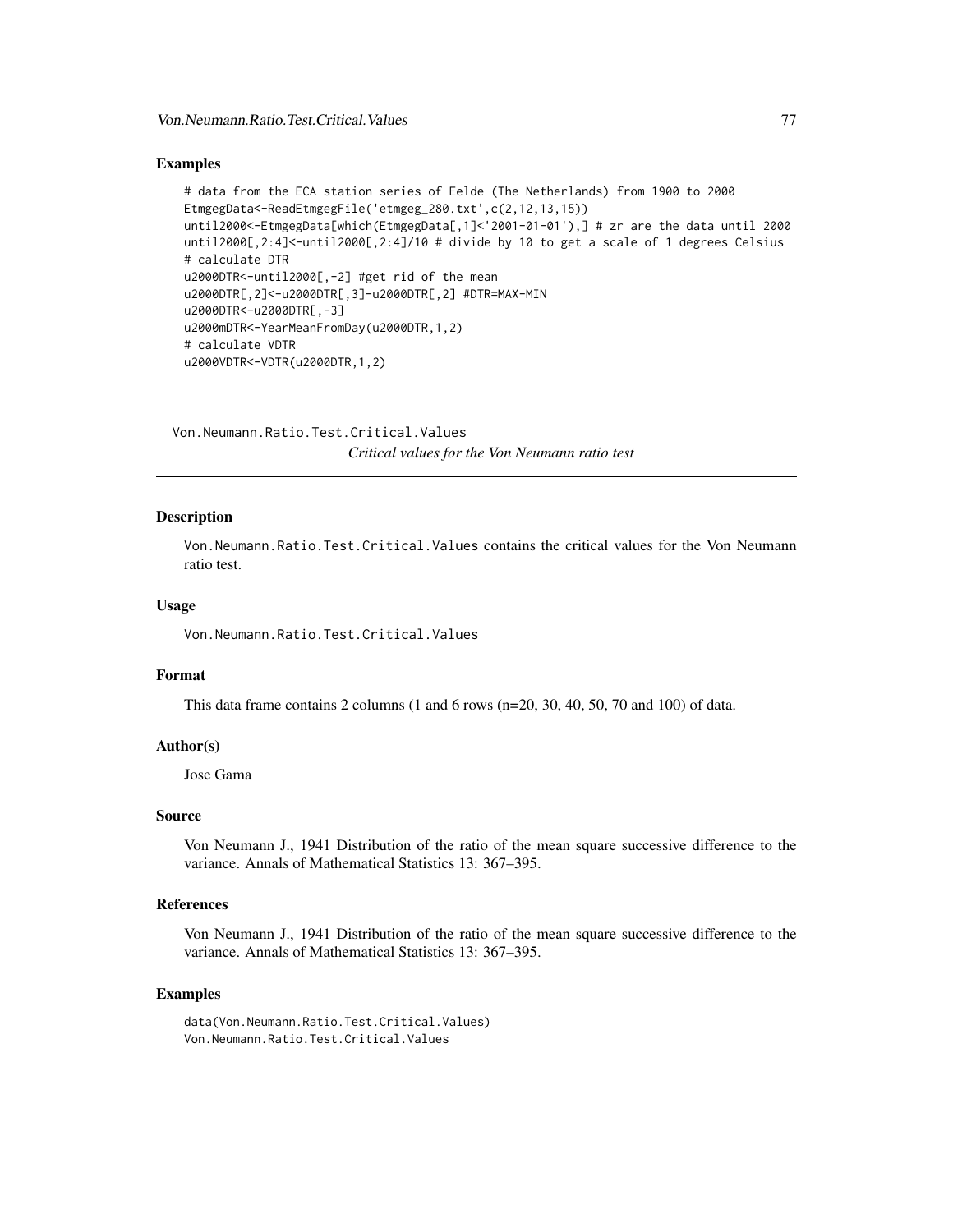<span id="page-77-0"></span>VonNeumannRatio *Pettitt test*

#### Description

VonNeumannRatio returns the result of the Von Neumann ratio test applied to a time series.

## Usage

```
VonNeumannRatio(dataSeries)
```
# Arguments

dataSeries time series of climate data

# Value

The result of the Pettitt test.

#### Author(s)

Jose Gama

# Source

Wijngaard, J. B., Klein Tank, A. M. G. and Können, G. P. (2003), Homogeneity of 20th century European daily temperature and precipitation series. Int. J. Climatol., 23: 679–692. doi: 10.1002/joc.906

Von Neumann J., 1941 Distribution of the ratio of the mean square successive difference to the variance. Annals of Mathematical Statistics 13: 367–395.

## References

Wijngaard, J. B., Klein Tank, A. M. G. and Können, G. P. (2003), Homogeneity of 20th century European daily temperature and precipitation series. Int. J. Climatol., 23: 679–692. doi: 10.1002/joc.906

Von Neumann J., 1941 Distribution of the ratio of the mean square successive difference to the variance. Annals of Mathematical Statistics 13: 367–395.

## Examples

```
# Von Neumann ratio test for Turin 1961-2003
testTurin<- VonNeumannRatio(yearly.average.temperature.Turin.Milan[,2])
# Von Neumann ratio test for Milan 1961-2003
testMilan<- VonNeumannRatio(yearly.average.temperature.Turin.Milan[,3])
```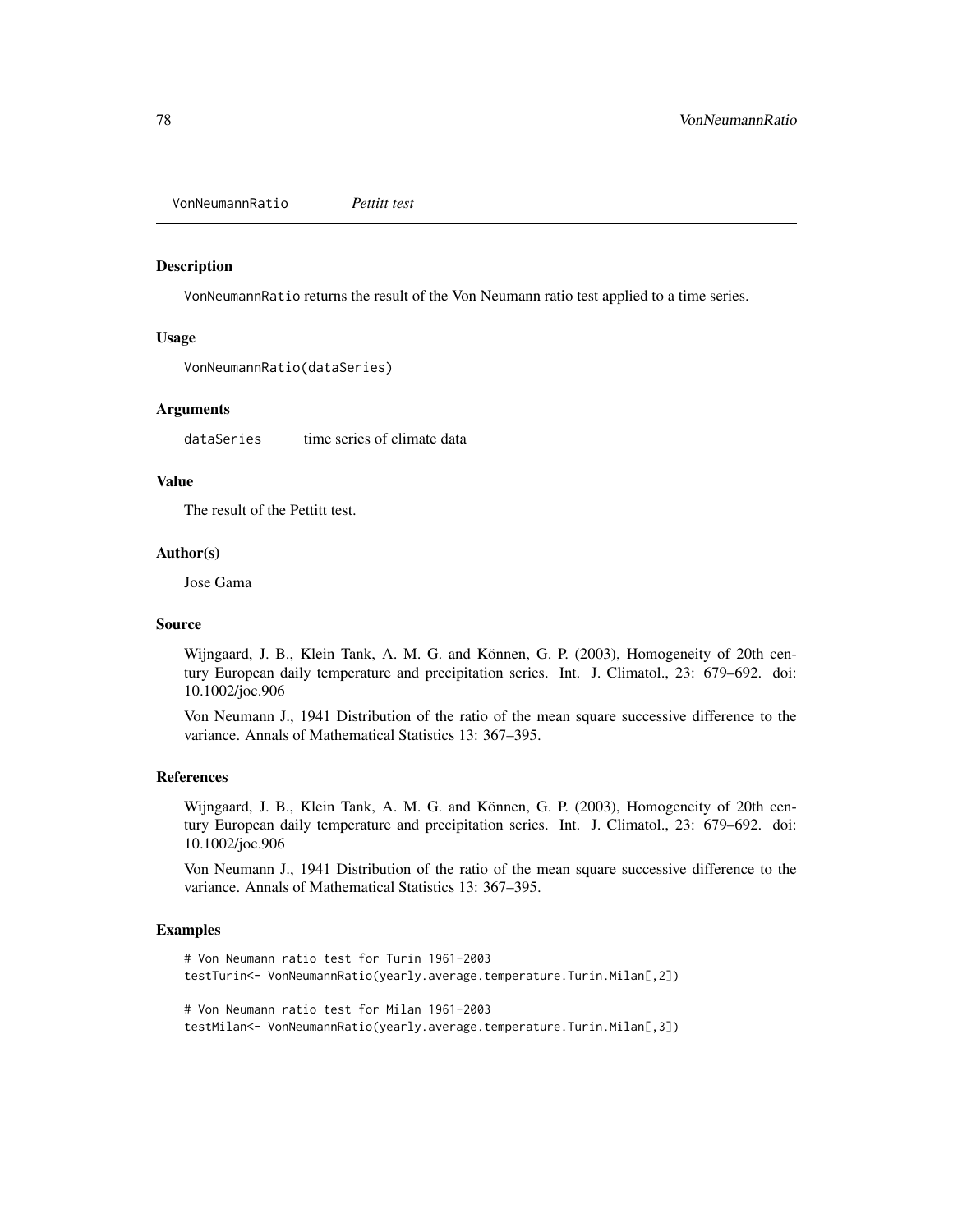<span id="page-78-0"></span>VonNeumannRatioRank *Von Neumann ratio rank test*

#### Description

VonNeumannRatioRank returns the result of the Von Neumann ratio rank test applied to a time series.

#### Usage

VonNeumannRatioRank(dataSeries)

## Arguments

dataSeries time series of climate data

# Value

The result of the Von Neumann ratio rank test.

#### Author(s)

Jose Gama

#### Source

Robert Bartels, 1982 The Rank Version of von Neumann's Ratio Test for Randomness Journal of the American Statistical Association Vol. 77, No. 377 pp. 40-46 [http://www.jstor.org/stable/](http://www.jstor.org/stable/2287767) [2287767](http://www.jstor.org/stable/2287767)

#### References

Robert Bartels, 1982 The Rank Version of von Neumann's Ratio Test for Randomness Journal of the American Statistical Association Vol. 77, No. 377 pp. 40-46 [http://www.jstor.org/stable/](http://www.jstor.org/stable/2287767) [2287767](http://www.jstor.org/stable/2287767)

# Examples

```
# Von Neumann ratio rank test for Turin 1961-2003
testTurin<- VonNeumannRatioRank(yearly.average.temperature.Turin.Milan[,2])
```
# Von Neumann ratio rank test for Milan 1961-2003 testMilan<- VonNeumannRatioRank(yearly.average.temperature.Turin.Milan[,3])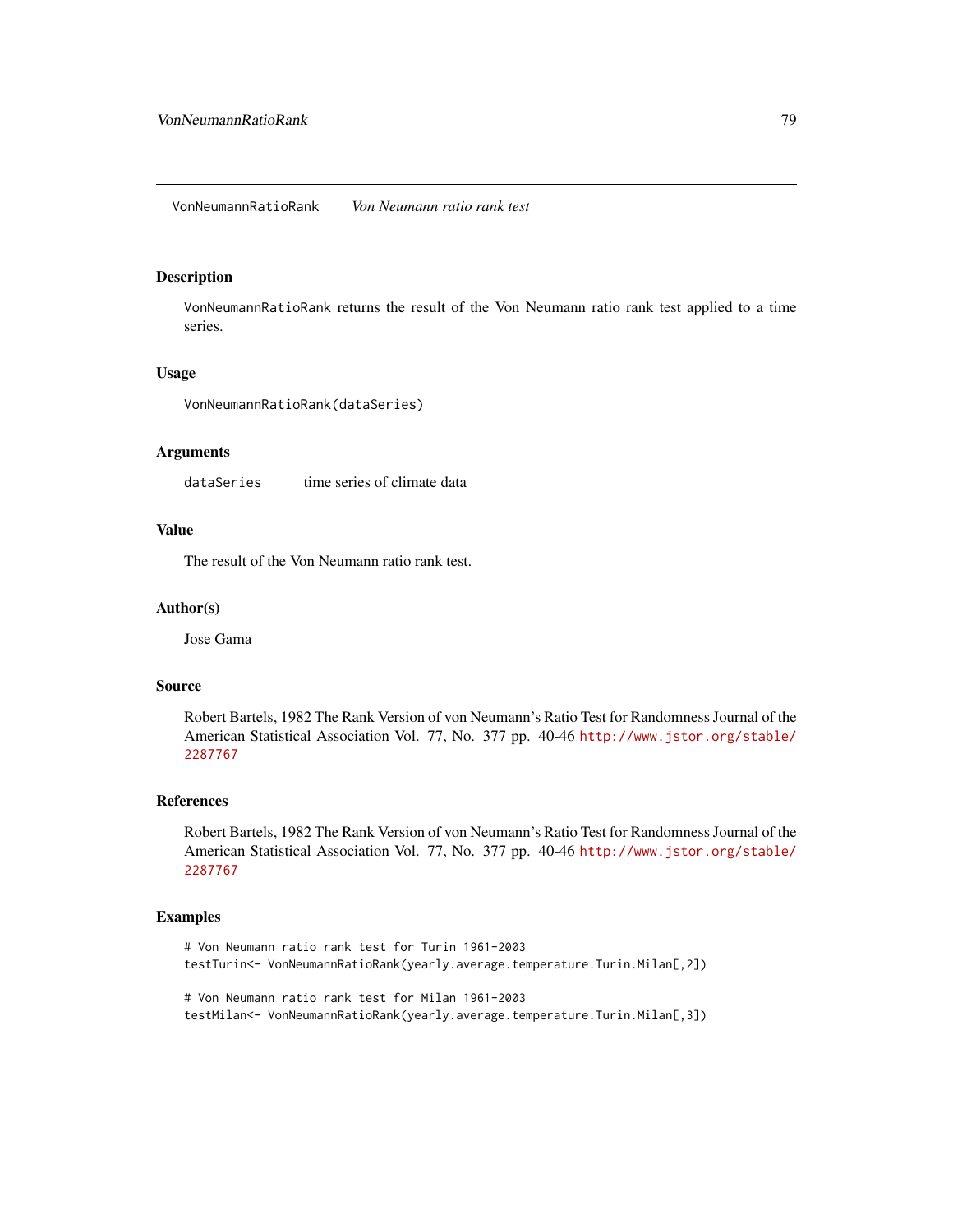<span id="page-79-0"></span>

# Description

WetDayCount returns the number of wet days with a certain threshold in mm).

# Usage

WetDayCount(yearDF, datecol, valcol, vthreshold)

# Arguments

| yearDF     | dataframe with climate data    |
|------------|--------------------------------|
| datecol    | column with dates              |
| valcol     | column with precipitation data |
| vthreshold | threshold in mm                |

# Value

number of wet days.

## Author(s)

Jose Gama

# Examples

```
setwd(system.file('extdata/', package='climtrends'))
z<-ReadECAdata('RR_SOUID101991.txt')
d1900.2000<-z[which(z[,1]<'2001-01-01'),]
d1900.2000<-d1900.2000[which(d1900.2000[,1]>='1900-01-01'),]
y1900.2000w<-WetDayCount(d1900.2000,1,2,10)
```
woOp *x without y*

# Description

%w/o% returns TRUE if there are no matching values

#### Usage

x %w/o% y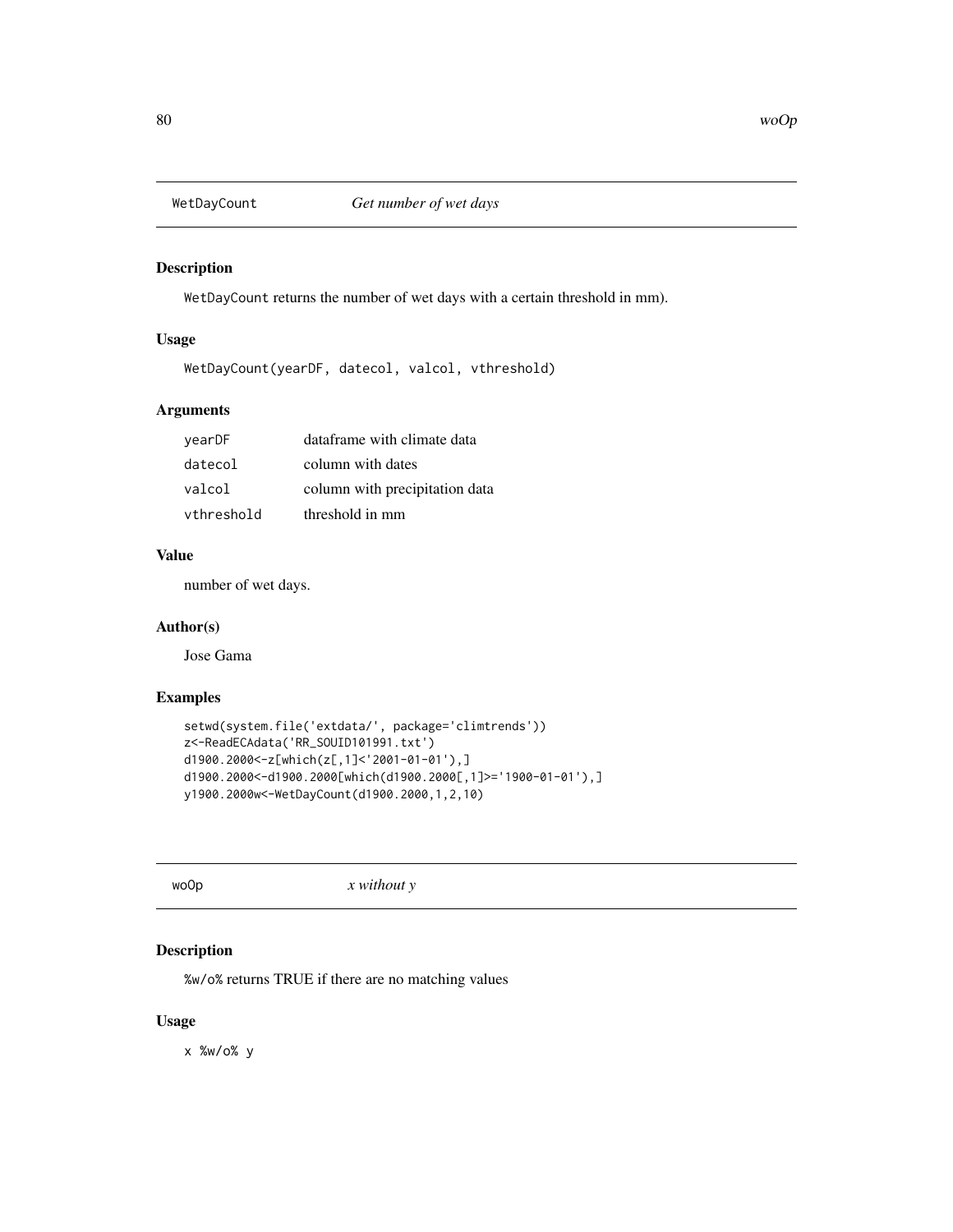## <span id="page-80-0"></span>Arguments

| X        | string         |
|----------|----------------|
| <b>V</b> | another string |

# Value

logical, TRUE = no matching values

# Author(s)

Jose' Gama

# Source

R documentation, Value Matching /urlhttp://stat.ethz.ch/R-manual/R-patched/library/base/html/match.html

## References

R documentation, Value Matching /urlhttp://stat.ethz.ch/R-manual/R-patched/library/base/html/match.html

# Examples

## Not run: (1:10) 1950:1970

## End(Not run)

Worsley.Likelihood.Ratio.Test.Critical.Values *Critical values for Worsley's likelihood ratio test*

## Description

Worsley.Likelihood.Ratio.Test.Critical.Values contains the critical values for the Worsley's likelihood ratio test.

#### Usage

Worsley.Likelihood.Ratio.Test.Critical.Values

## Format

This data frame contains 3 columns (alpha10 and 9 rows (n=10, 15, 20, 25, 30, 35, 40, 45, 50) of data.

## Author(s)

Jose Gama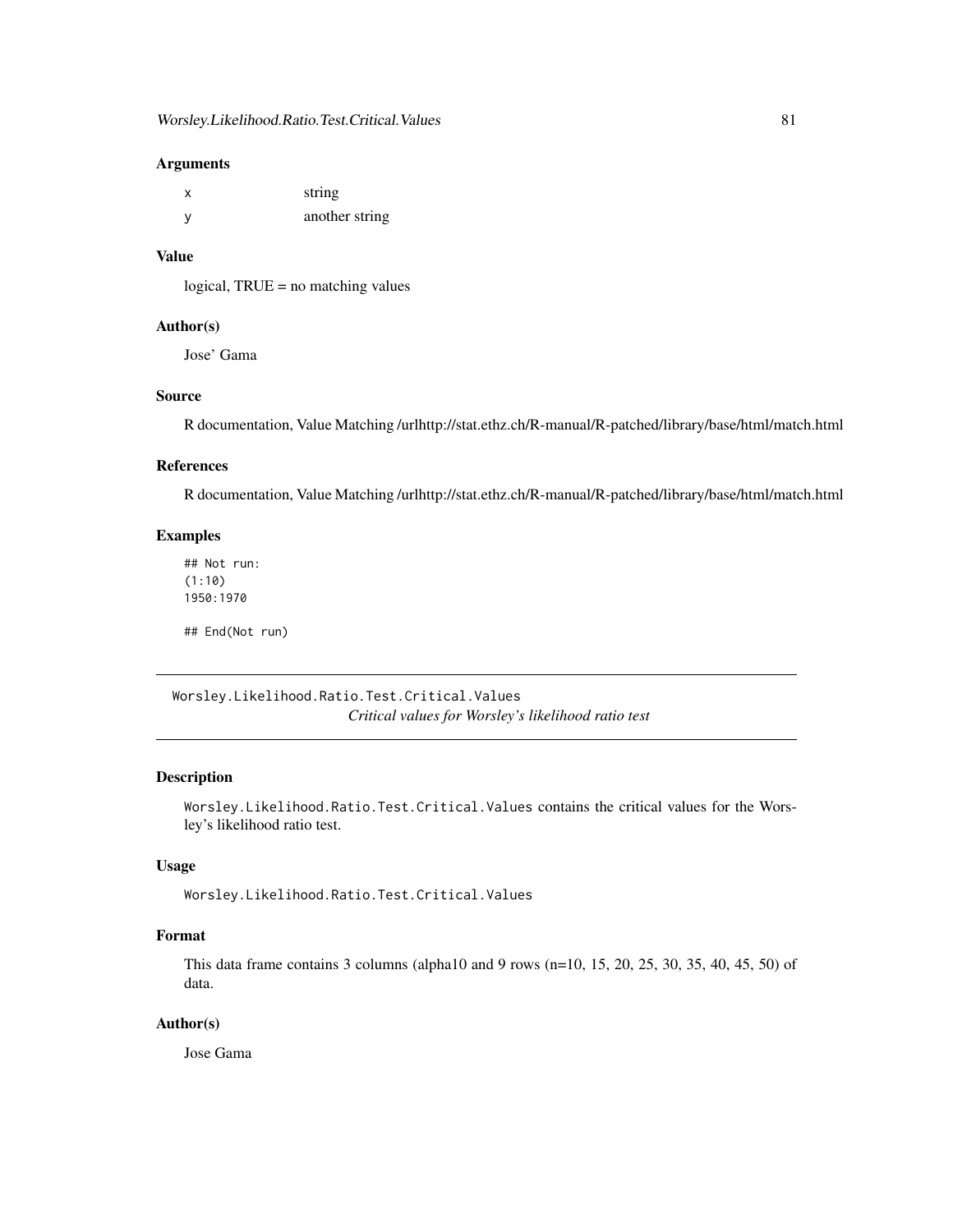#### <span id="page-81-0"></span>Source

Worsley, K.J., 1979 On the likelihood ratio test for a shift in location of normal populations. J. Am. Stat. Assoc., 74: 365–367.

## References

Worsley, K.J., 1979 On the likelihood ratio test for a shift in location of normal populations. J. Am. Stat. Assoc., 74: 365–367.

# Examples

data(Worsley.Likelihood.Ratio.Test.Critical.Values) Worsley.Likelihood.Ratio.Test.Critical.Values

WorsleyLikelihoodRatio

*Worsley's Likelihood Ratio test*

# Description

WorsleyLikelihoodRatio returns the result of Worsley's Likelihood Ratio test applied to a time series.

## Usage

```
WorsleyLikelihoodRatio(yearDF, datecol=1,valcol=2, returnZk=FALSE)
```
## Arguments

| vearDF   | dataframe with climate data |
|----------|-----------------------------|
| datecol  | column with dates           |
| valcol   | column with values          |
| return7k | return calculated data Zk   |

#### Value

The result of Worsley's Likelihood Ratio test.

# Author(s)

Jose Gama

# Source

Wijngaard, J. B., Klein Tank, A. M. G. and Können, G. P. (2003), Homogeneity of 20th century European daily temperature and precipitation series. Int. J. Climatol., 23: 679–692. doi: 10.1002/joc.906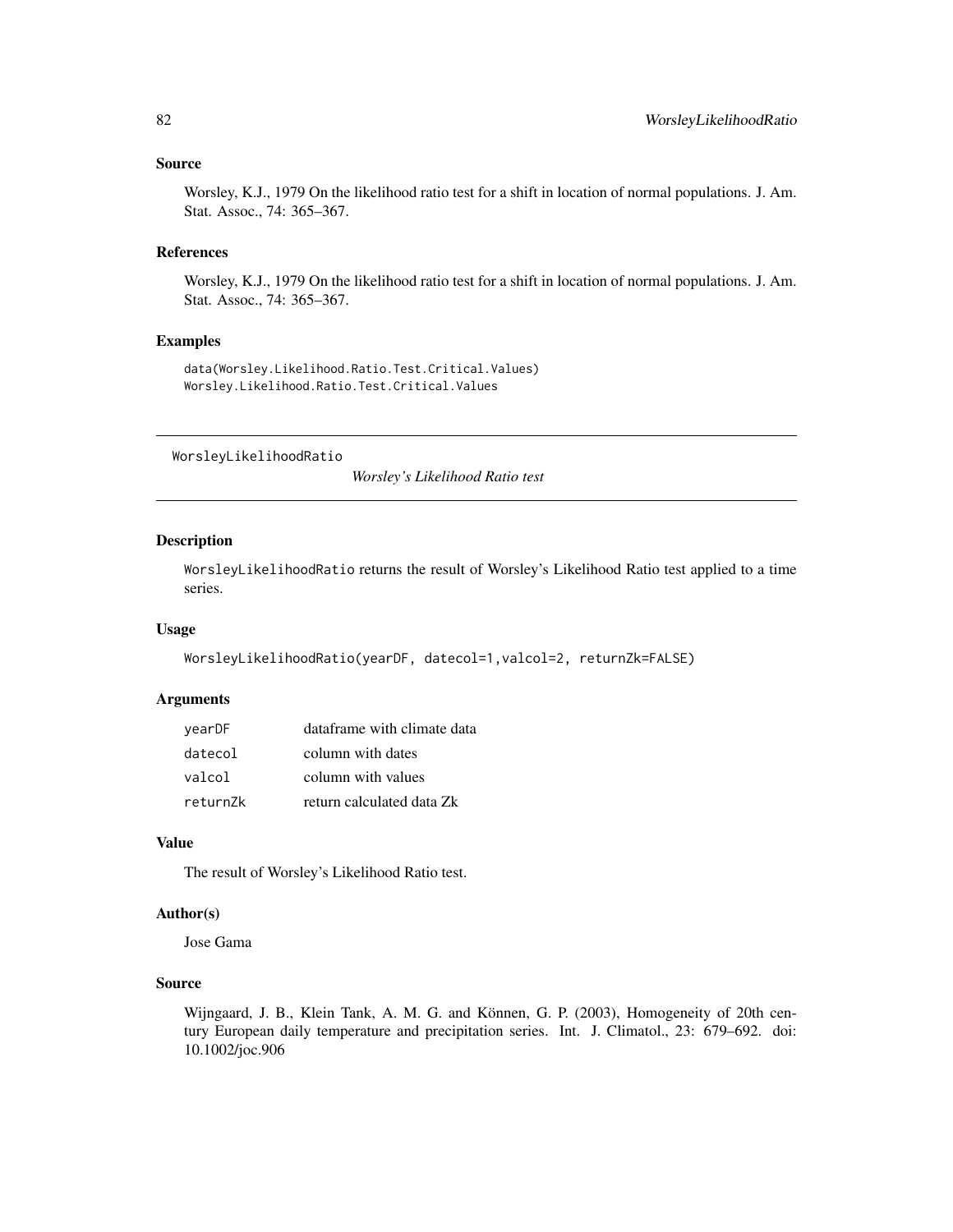# <span id="page-82-0"></span>YearFuncFromDay 83

# References

Wijngaard, J. B., Klein Tank, A. M. G. and Können, G. P. (2003), Homogeneity of 20th century European daily temperature and precipitation series. Int. J. Climatol., 23: 679–692. doi: 10.1002/joc.906

# Examples

demo(demoWorsleyLR)

YearFuncFromDay *Annual values converted from daily values*

#### Description

YearFuncFromDay returns annual values converted by a function from daily values.

YearMeanFromDay returns annual values averaged from daily values.

#### Usage

YearFuncFromDay(yearDF, datecol=1,valcol=2, yfunc=mean)

# Arguments

| vearDF  | dataframe with climate data   |
|---------|-------------------------------|
| datecol | column with dates             |
| valcol  | column with values            |
| vfunc   | function to apply on the data |

## Value

Annual values.

## Author(s)

Jose Gama

## Examples

```
# xgdcnCA008201000.dat is from ECA COLLEGEVILLE temperature
setwd(system.file('extdata/', package='climtrends'))
dailyCollegeville=ReadGHCNymd('xgdcnCA008201000.dat')
yearlyCollegeville=YearFuncFromDay(dailyCollegeville)
```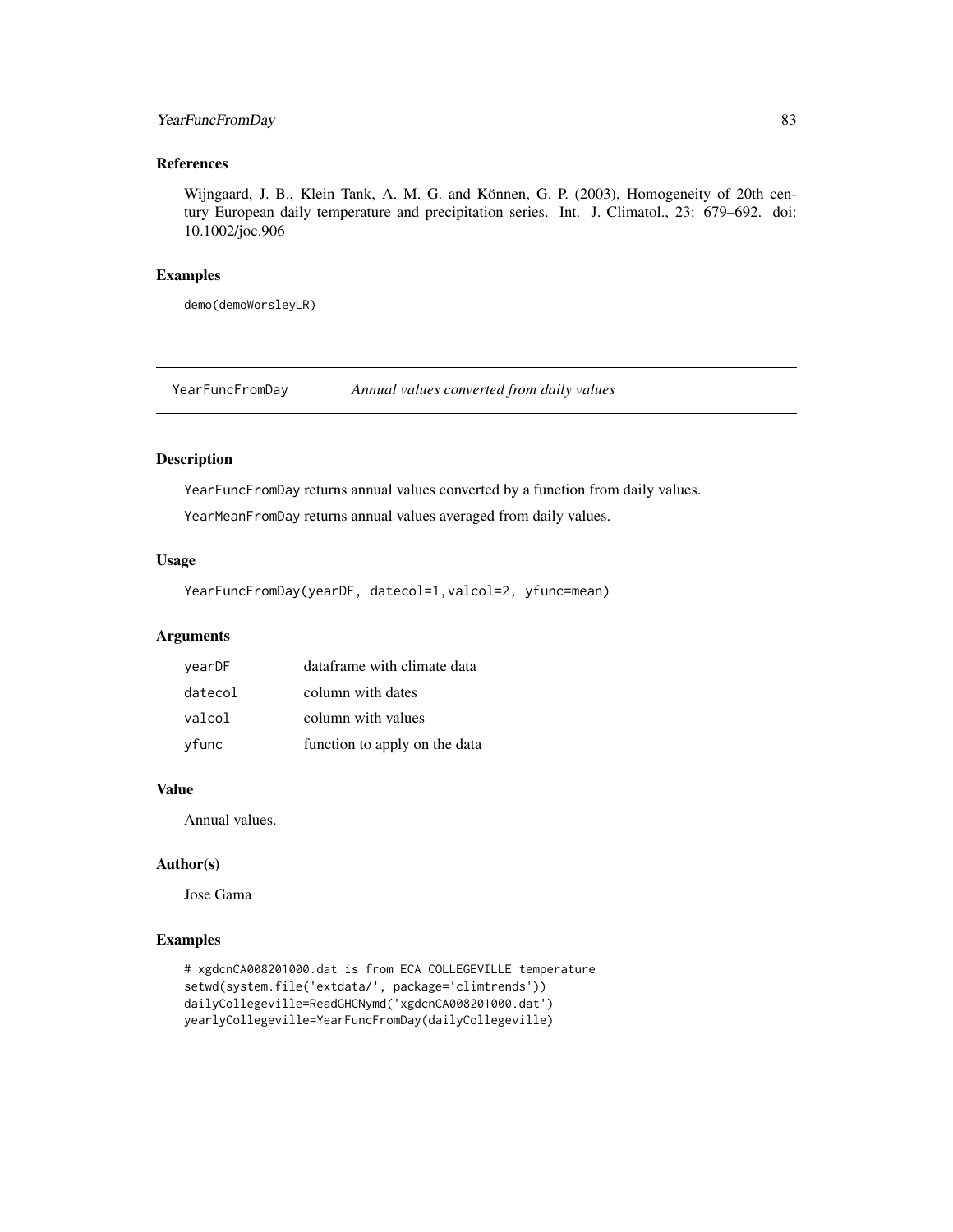<span id="page-83-0"></span>yearly.average.temperature.Turin.Milan *Yearly average temperature in Turin, Milan*

## Description

yearly.average.temperature.Turin.Milan contains the yearly average temperature in Turin, Milan.

# Usage

yearly.average.temperature.Turin.Milan

# Format

This data frame contains 6 columns (Q90 and 7 rows (n=10, 20, 30, 40, 50, 100 and Inf) of data.

#### Author(s)

Jose Gama

## Source

Historical Climatology Group, 2005 Training session on homogenisation methods Bologna 17-18 May, 2005

# References

Historical Climatology Group, 2005 Training session on homogenisation methods Bologna 17-18 May, 2005

## Examples

data(yearly.average.temperature.Turin.Milan) str(yearly.average.temperature.Turin.Milan)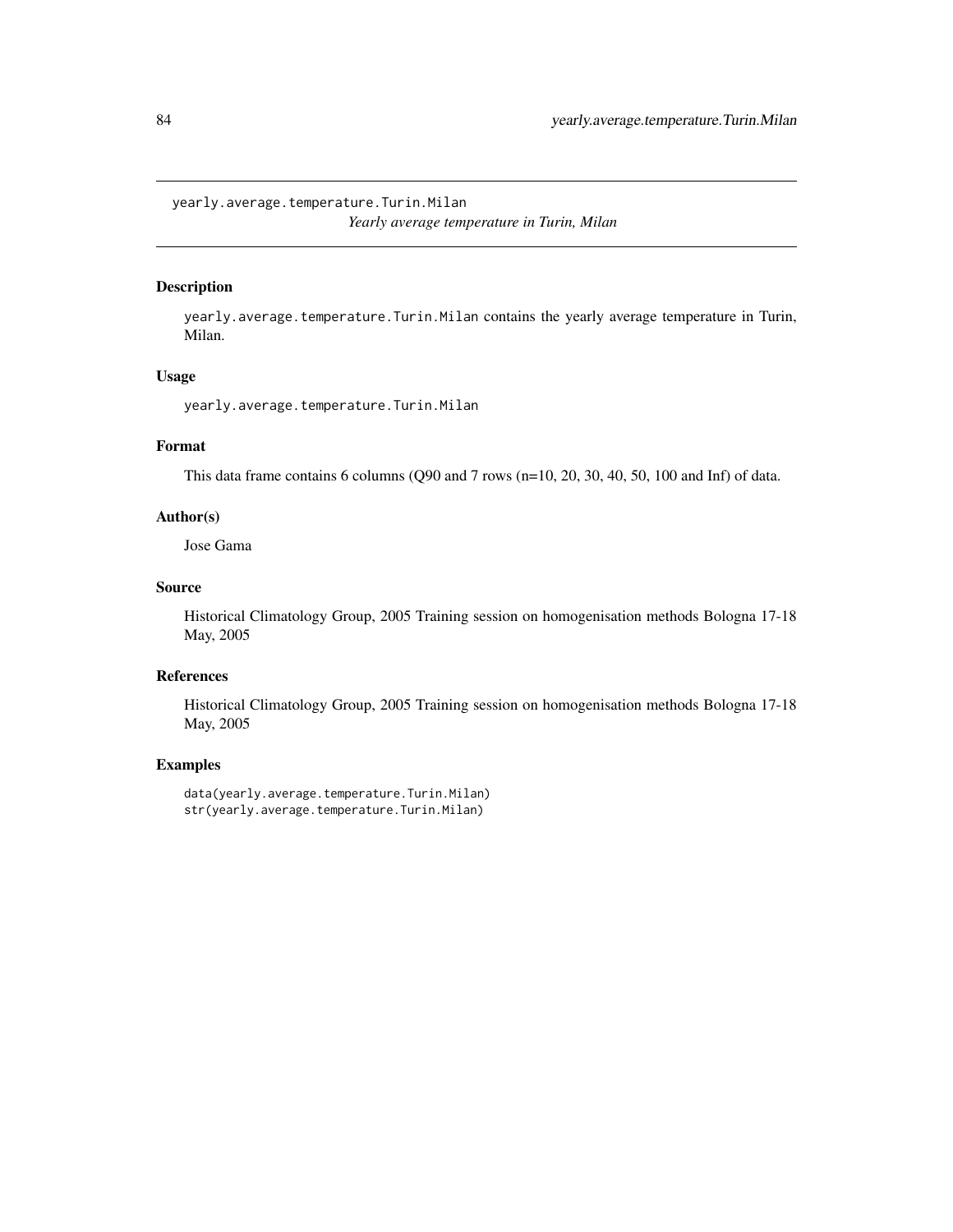# **Index**

∗Topic datasets annual.precipitation.totals.Madison, [5](#page-4-0) Buishand.Critical.Values, [7](#page-6-0) Cumulative.Deviations.Test.Critical.Values, [13](#page-12-0) Pettitt.Critical.Values, [41](#page-40-0) Rank.Von.Neumann.Ratio.Test.Critical.Values, FindOutliersZscore, [28](#page-27-0) [45](#page-44-0) SNHT.Critical.Values, [58](#page-57-0) SNHT.TwoDifferentSDs.Critical.Values, [59](#page-58-0) SNHT.TwoShifts.Critical.Values, [60](#page-59-0) Von.Neumann.Ratio.Test.Critical.Values, [77](#page-76-0) <code>Worsley.Likelihood.Ratio.Test.Critical.Values</code> <code>ListContinuousDays, [33](#page-32-0)</code> [81](#page-80-0) yearly.average.temperature.Turin.Milan, [84](#page-83-0) ∗Topic programming AdjHomogenization, [4](#page-3-0) AllfilesIEObyPathPattern, [4](#page-3-0) AllReadUSGS2timeseries, [5](#page-4-0) BSXFUN, [6](#page-5-0) BuishandRangeTest, [8](#page-7-0) CompleteMissingValuesDailyMean, [9](#page-8-0) CraddockTest, [10](#page-9-0) CreateReferenceSeriesFromFilesMean, [11](#page-10-0) CreateReferenceSeriesFromFilesMeanCorrelation®ankDifferenceTest,[46](#page-45-0) [12](#page-11-0) CumulativeDeviations, [14](#page-13-0) DailyClimatologyFromDailyData, [15](#page-14-0) DistributionFreeCUSUM, [16](#page-15-0) ESDstatistic, [17](#page-16-0) FillDailyGapsWithSomeValue, [18](#page-17-0) FillYearlyGapsWithSomeValue, [19](#page-18-0) FindCommonPeriod, [20](#page-19-0) FindOutliersESDtest, [20](#page-19-0) GetNDP, [30](#page-29-0) IsLeapYear, [31](#page-30-0) [38](#page-37-0) peaksP, [40](#page-39-0) PlotHomog, [42](#page-41-0) ReadCRDEC, [49](#page-48-0) ReadHERTTAdmyQdaily, [52](#page-51-0)

FindOutliersGrubbsTwosided, [21](#page-20-0) FindOutliersHampel, [22](#page-21-0) FindOutliersMAD, [23](#page-22-0) FindOutliersQuant, [24](#page-23-0) FindOutliersSD, [25](#page-24-0) FindOutliersTietjenMooreTest, [26](#page-25-0) FindOutliersTrimmedMeans, [27](#page-26-0) FirstMonthOfSeason, [28](#page-27-0) GetInfoHomogenization, [29](#page-28-0) GetShiftValue, [30](#page-29-0) LastDayOfTheMonth, [32](#page-31-0) LevelSignifMarks, [32](#page-31-0) ListHomogStats, [34](#page-33-0) ListHomogTZ, [35](#page-34-0) MedianCrossingTest, [36](#page-35-0) MonthlyAnomaliesFromDailyData, [37](#page-36-0) MonthlyClimatologyFromDailyData, MonthlyFuncFromDay, [38](#page-37-0) MonthTrendYearsFuncFromDay, [39](#page-38-0) PettittTest, [41](#page-40-0) PlotSeriesAndRefSimple, [43](#page-42-0) PlotSeriesDifference, [44](#page-43-0) RankSumTest, [47](#page-46-0) ReadClimexpKnmiNL, [48](#page-47-0) ReadClimexpKnmiNL12month, [49](#page-48-0) ReadECAdata, [50](#page-49-0) ReadEtmgegFile, [50](#page-49-0) ReadGHCNymd, [51](#page-50-0) ReadHERTTAdailyCSV, [52](#page-51-0)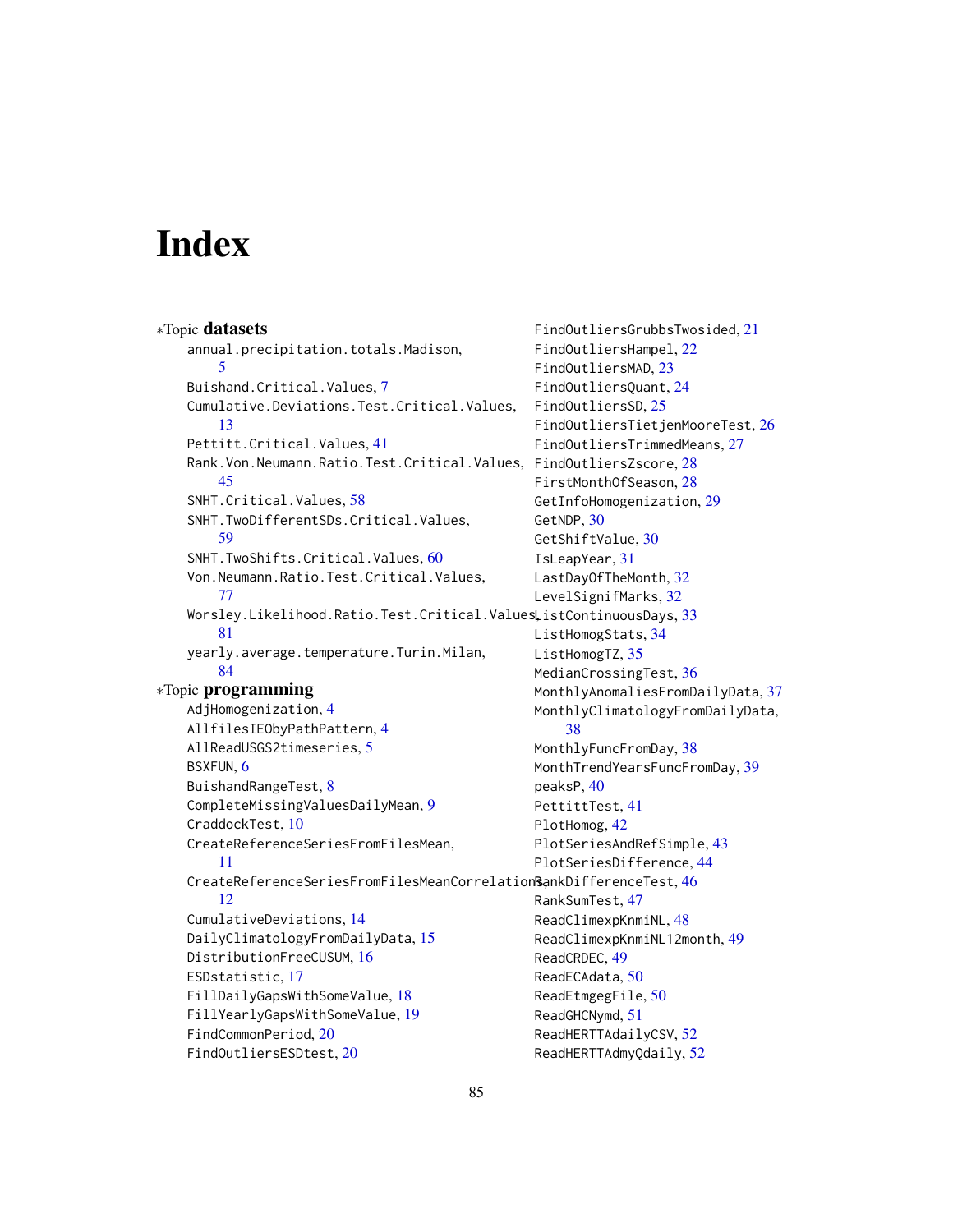ReadMeteoSwiss, [53](#page-52-0) ReadNdp040stationDat, [53](#page-52-0) ReadPSMSLmonthly, [54](#page-53-0) ReadUSGS2timeseries, [54](#page-53-0) ReadUSHCN, [55](#page-54-0) ReadYearAnd12MonthsData, [55](#page-54-0) SiegelTukey, [56](#page-55-0) SNHTabsolute, [61](#page-60-0) SNHTabsolute2SDs, [62](#page-61-0) SNHTabsoluteDoubleShift, [63](#page-62-0) SNHTabsoluteII, [64](#page-63-0) SNHTabsoluteTrend, [65](#page-64-0) SNHTrelative, [66](#page-65-0) SNHTrelative2SDs, [67](#page-66-0) SNHTrelativeDoubleShift, [68](#page-67-0) SNHTrelativeII, [69](#page-68-0) SNHTrelativeTrend, [70](#page-69-0) Sqplot, [71](#page-70-0) TietjenMoore, [72](#page-71-0) TrimmedMean, [73](#page-72-0) TurningPointsTest, [73](#page-72-0) ValuesBetween2Dates, [74](#page-73-0) ValuesBetween2years, [75](#page-74-0) VDTR, [76](#page-75-0) VonNeumannRatio, [78](#page-77-0) VonNeumannRatioRank, [79](#page-78-0) WetDayCount, [80](#page-79-0) woOp, [80](#page-79-0) WorsleyLikelihoodRatio, [82](#page-81-0) YearFuncFromDay, [83](#page-82-0) %w/o% *(*woOp*)*, [80](#page-79-0)

```
AdjHomogenization, 4
AllfilesIEObyPathPattern, 4
AllReadUSGS2timeseries, 5
annual.precipitation.totals.Madison, 5
```
BSXFUN, [6](#page-5-0) Buishand.Critical.Values, [7](#page-6-0) BuishandRangeTest, [8](#page-7-0)

CraddockTest, [10](#page-9-0)

CompleteMissingValuesDailyMean, [9](#page-8-0)

CreateReferenceSeriesFromFilesMean, [11](#page-10-0)

Cumulative.Deviations.Test.Critical.Values, [13](#page-12-0) CumulativeDeviations, [14](#page-13-0) CumulativeDeviationsQR *(*CumulativeDeviations*)*, [14](#page-13-0) DailyClimatologyFromDailyData, [15](#page-14-0) DistributionFreeCUSUM, [16](#page-15-0) ESDstatistic, [17](#page-16-0) FillDailyGapsWithSomeValue, [18](#page-17-0) FillYearlyGapsWithSomeValue, [19](#page-18-0) FindCommonPeriod, [20](#page-19-0) FindOutliersESDtest, [20](#page-19-0) FindOutliersGrubbsOnesidedMax *(*FindOutliersGrubbsTwosided*)*, [21](#page-20-0) FindOutliersGrubbsOnesidedMin *(*FindOutliersGrubbsTwosided*)*,  $21$ FindOutliersGrubbsTwosided, [21](#page-20-0) FindOutliersHampel, [22](#page-21-0) FindOutliersMAD, [23](#page-22-0) FindOutliersModifiedZscore *(*FindOutliersZscore*)*, [28](#page-27-0) FindOutliersQuant, [24](#page-23-0) FindOutliersSD, [25](#page-24-0) FindOutliersTietjenMooreTest, [26](#page-25-0) FindOutliersTrimmedMeans, [27](#page-26-0) FindOutliersZscore, [28](#page-27-0) FirstMonthOfSeason, [28](#page-27-0) GetInfoHomogenization, [29](#page-28-0) GetNDP, [30](#page-29-0) GetShiftValue, [30](#page-29-0) IsLeapYear, [31](#page-30-0)

```
35
                                LastDayOfTheMonth, 32
                                LastMonthOfSeason (FirstMonthOfSeason),
                                      28
                                LevelSignifMarks, 32
                                ListContinuousDays, 33
                                ListHomogStats, 34
```
[12](#page-11-0) CreateReferenceSeriesFromFilesMeanCorrelation**sTwiseCries**singTest,[36](#page-35-0) *(*CreateReferenceSeriesFromFilesMeanCorrelations*)*, MonthlyAnomaliesFromDailyData, [37](#page-36-0) [12](#page-11-0) MonthlyClimatologyFromDailyData, [38](#page-37-0)